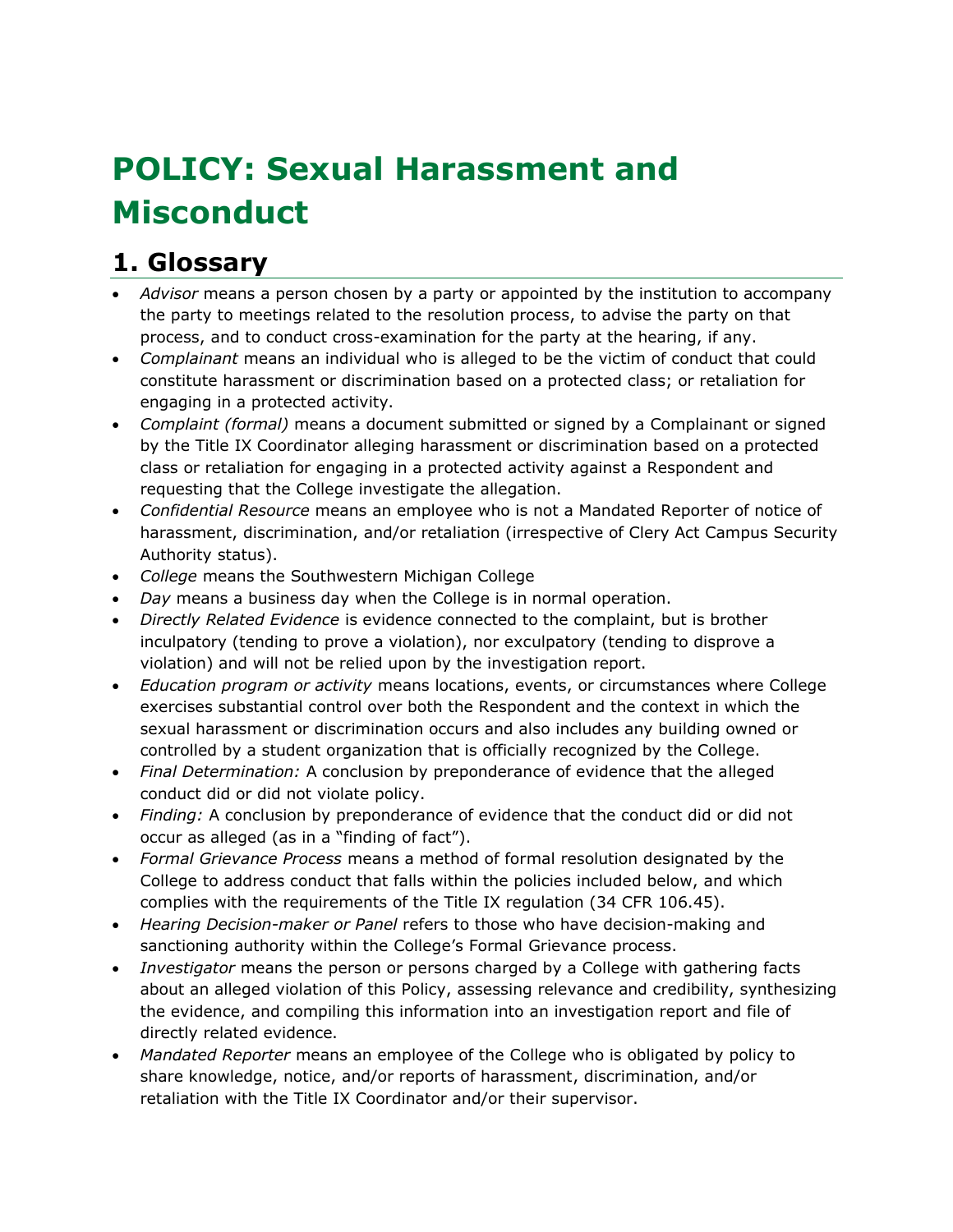- *Notice* means that an employee, student, or third-party informs the Title IX Coordinator or other Official with Authority of the alleged occurrence of harassing, discriminatory, and/or retaliatory conduct.
- *Official with Authority* (OWA) means an employee of the College explicitly vested with the responsibility to implement corrective measures for sexual harassment and/or retaliation on behalf of the College.
- *Parties* include the Complainant(s) and Respondent(s), collectively.
- *Resolution Process* means the Formal Grievance Process detailed below and defined above.
- *Relevant Evidence* is evidence that tends to prove or disprove an issue in the complaint
- *Remedies* are post-finding actions directed to the Complainant and/or the community as mechanisms to address safety, prevent recurrence, and restore access to the College's educational program.
- *Respondent* means an individual who has been reported to be the perpetrator of conduct that could constitute sexual harassment or discrimination or retaliation for engaging in a protected activity.
- *Resolution* means the result of an informal or Formal Grievance Process.
- *Sanction* means a consequence imposed by the College on a Respondent who is found to have violated this policy.
- *Sexual Harassment* is the umbrella category including the offenses of sexual harassment, sexual assault, stalking, and dating violence and domestic violence.
- *Student* as pertains to this policy is defined as any individual who has accepted an offer of admission, or who is registered or enrolled for credit or non-credit bearing coursework, and who maintains an ongoing relationship with the college.
- *Title IX Coordinator* is at least one official designated by the College to ensure compliance with Title IX and the College's Title IX program. References to the Coordinator throughout this policy may also encompass a designee of the Coordinator for specific tasks.
- *Title IX Process Pool* includes any investigators, hearing officers, appeal officers, and advisors who may perform any or all of these roles.

# **2. Rationale for Policy**

Southwestern Michigan College is committed to providing a workplace and educational environment, as well as other benefits, programs, and activities, that are free from sexual harassment and retaliation. To ensure compliance with federal and state civil rights laws and regulations, and to affirm its commitment to promoting the goals of fairness and equity in all aspects of the educational program or activity, the College has developed internal policies and procedures that provide a prompt, fair, and impartial process for those involved in an allegation of sexual harassment or retaliation. The College values and upholds the equal dignity of all members of its community and strives to balance the rights of the parties in the grievance process during what is often a difficult time for all those involved.

# **3. Applicable Scope**

The core purpose of this policy is the prohibition of sexual harassment and retaliation. Sometimes, discrimination involves exclusions from or different treatment in activities, such as admission, athletics, or employment. Other times, discrimination takes the form of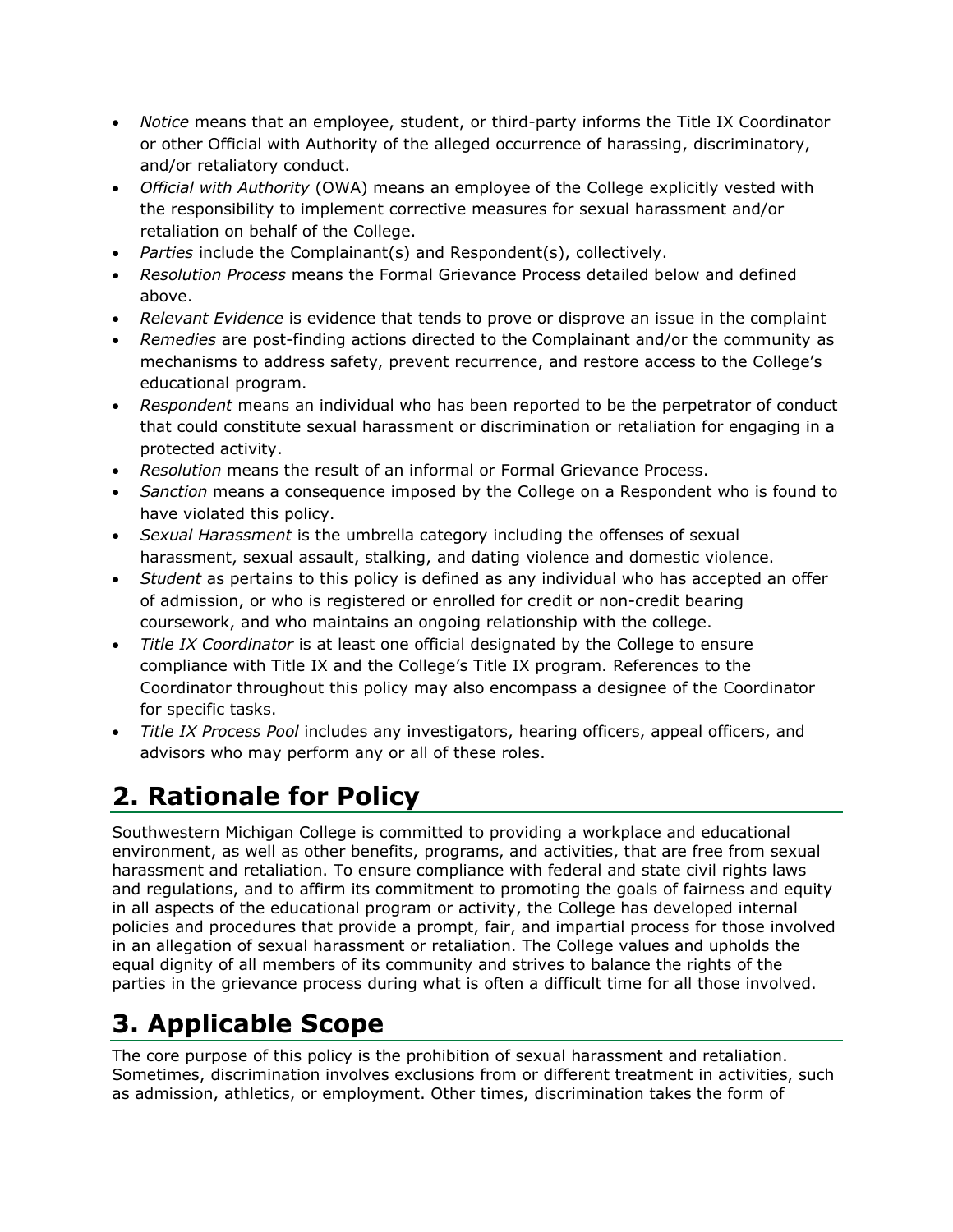harassment or, in the case of sex-based discrimination, can encompass sexual harassment, sexual assault, stalking, sexual exploitation, dating violence or domestic violence. When an alleged violation of this policy is reported, the allegations are subject to the resolution process as determined by the Title IX Coordinator and as detailed below.

When the Respondent is a member of the College community, a grievance process may be available regardless of the status of the Complainant, who may or may not be a member of the College community. This community includes, but is not limited to, students, student organizations, faculty, administrators, staff, and third parties such as guests, visitors, volunteers, invitees, and campers. The procedures below may be applied to incidents, to patterns, and/or to the campus climate, all of which may be addressed and investigated in accordance with this policy.

# **4. Title IX Coordinator**

The Title IX Coordinator oversees implementation of this policy. The Title IX Coordinator has the primary responsibility for coordinating the College's efforts related to the intake, investigation, resolution, and implementation of supportive measures to stop, remediate, and prevent sexual harassment and retaliation prohibited under this policy.

# **5. Independence and Conflict-of-Interest**

The Title IX Coordinator acts with independence and authority free from bias and conflicts of interest. The Title IX Coordinator oversees all resolutions under this policy and these procedures. The members of the Title IX Process Pool are vetted and trained to ensure they are not biased for or against any party in a specific case, or for or against Complainants and/or Respondents, generally.

To raise any concern involving bias or conflict of interest by the Title IX Coordinators, contact the Civil Rights Coordinator [\(Bbrewer01@swmich.edu](mailto:Bbrewer01@swmich.edu) or 269 782-1276). Concerns of bias or a potential conflict of interest by any other Title IX Team member should be raised with the Title IX Coordinator.

Reports of misconduct or discrimination committed by the Title IX Coordinator should be reported to the Civil Rights Coordinator or College President. Reports of misconduct or discrimination committed by any other Title IX Team member should be reported to the Title IX Coordinators.

# **6. Administrative Contact Information**

Complaints or notice of alleged policy violations, or inquiries about or concerns regarding this policy and procedures, may be made internally to the below Title IX Coordinators:

Director of Student Conduct (Students) David C. Briegel building, 58900 Cherry Grove Rd Dowagiac, MI Room 2104 (269)782-1321 [lparrish@swmich.edu](mailto:lparrish@swmich.edu)

Director of Human Resources (Employees) David C. Briegel building, 58900 Cherry Grove Rd Dowagiac, MI Room 2106 (269) 782-1365 [hr@swmich.edu](mailto:Hhess@swmich.edu)

The College has also classified all employees as Mandated Reporters of any knowledge they have that a member of the community is experiencing sexual harassment and/or retaliation.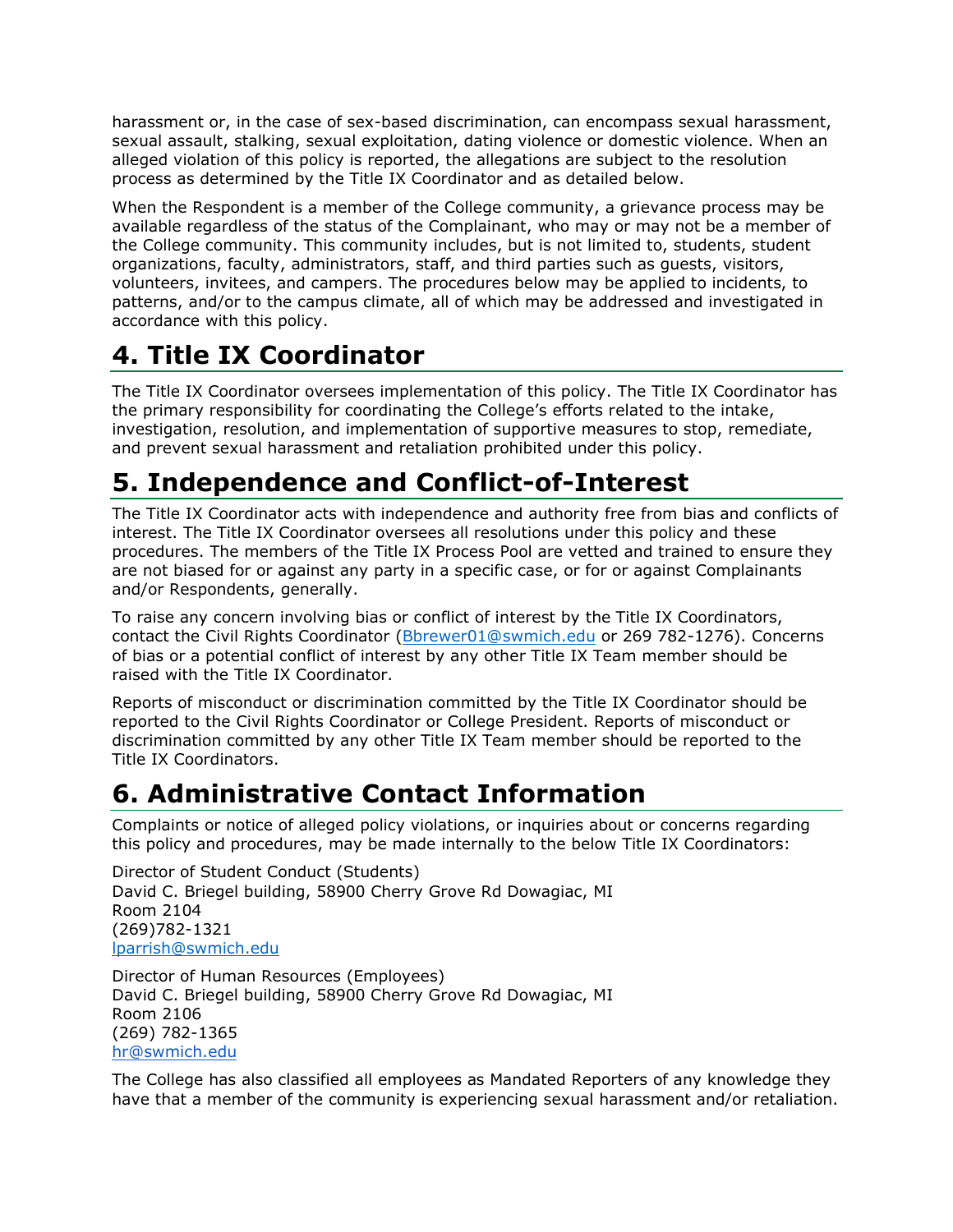The section below on Mandated Reporting details which employees have this responsibility and their duties, accordingly.

Inquiries may be made externally to:

Office for Civil Rights (OCR) U.S. Department of Education 400 Maryland Avenue, SW Washington, D.C. 20202-1100 Customer Service Hotline #: (800) 421-3481 Facsimile: (202) 453-6012 TDD#: (877) 521-2172 Email: [OCR@ed.gov](mailto:OCR@ed.gov) Web: [http://www.ed.gov/ocr](http://www2.ed.gov/about/offices/list/ocr/index.html)

### **7. Notice/Complaints of Sexual Harassment and/or Retaliation**

Notice or complaints of Sexual harassment and/or retaliation may be made using any of the following options:

- File a complaint with, or give verbal notice to the Title IX Coordinator. Such a report may be made at any time (including during non-business hours) by using the telephone number or email address, or by mail to the office address, listed for the Title IX Coordinator.
- Report online, using the reporting form posted at swmich.edu/concerns. Anonymous reports are accepted but can give rise to a need to investigate. The College tries to provide supportive measures to all Complainants, which is impossible with an anonymous report. Because reporting carries no obligation to initiate a formal response, and as the College respects Complainant requests to dismiss complaints unless there is a compelling threat to health and/or safety, the Complainant is largely in control and should not fear a loss of privacy by making a report that allows the College to discuss and/or provide supportive measures.
- Contact the Campus Security & Conduct office at 269 783-2194 or security@swmich.edu.

A Formal Complaint means a document submitted or signed by the Complainant or signed by the Title IX Coordinator alleging a policy violation by a Respondent and requesting that the College investigate the allegation(s).

A complaint may be filed with the Title IX Coordinator in person, by mail, or by electronic mail, by using the contact information in the section immediately above, or as described in this section. As used in this paragraph, the phrase "document filed by a Complainant" means a document or electronic submission (such as by electronic mail or through an online portal provided for this purpose by the College) that contains the Complainant's physical or digital signature, or otherwise indicates that the Complainant is the person filing the complaint and requests that the Recipient investigate the allegations.

If notice is submitted in a form that does not meet this standard, the Title IX Coordinator will contact the Complainant to ensure that it is filed correctly.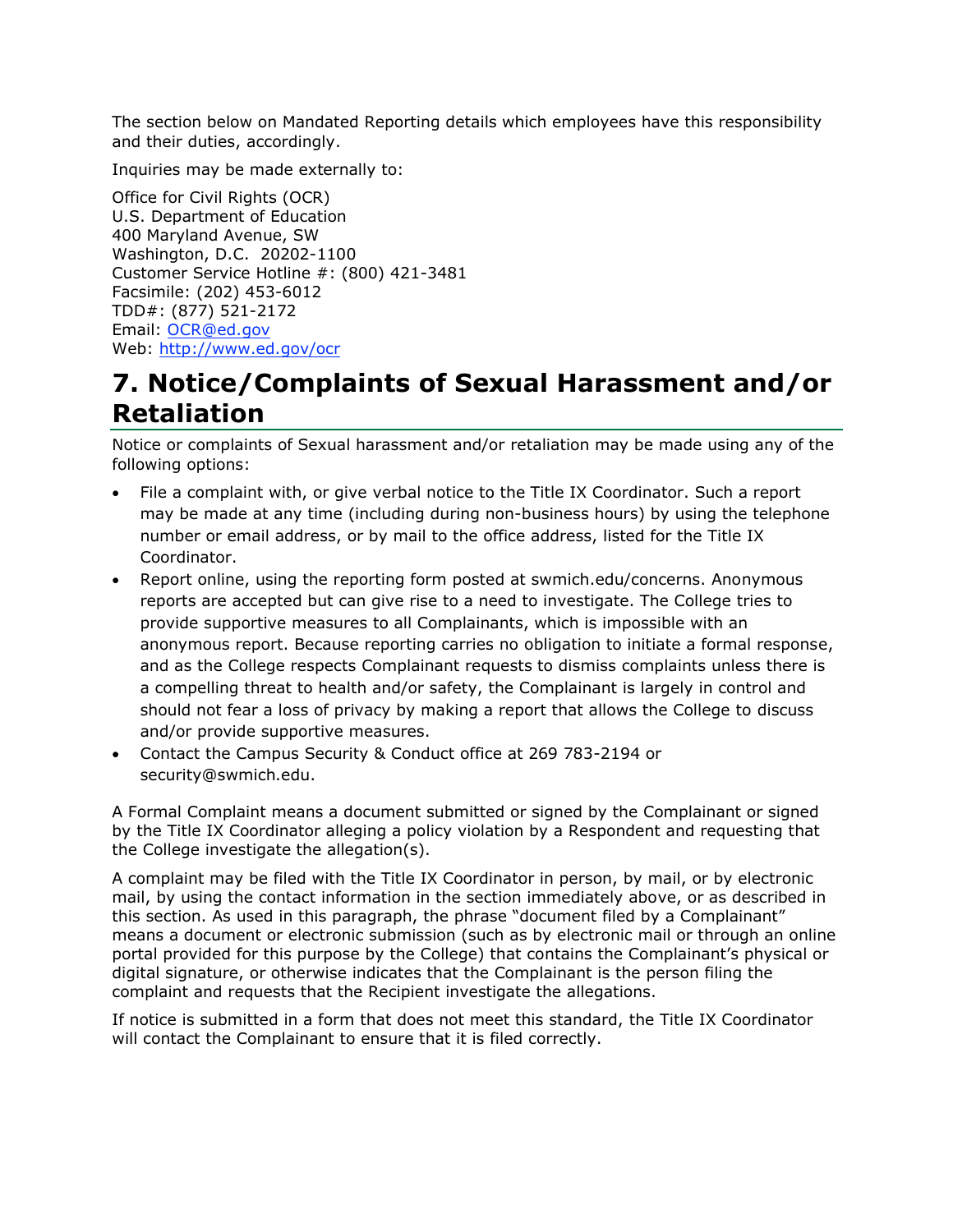# **8. Supportive Measures**

The College will offer and implement appropriate and reasonable supportive measures to the parties upon notice of alleged harassment, discrimination, and/or retaliation.

Supportive measures are non-disciplinary, non-punitive individualized services offered as appropriate, as reasonably available, and without fee or charge to the parties to restore or preserve access to the College's education program or activity, including measures designed to protect the safety of all parties or the College's educational environment, and/or deter harassment and/or retaliation.

The Title IX Coordinator promptly makes supportive measures available to the parties upon receiving notice or a complaint. At the time that supportive measures are offered, the College will inform the Complainant, in writing, that they may file a formal complaint with the College either at that time or in the future, if they have not done so already. The Title IX Coordinator works with the Complainant to ensure that their wishes are taken into account with respect to the supportive measures that are planned and implemented.

The College will maintain the privacy of the supportive measures, provided that privacy does not impair the College's ability to provide the supportive measures. College will act to ensure as minimal an occupational/academic impact on the parties as possible. The College will implement measures in a way that does not unreasonably burden the other party.

These actions may include, but are not limited to:

- Referral to counseling, medical, and/or other healthcare services
- Referral to the Employee Assistance Program
- Education to the college community or community subgroup(s)
- Altering campus housing assignment(s)
- Altering work arrangements for employees or student-employees
- Safety planning
- Providing campus safety escorts (if available)
- Providing parking accommodations
- Implementing contact limitations (no contact orders) between the parties
- Academic support, extensions of deadlines, or other course/program-related adjustments
- Campus Wide Trespass orders
- Class schedule modifications, withdrawals, or leaves of absence
- Increased security and monitoring of certain areas of the campus, if available
- Any other actions deemed appropriate by the Title IX Coordinator

Violations of no contact orders will be referred to appropriate student or employee conduct processes for enforcement.

#### **9. Emergency Student Removal**

The College can act to remove a student Respondent entirely or partially from its education program or activities on an emergency basis when an individualized safety and risk analysis has determined that an immediate threat to the physical health or safety of any student or other individual justifies removal. This risk analysis is performed by the Title IX Coordinator in conjunction with the College Concerns Team using its standard objective violence risk assessment procedures.

In all cases in which an emergency removal is imposed, the student will be given notice of the action and the option to request to meet with the Title IX Coordinator prior to such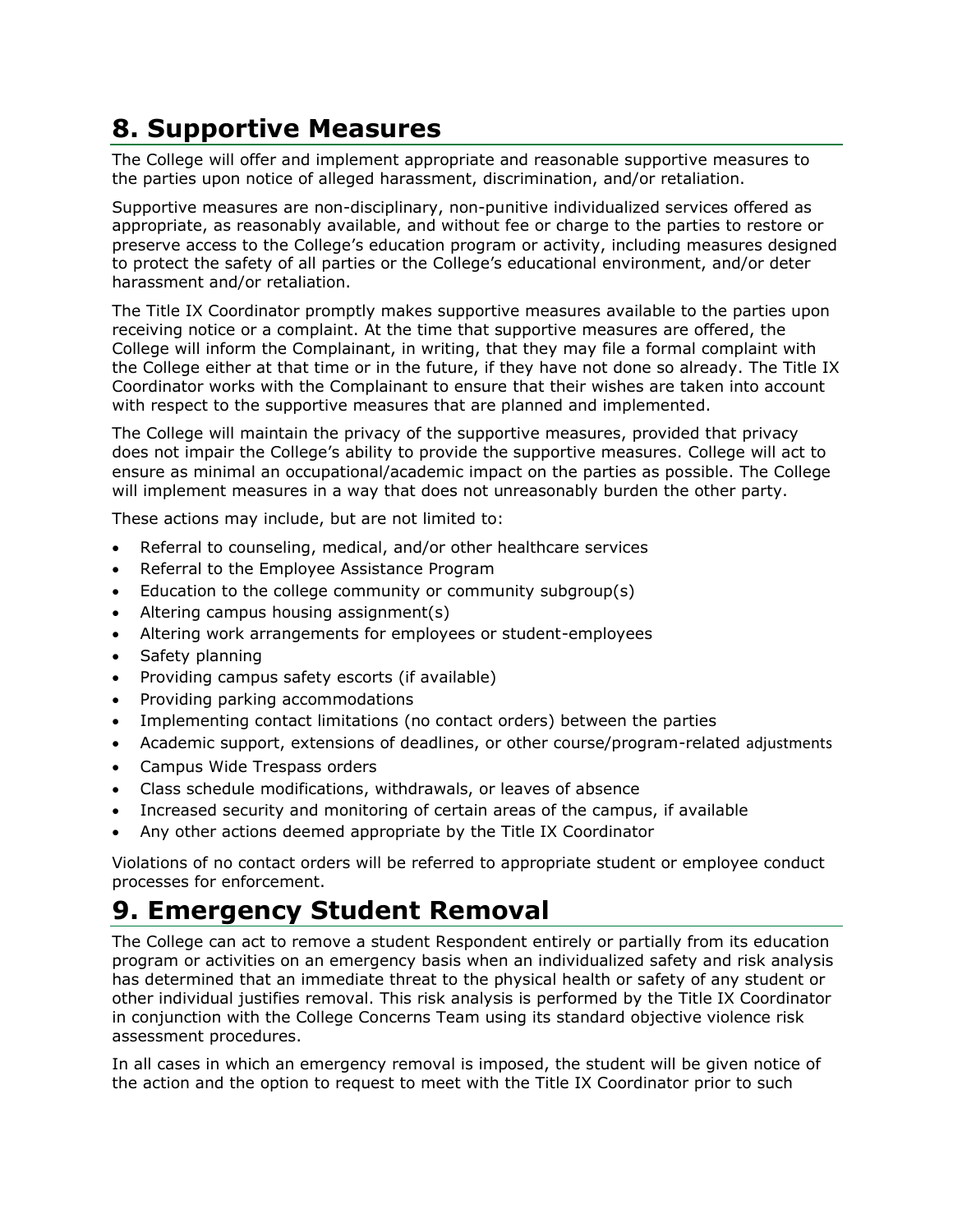action/removal being imposed, or as soon thereafter as reasonably possible, to show cause why the action/removal should not be implemented or should be modified.

This meeting is not a hearing on the merits of the allegation(s), but rather is an administrative process intended to determine solely whether the emergency removal is appropriate. When this meeting is not requested in a timely manner, objections to the emergency removal will be deemed waived. A Complainant and their Advisor may be permitted to participate in this meeting if the Title IX Coordinator determines it is equitable to do so. This section also applies to any restrictions that a coach or athletic administrator may place on a student-athlete arising from allegations related to Title IX. There is no appeal process for emergency removal decisions.

A Respondent may be accompanied by an Advisor of their choice when meeting with the Title IX Coordinator for the show cause meeting. The Respondent will be given access to a written summary of the basis for the emergency removal prior to the meeting to allow for adequate preparation.

The Title IX Coordinator has sole discretion under this policy to implement or stay an emergency removal and to determine the conditions and duration. Violation of an emergency removal under this policy will be grounds for discipline, which may include expulsion.

The College will implement the least restrictive emergency actions possible in light of the circumstances and safety concerns. As determined by the Title IX Coordinator, these actions could include, but are not limited to: removing a student from a residence hall, temporarily re-assigning an employee, restricting a student's or employee's access to or use of facilities or equipment, allowing a student to withdraw or take grades of incomplete without financial penalty, authorizing an administrative leave, and suspending a student's participation in extracurricular activities, student employment, student organizational leadership, or intercollegiate/intramural athletics.

At the discretion of the Title IX Coordinator, alternative coursework options may be pursued to ensure as minimal an academic impact as possible on the parties.

Where the Respondent is an employee, existing provisions for interim actions are applicable

#### **10. Promptness**

All allegations are acted upon promptly by the College once it has received notice or a formal complaint. Complaints can take 60-90 business days to resolve, typically. There are always exceptions and extenuating circumstances that can cause a resolution to take longer, but the College will avoid all undue delays within its control.

Any time the general time frames for resolution outlined in College procedures will be delayed, College will provide written notice to the parties of the delay, the cause of the delay, and an estimate of the anticipated additional time that will be needed as a result of the delay.

### **11. Privacy**

Every effort is made by the College to preserve the privacy of reports. The College will not share the identity of any individual who has made a report or complaint of harassment, discrimination, or retaliation; any Complainant, any individual who has been reported to be the perpetrator of sex discrimination, any Respondent, or any witness, except as permitted by the Family Educational Rights and Privacy Act (FERPA), 20 U.S.C. 1232g; FERPA regulations, 34 CFR part 99; or as required by law; or to carry out the purposes of 34 CFR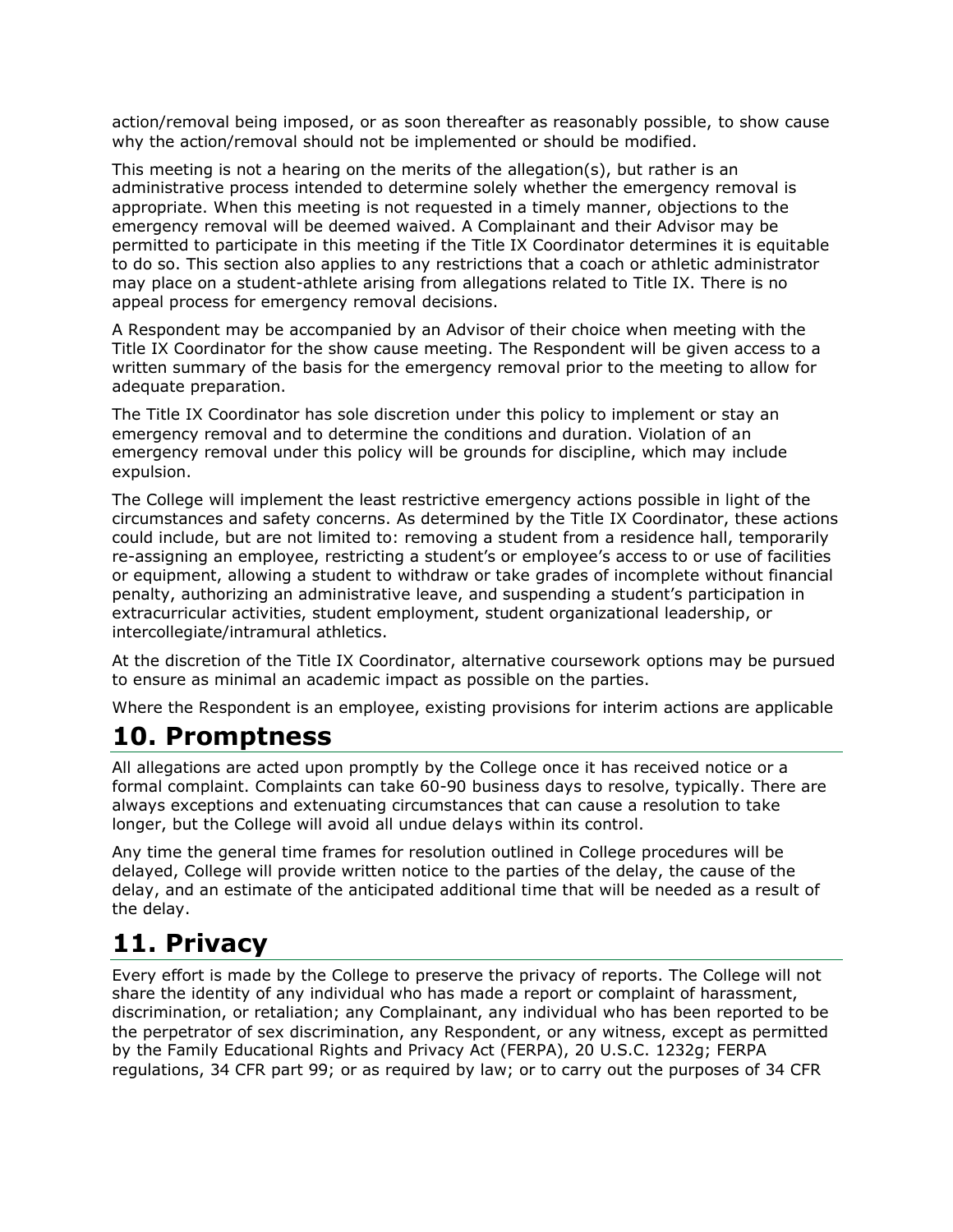Part 106, including the conducting of any investigation, hearing, or grievance proceeding arising under these policies and procedures.

The College reserves the right to determine which College officials have a legitimate educational interest in being informed about incidents that fall within this policy, pursuant to the Family Educational Rights and Privacy Act (FERPA).

Information will be shared as necessary with Title IX Process Pool members, witnesses, and the parties. The circle of people with this knowledge will be kept as tight as possible to preserve the parties' rights and privacy.

The College may contact parents/guardians to inform them of situations in which there is a significant and articulable health and/or safety risk, but will usually consult with the student first before doing so.

### **12. Jurisdiction of the College**

This policy applies to the education program and activities of the College, to conduct that takes place on the campus or on property owned or controlled by the College or at Collegesponsored events, or in buildings owned or controlled by College's recognized student organizations.

The Respondent must be a member of the College's community in order for its policies to apply.

This policy can also be applicable to the effects of off-campus misconduct that effectively deprive someone of access to the College's educational program. The College may also extend jurisdiction to off-campus and/or to online conduct when the Title IX Coordinator determines that the conduct affects a substantial College interest.

Regardless of where the conduct occurred, the College will address notice/complaints to determine whether the conduct occurred in the context of its employment or educational program or activity and/or has continuing effects on campus or in an off-campus sponsored program or activity. A substantial College interest includes:

- Any action that constitutes a criminal offense as defined by law. This includes, but is not limited to, single or repeat violations of any local, state, or federal law;
- Any situation in which it is determined that the Respondent poses an immediate threat to the physical health or safety of any student or other individual;
- Any situation that significantly impinges upon the rights, property, or achievements of oneself or others or significantly breaches the peace and/or causes social disorder; and/or
- Any situation that is detrimental to the educational interests or mission of the College.

If the Respondent is unknown or is not a member of the College community, the Title IX Coordinator will assist the Complainant in identifying appropriate campus and local resources and support options and/or, when criminal conduct is alleged, in contacting local law enforcement if the individual would like to file a police report.

Further, even when the Respondent is not a member of the College's community, supportive measures, remedies, and resources may be accessible to the Complainant by contacting the Title IX Coordinator.

In addition, the College may take other actions as appropriate to protect the Complainant against third parties, such as barring individuals from College property and/or events.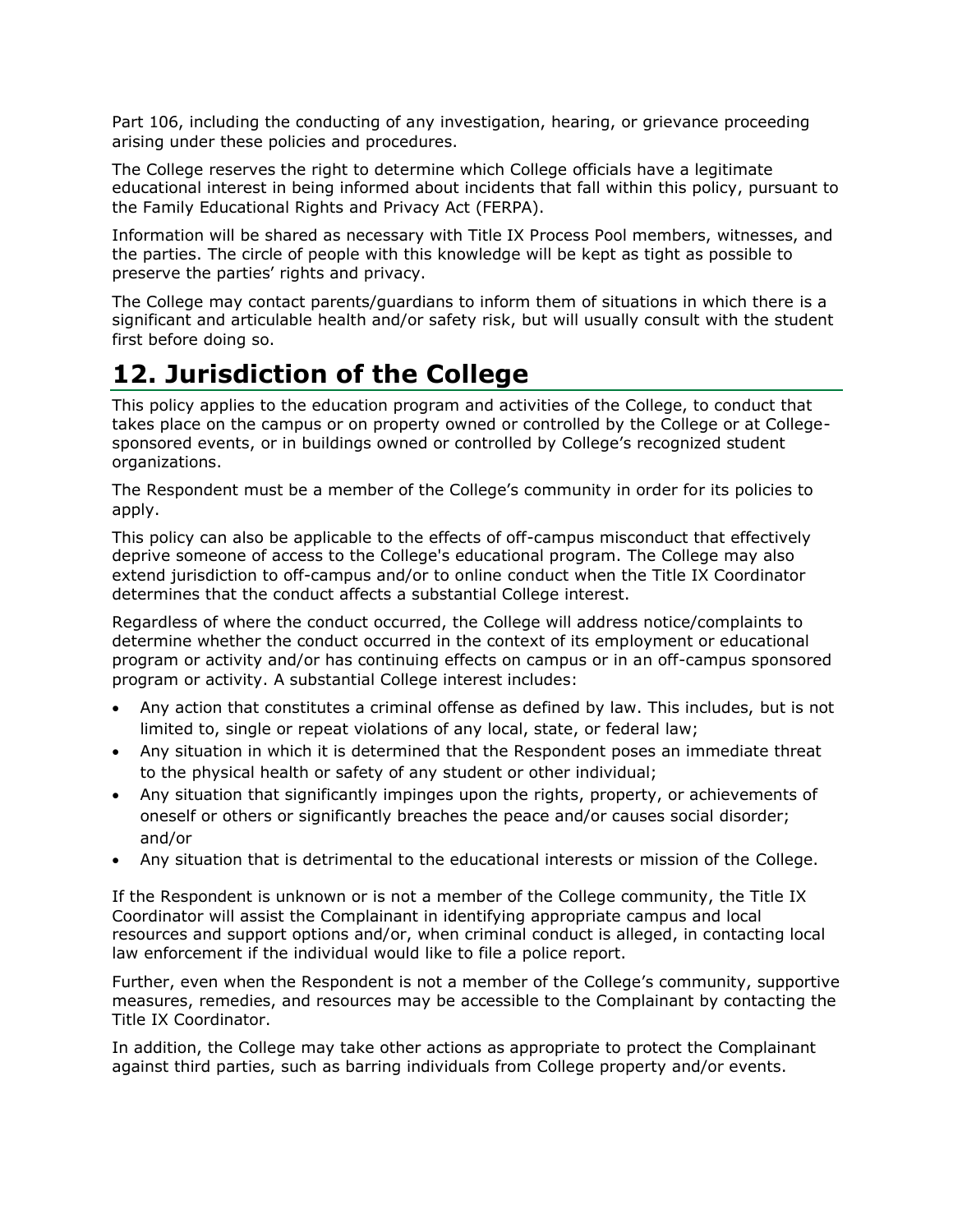All vendors serving the College through third-party contracts are subject to the policies and procedures of their employers.

When the Respondent is enrolled in or employed by another institution, the Title IX Coordinator can assist the Complainant in liaising with the appropriate individual at that institution, as it may be possible to allege violations through that institution's policies.

Similarly, the Title IX Coordinator may be able to assist and support a student or employee Complainant who experiences discrimination in an externship, study abroad program, or other environment external to the College where sexual harassment or nondiscrimination policies and procedures of the facilitating or host organization may give recourse to the Complainant.

### **13. Time Limits on Reporting**

There is no time limitation on providing notice/complaints to the Title IX Coordinator. However, if the Respondent is no longer subject to the College's jurisdiction and/or significant time has passed, the ability to investigate, respond, and provide remedies may be more limited or impossible.

Acting on notice/complaints significantly impacted by the passage of time (including, but not limited to, the rescission or revision of policy) is at the discretion of the Title IX Coordinator, who may document allegations for future reference, offer supportive measures and/or remedies, and/or engage in informal or formal action, as appropriate.

When notice/complaint is affected by significant time delay, the College will typically apply the policy in place at the time of the alleged misconduct and the procedures in place at the time of notice/complaint.

### **14. Online Sexual Harassment and Misconduct**

The policies of the College are written and interpreted broadly to include online manifestations of any of the behaviors prohibited below, when those behaviors occur in or have an effect on the College's education program and activities or use College networks, technology, or equipment.

Although the College may not control websites, social media, and other venues in which harassing communications are made, when such communications are reported to College, it will engage in a variety of means to address and mitigate the effects.

Members of the community are encouraged to be good digital citizens and to refrain from online misconduct, such as feeding anonymous gossip sites, sharing inappropriate content via social media, unwelcome sexual or sex based messaging, distributing or threatening to distribute revenge pornography, breaches of privacy, or otherwise using the ease of transmission and/or anonymity of the Internet or other technology to harm another member of the College community.

Any online posting or other electronic communication by students, including cyber-bullying, cyber-stalking, cyber-harassment, etc., occurring completely outside of the College's control (e.g., not on College networks, websites, or between non-College email accounts) will only be subject to this policy when such online conduct can be shown to cause a substantial inprogram disruption or infringement on the rights of others.

Otherwise, such communications are considered speech protected by the First Amendment. Supportive measures for Complainants will be provided, but protected speech cannot legally be subjected to discipline.

Off-campus harassing speech by employees, whether online or in person, may be regulated by the College when such speech is made in an employee's official or work-related capacity.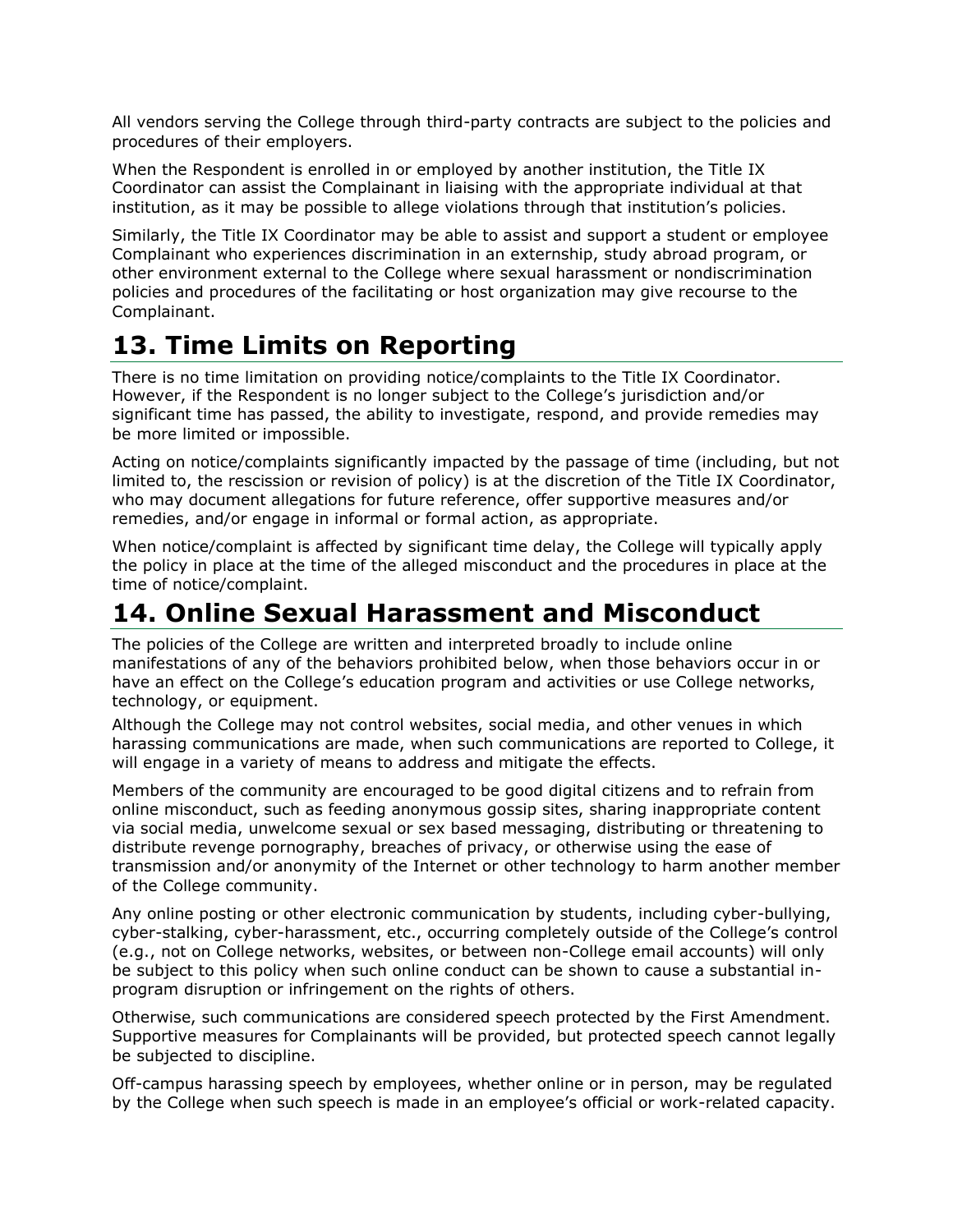# **15. Definition of Sexual Harassment**

The Department of Education's Office for Civil Rights (OCR), the Equal Employment Opportunity Commission (EEOC), and the State of Michigan regard Sexual Harassment as an unlawful discriminatory practice.

The College has adopted the following definition of Sexual Harassment in order to address the unique environment of an academic community, which consists not only of employer and employees, but of students as well.

Acts of sexual harassment may be committed by any person upon any other person, regardless of the sex, sexual orientation, and/or gender identity of those involved.

Sexual Harassment, as an umbrella category, includes the offenses of sexual harassment, sexual assault, domestic violence, dating violence, and stalking, and is defined as:

Conduct on the basis of sex that satisfies one or more of the following:

- 1. Ouid Pro Ouo:
	- a. an employee of the College
	- b. conditions (implicitly or explicitly) the provision of an aid, benefit, or service of the College
	- c. on an individual's participation in unwelcome sexual conduct; and/or
- 2. Sexual Harassment:
	- a. unwelcome conduct,
	- b. determined by a reasonable person,
	- c. to be so severe, and
	- d. pervasive, and,
	- e. objectively offensive,
	- f. that it effectively denies a person equal access to the College's education program or activity.<sup>1</sup>
- 3. Sexual assault, defined as:
	- a. Any sexual act directed against another person,
	- b. without the consent of the Complainant,
	- c. including instances in which the Complainant is incapable of giving consent.

The following are specific examples of sexual assault:

- Forcible Rape:
	- Penetration,
	- No matter how slight,
	- of the vagina or anus with any body part or object, or
	- oral penetration by a sex organ of another person,
	- without the consent of the Complainant.

 $1$  Unwelcomeness is subjective and determined by the Complainant (except when the Complainant is below the age of consent). Severity, pervasiveness, and objective offensiveness are evaluated based on the totality of the circumstances from the perspective of a reasonable person in the same or similar circumstances ("in the shoes of the Complainant"), including the context in which the alleged incident occurred and any similar, previous patterns that may be evidenced.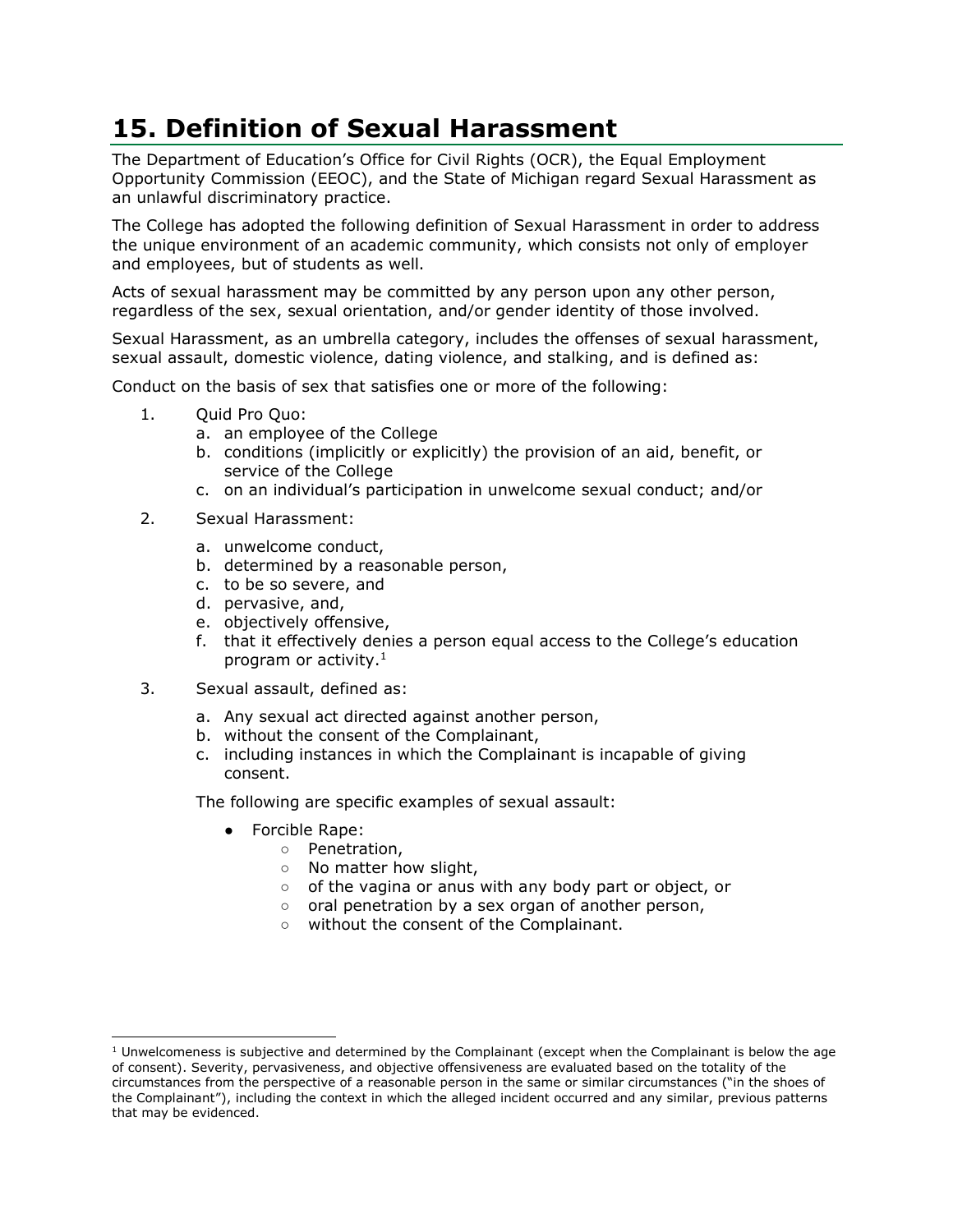- Forcible Fondling:
	- The touching of the private body parts of another person (primary genital area, groin, inner thigh, buttock, or breasts),
	- for the purpose of sexual gratification,
	- forcibly,
	- and/or against that person's will (non-consensually),
	- or not forcibly or against the person's will in instances in which the Complainant is incapable of giving consent because of age or because of temporary or permanent mental or physical incapacity.
- Sex Offenses, Non-forcible:
	- Incest:
		- Non-forcible sexual intercourse,
		- between persons who are related to each other,
		- within the degrees wherein marriage is prohibited by Michigan law.
	- Statutory Rape:
		- Non-forcible sexual intercourse,
		- with a person who is under the statutory age of consent.
- 4. Dating Violence, defined as:
	- a. violence,
	- b. on the basis of sex,
	- c. committed by a person,
	- d. who is in or has been in a social relationship of a romantic or intimate nature with the Complainant.
		- i. The existence of such a relationship shall be determined based on the Complainant's statement and with consideration of the length of the relationship, the type of relationship, and the frequency of interaction between the persons involved in the relationship. For the purposes of this definition—
		- ii. Dating violence includes, but is not limited to, sexual or physical abuse or the threat of such abuse.
		- iii. Dating violence does not include acts covered under the definition of domestic violence.
- 5. Domestic Violence, defined as:
	- a. violence,
	- b. on the basis of sex,
	- c. committed by a current or former spouse or intimate partner of the Complainant,
	- d. by a person with whom the Complainant shares a child in common, or
	- e. by a person who is cohabitating with, or has cohabitated with, the Complainant as a spouse or intimate partner, or
	- f. by a person similarly situated to a spouse of the Complainant under the domestic or family violence laws of Michigan, or
	- g. by any other person against an adult or youth Complainant who is protected from that person's acts under the domestic or family violence laws of Michigan.

\*For this policy, to categorize an incident as Domestic Violence, the relationship between the Respondent and the Complainant must be more than just two people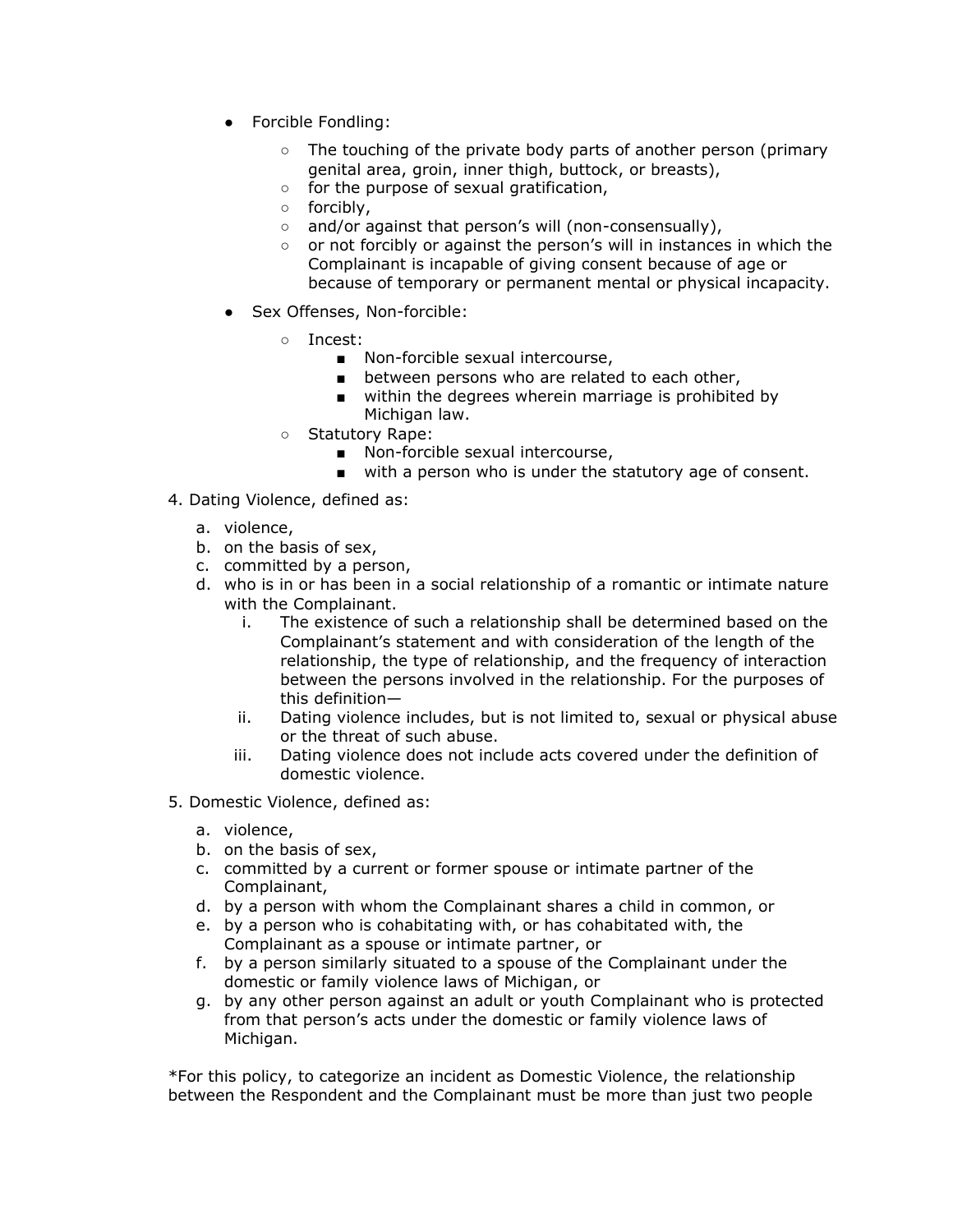living together as roommates. The people cohabitating must be current or former spouses or have/had an intimate relationship.

- 6. Stalking, defined as:
	- a. engaging in a course of conduct,
	- b. on the basis of sex,
	- c. directed at a specific person, that
		- i. would cause a reasonable person to fear for the person's safety, or
		- ii. the safety of others; or
		- iii. Suffer substantial emotional distress.
		- iv. For the purposes of this definition—
		- v. Course of conduct means two or more acts, including, but not limited to,
			- 1. acts in which the Respondent directly, indirectly, or through third parties, by any action, method, device, or means, follows, monitors, observes, surveils, threatens, or communicates to or about a person, or interferes with a person's property.
		- vi. Reasonable person means a person under similar circumstances 1. and with similar identities to the Complainant.
		- vii. Substantial emotional distress means significant mental suffering or
			- 1. anguish that may but does not necessarily require medical or other professional treatment or counseling.

The College reserves the right to impose any level of sanction, ranging from a reprimand up to and including suspension or expulsion/termination, for any offense under this policy.

### **16. Force, Coercion, Consent, and Incapacitation**

As used in the offenses above, the following definitions and understandings apply:

**Force:** Force is the use of physical violence and/or physical imposition to gain sexual access. Force also includes threats, intimidation (implied threats), and coercion that is intended to overcome resistance or produce consent (e.g., "Have sex with me or I'll hit you," "Okay, don't hit me, I'll do what you want.").

Sexual activity that is forced is, by definition, non-consensual, but non-consensual sexual activity is not necessarily forced. Silence or the absence of resistance alone is not consent. Consent is not demonstrated by the absence of resistance. While resistance is not required or necessary, it is a clear demonstration of non-consent.

**Coercion**: Coercion is *unreasonable* pressure for sexual activity. Coercive conduct differs from seductive conduct based on factors such as the type and/or extent of the pressure used to obtain consent. When someone makes clear that they do not want to engage in certain sexual activity, that they want to stop, or that they do not want to go past a certain point of sexual interaction, continued pressure beyond that point can be coercive.

#### **Consent is:**

- knowing, and
- voluntary, and
- clear permission
- by word or action
- to engage in sexual activity.

Individuals may experience the same interaction in different ways. Therefore, it is the responsibility of each party to determine that the other has consented before engaging in the activity.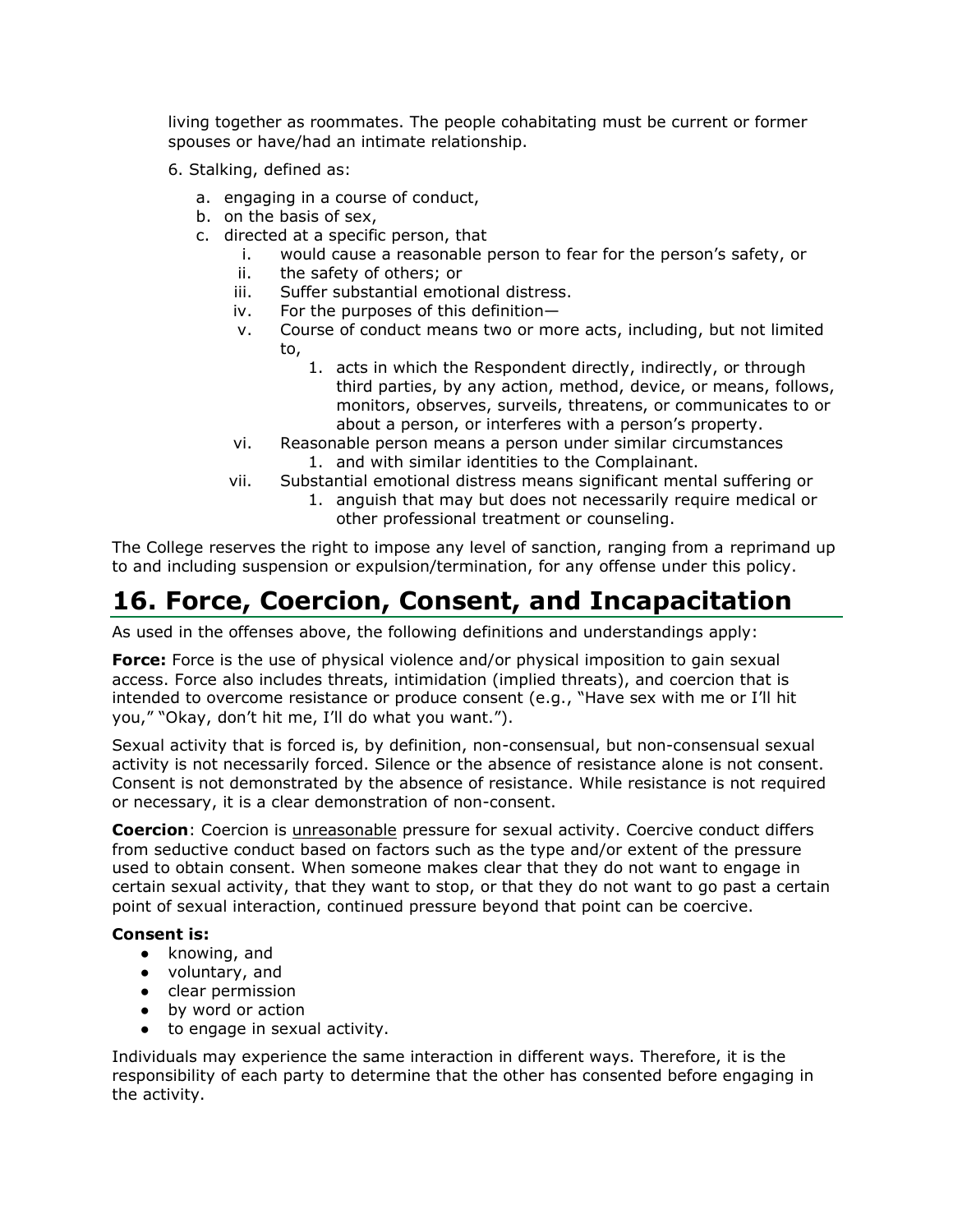If consent is not clearly provided prior to engaging in the activity, consent may be ratified by word or action at some point during the interaction or thereafter, but clear communication from the outset is strongly encouraged.

For consent to be valid, there must be a clear expression in words or actions that the other individual consented to that specific sexual conduct. Reasonable reciprocation can be implied. For example, if someone kisses you, you can kiss them back (if you want to) without the need to explicitly obtain *their* consent to being kissed back.

Consent can also be withdrawn once given, as long as the withdrawal is reasonably and clearly communicated. If consent is withdrawn, that sexual activity should cease within a reasonable time.

Consent to some sexual contact (such as kissing or fondling) cannot be presumed to be consent for other sexual activity (such as intercourse). A current or previous intimate relationship is not sufficient to constitute consent.

Proof of consent or non-consent is not a burden placed on either party involved in an incident. Instead, the burden remains on the College to determine whether its policy has been violated. The existence of consent is based on the totality of the circumstances evaluated from the perspective of a reasonable person in the same or similar circumstances, including the context in which the alleged incident occurred and any similar, previous patterns that may be evidenced.

Consent in relationships must also be considered in context. When parties consent to BDSM<sup>2</sup> or other forms of kink, non-consent may be shown by the use of a safe word. Resistance, force, violence, or even saying "no" may be part of the kink and thus consensual, so College's evaluation of communication in kink situations should be guided by reasonableness, rather than strict adherence to policy that assumes non-kink relationships as a default.

**Incapacitation:** A person cannot consent if they are unable to understand what is happening or is disoriented, helpless, asleep, or unconscious, for any reason, including by alcohol or other drugs. As stated above, a Respondent violates this policy if they engage in sexual activity with someone who is incapable of giving consent.

It is a defense to a sexual assault policy violation that the Respondent neither knew nor should have known the Complainant to be physically or mentally incapacitated. "Should have known" is an objective, reasonable person standard that assumes that a reasonable person is both sober and exercising sound judgment.

Incapacitation occurs when someone cannot make rational, reasonable decisions because they lack the capacity to give knowing/informed consent (e.g., to understand the "who, what, when, where, why, or how" of their sexual interaction).

Incapacitation is determined through consideration of all relevant indicators of an individual's state and is not synonymous with intoxication, impairment, blackout, and/or being drunk.

This policy also covers a person whose incapacity results from a temporary or permanent physical or mental health condition, involuntary physical restraint, and/or the consumption of incapacitating drugs.

<sup>2</sup> Bondage, discipline/dominance, submission/sadism, and masochism.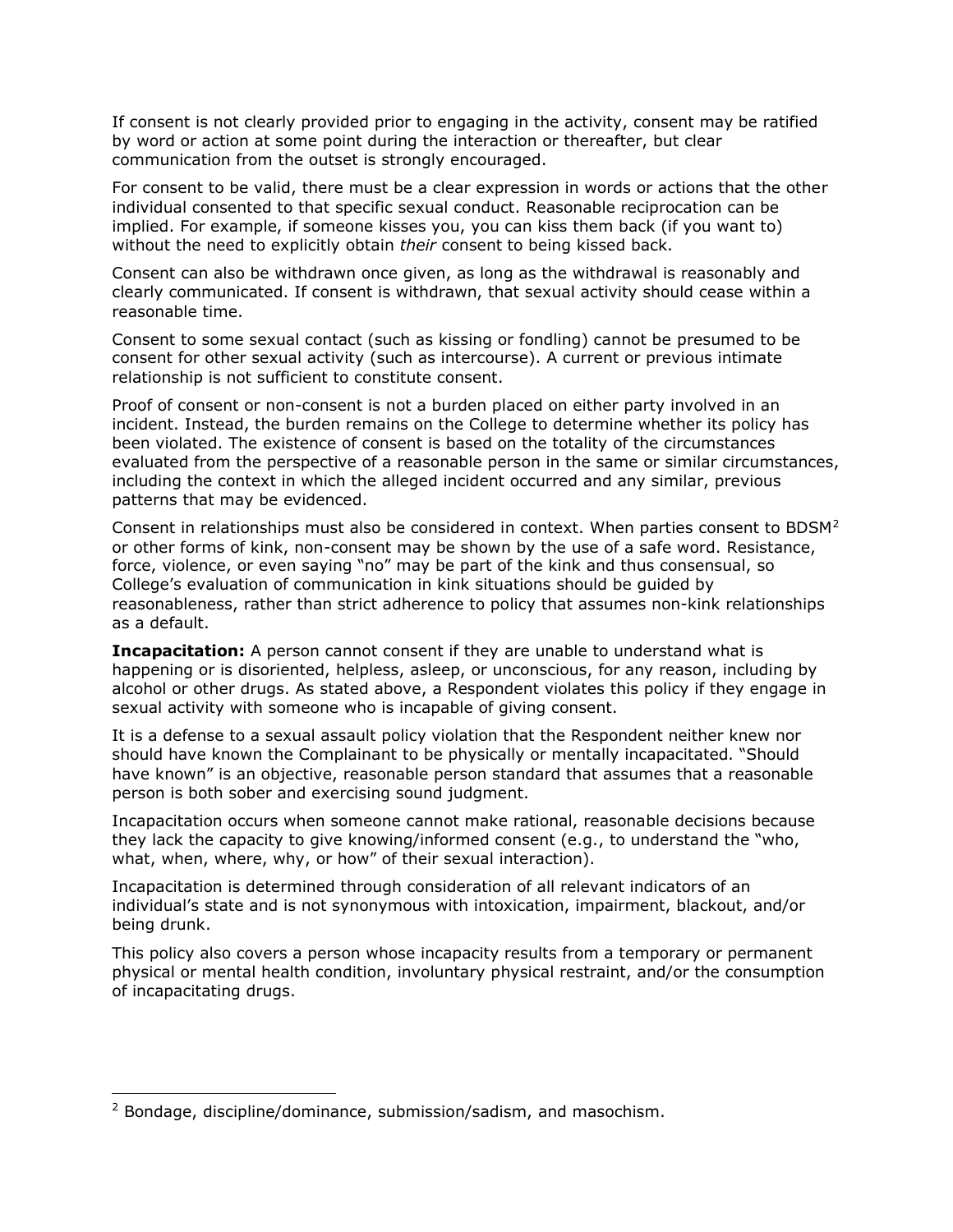# **17. Other Sexual Misconduct Offenses**

In addition to the forms of sexual harassment described above, which are covered by Title IX, the College additionally prohibits the following offenses as forms of Sexual Misconduct that may be within or outside of Title IX when the act is based upon the complainants actual or perceived membership in a protected class:

- Sexual Exploitation, defined as: taking non-consensual or abusive sexual advantage of
	- $\circ$  another for their own benefit or for the benefit of anyone other than the person being exploited, and that conduct does not otherwise constitute sexual harassment under this policy. Examples of Sexual Exploitation include, but are not limited to:
	- $\circ$  Sexual voyeurism (such as observing or allowing others to observe a person undressing or using the bathroom or engaging in sexual acts, without the consent of the person being observed)
	- o Invasion of sexual privacy.
	- $\circ$  Taking pictures, video, or audio recording of another in a sexual act, or in any other
	- $\circ$  sexually-related activity when there is a reasonable expectation of privacy during the activity, without the consent of all involved in the activity, or exceeding the boundaries of consent (such as allowing another person to hide in a closet and observe sexual activity, or disseminating sexual pictures without the photographed person's consent), including the making or posting of revenge pornography
	- o Prostituting another person
	- $\circ$  Engaging in sexual activity with another person while knowingly infected with human immunodeficiency virus (HIV) or a sexually-transmitted disease (STD) or infection (STI), without informing the other person of the infection
	- $\circ$  Causing or attempting to cause the incapacitation of another person (through alcohol, drugs, or any other means) for the purpose of compromising that person's ability to give consent to sexual activity, or for the purpose of making that person vulnerable to non-consensual sexual activity
	- $\circ$  Misappropriation of another person's identity on apps, websites, or other venues designed for dating or sexual connections
	- $\circ$  Forcing a person to take an action against that person's will by threatening to show, post, or share information, video, audio, or an image that depicts the person's nudity or sexual activity
	- o Knowingly soliciting a minor for sexual activity
	- o Engaging in sex trafficking
	- o Creation, possession, or dissemination of child pornography

The applicable procedures described in the College's student or employee handbook or Collective Bargaining Agreement may be used to address allegations of misconduct that are not covered under Title IX but are a violation of this policy.

Sanctions for non-Title IX Sexual Misconduct Offenses range from reprimand through expulsion/termination.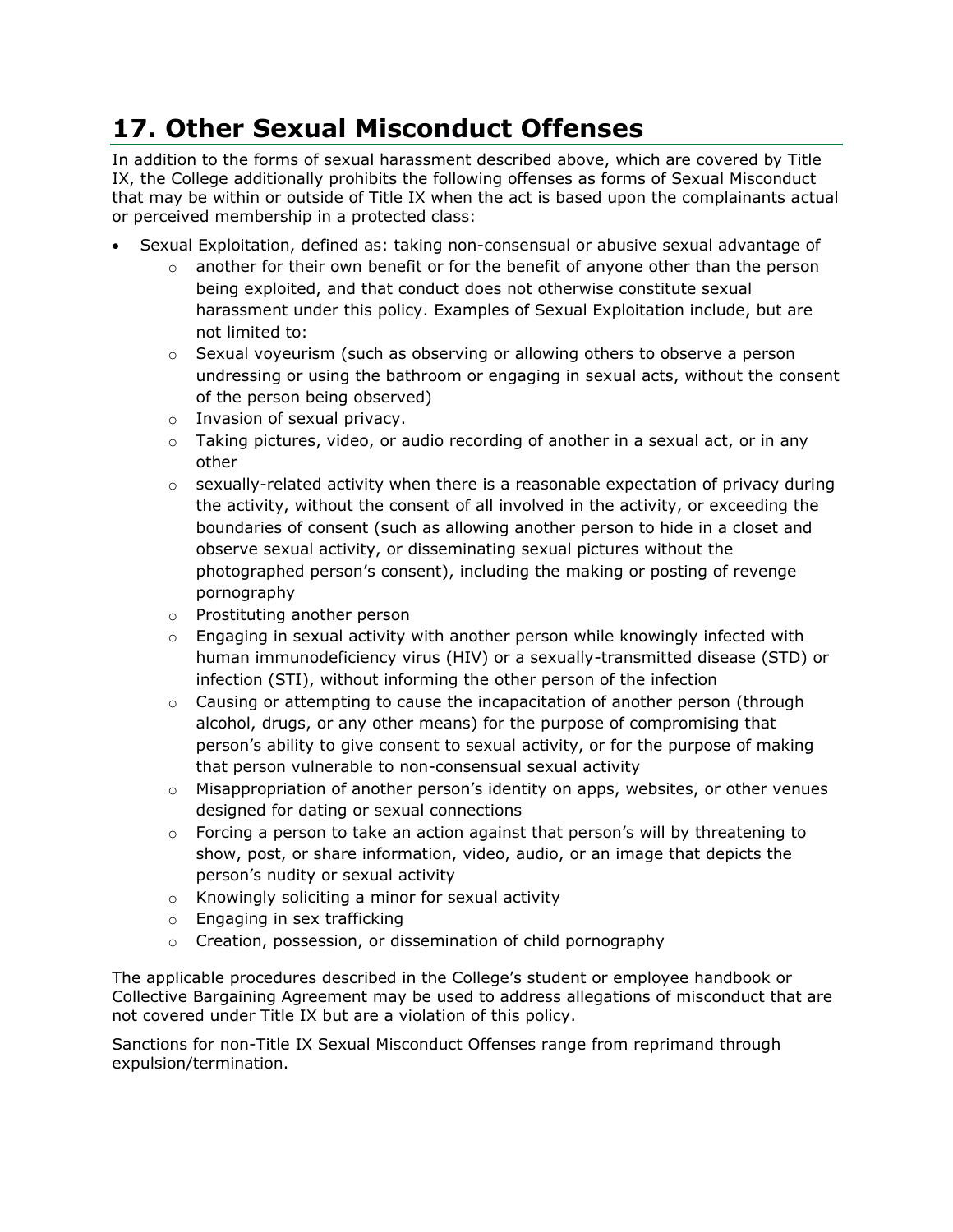# **18. Retaliation**

Protected activity under this policy includes reporting an incident that may implicate this policy, participating in the resolution process, supporting a Complainant or Respondent, assisting in providing information relevant to an investigation, and/or acting in good faith to oppose conduct that constitutes a violation of this Policy.

Acts of alleged retaliation should be reported immediately to the Title IX Coordinator and will be promptly investigated. The College will take all appropriate and available steps to protect individuals who fear that they may be subjected to retaliation.

It is prohibited for the College or any member of the College's community to take materially adverse action by intimidating, threatening, coercing, harassing, or discriminating against any individual for the purpose of interfering with any right or privilege secured by law or policy, or because the individual has made a report or complaint, testified, assisted, or participated or refused to participate in any manner in an investigation, proceeding, or hearing under this policy and procedure.

Charges against an individual for code of conduct violations that do not involve sex discrimination or sexual harassment but arise out of the same facts or circumstances as a report or complaint of sex discrimination, or a report or complaint of sexual harassment, for the purpose of interfering with any right or privilege secured by Title IX, constitutes retaliation.

The exercise of rights protected under the First Amendment does not constitute retaliation.

Charging an individual with a code of conduct violation for making a materially false statement in bad faith in the course of a grievance proceeding under this policy and procedure does not constitute retaliation, provided that a determination regarding responsibility, alone, is not sufficient to conclude that any party has made a materially false statement in bad faith.

# **19. Mandated Reporting**

All College employees (faculty, staff, administrators) are expected to report actual or suspected discrimination or harassment to appropriate officials immediately, though there are some limited exceptions.

In order to make informed choices, it is important to be aware of confidentiality and mandatory reporting requirements when consulting campus resources. On campus, some resources may maintain confidentiality and are not required to report actual or suspected discrimination or harassment. They may offer options and resources without any obligation to inform an outside agency or campus official unless a Complainant has requested the information be shared.

If a Complainant expects formal action in response to their allegations, reporting to any Mandated Reporter can connect them with resources to report crimes and/or policy violations, and these employees will immediately pass reports to the Title IX Coordinator (and/or police, if desired by the Complainant), who will act when an incident is reported to them.

The following sections describe the reporting options at College for a Complainant or thirdparty (including parents/guardians when appropriate):

#### **Confidential Resources**

If a Complainant would like the details of an incident to be kept confidential, the Complainant may speak with: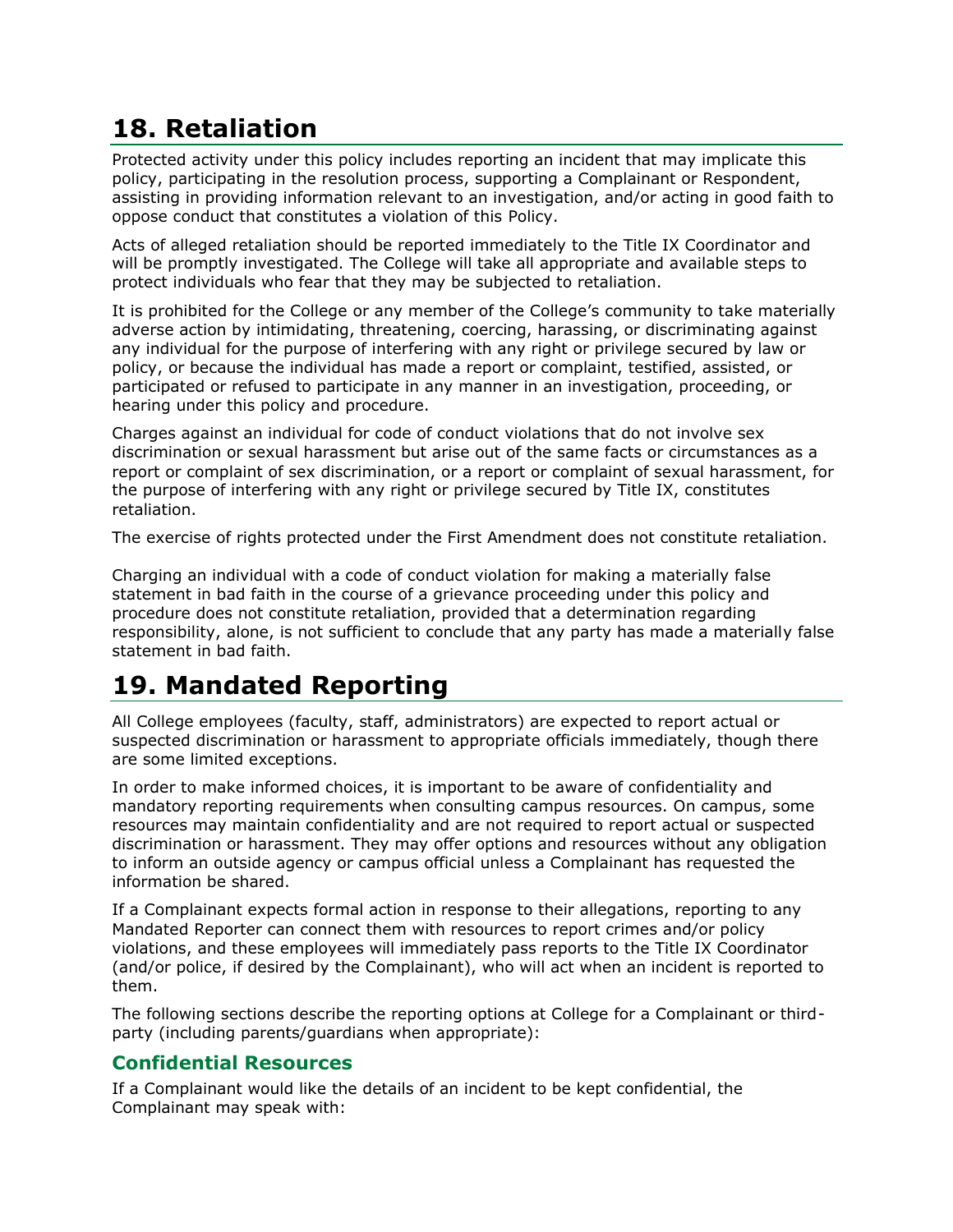- On-campus:
	- Licensed professional counselor
	- Employee Assistance Program
- Off-campus (non-employees):
	- o Licensed professional counselors and other medical providers
	- o Local rape crisis counselors
	- o Domestic violence resources
	- o Local or state assistance agencies
	- o Clergy/Chaplains
	- o Attorneys

Campus counselors and/or the Employee Assistance Program are available to help free of charge and may be consulted on an emergency basis during normal business hours.

College employees who are confidential will timely submit anonymous statistical information for Clery Act purposes unless they believe it would be harmful to their client or patient.

#### **Anonymous Notice to Mandated Reporters**

At the request of a Complainant, notice may be given by a Mandated Reporter to the Title IX Coordinator anonymously, without identification of the Complainant. The Mandated Reporter cannot remain anonymous themselves.

If a Complainant has requested that a Mandated Reporter maintain the Complainant's anonymity, the Mandated Reporter may do so unless it is reasonable to believe that a compelling threat to health or safety could exist. The Mandated Reporter can consult with the Title IX Coordinator on that assessment without revealing personally identifiable information].

Anonymous notice will be investigated by the College to the extent possible, both to assess the underlying allegation(s) and to determine if supportive measures or remedies can be provided. However, anonymous notice typically limits the College's ability to investigate, respond, and provide remedies, depending on what information is shared.

When a Complainant has made a request for anonymity, the Complainant's personally identifiable information may be withheld by a Mandated Reporter, but all other details must be shared with the Title IX Coordinator. Mandated reporters may not be able to maintain requests for anonymity for Complainants who are minors, elderly, and/or disabled.

#### **Mandated Reporters and Formal Notice/Complaints**

All employees of the college (including student employees), with the exception of those who are designated as Confidential Resources, are Mandated Reporters and must promptly share with the Title IX Coordinator all known details of a report made to them in the course of their employment.

Employees must also promptly share all details of behaviors under this policy that they observe or have knowledge of, even if not reported to them by a Complainant or thirdparty.

Complainants may want to carefully consider whether they share personally identifiable details with non-confidential Mandated Reporters, as those details must be shared with the Title IX Coordinator.

Generally, disclosures in climate surveys, classroom writing assignments or discussions, human subjects research, or at events such as "Take Back the Night" marches or speak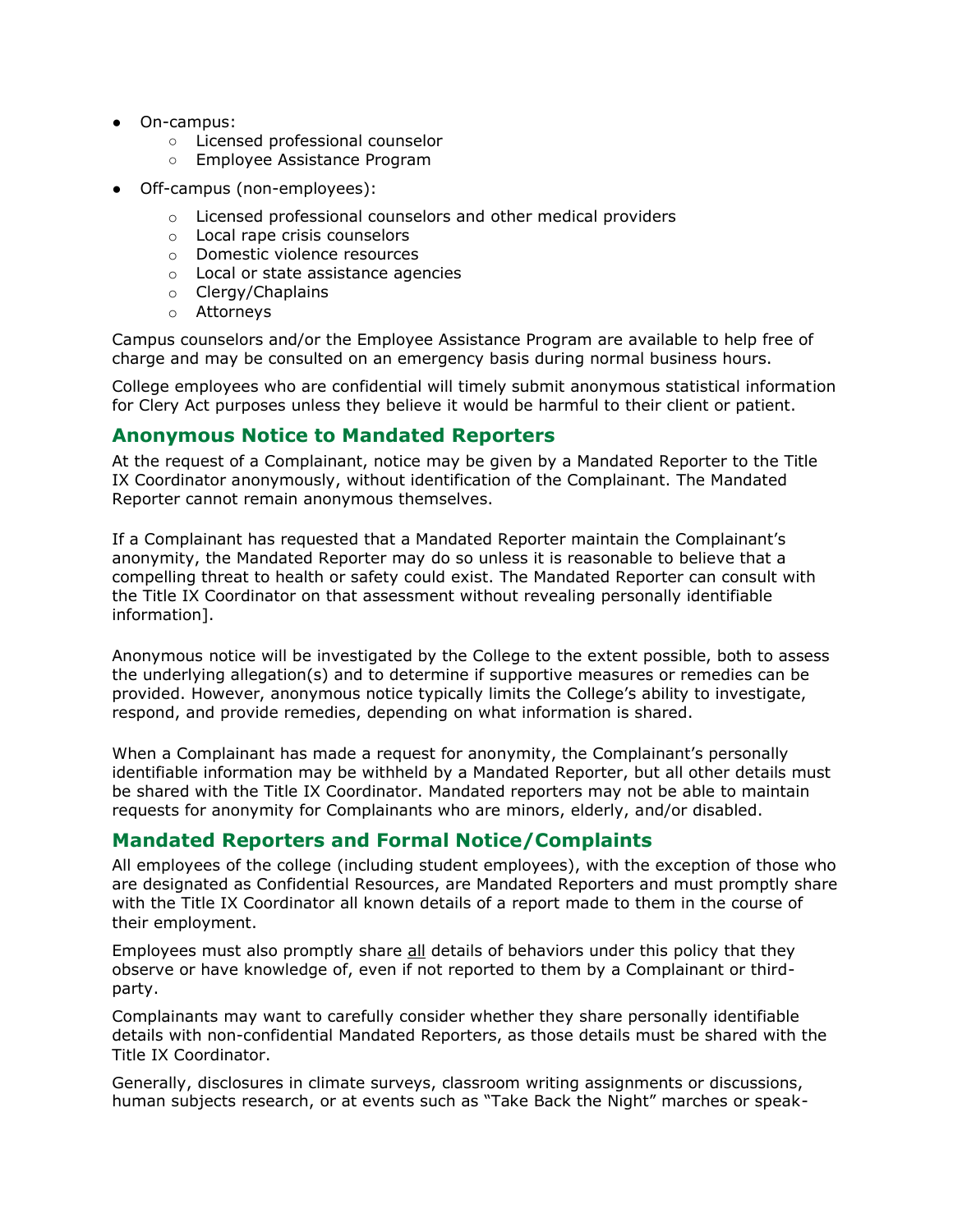outs do not provide notice that must be reported to the Coordinator by employees, unless the Complainant clearly indicates that they desire a report to be made or seek a specific response from the College.

Supportive measures may be offered as the result of such disclosures without formal College action.

Failure of a Mandated Reporter, as described above in this section, to report an incident of harassment or discrimination of which they become aware is a violation of College policy and can be subject to disciplinary action.

When a Mandated Reporter is engaged in harassment or other violations of this policy, they still have a duty to report their own misconduct, though the College is technically not on notice when a harasser is also a Mandated Reporter unless the harasser does in fact report themselves.

A Mandated Reporter who is themselves a target of harassment or other misconduct under this policy is not required to report their own experience, though they are encouraged to do so.

#### **20. When a Complainant Does Not Wish to Proceed**

If a Complainant does not wish for their name to be shared, does not wish for an investigation to take place, or does not want a formal complaint to be pursued, they may make such a request to the Title IX Coordinator, who will evaluate that request in light of the duty to ensure the safety of the campus and to comply with state or federal law.

The Title IX Coordinator has ultimate discretion over whether the College proceeds when the Complainant does not wish to do so, and the Title IX Coordinator may sign a formal complaint to initiate a grievance process should they have information that shows a compelling risk to health and/or safety that requires the College to pursue formal action to protect the community.

A compelling risk to health and/or safety may result from evidence of patterns of misconduct, predatory conduct, threats, abuse of minors, use of weapons, and/or violence. The College may be compelled to act on alleged employee misconduct irrespective of a Complainant's wishes.

The Title IX Coordinator must also consider the effect that non-participation by the Complainant may have on the availability of evidence and the College's ability to pursue a Formal Grievance Process fairly and effectively.

When the Title IX Coordinator executes the written complaint, they do not become the Complainant. The Complainant is the individual who is alleged to be the victim of conduct that could constitute a violation of this policy.

When the College proceeds, the Complainant (or their Advisor) may have as much or as little involvement in the process as they wish. The Complainant retains all rights of a Complainant under this Policy irrespective of their level of participation. Typically, when the Complainant chooses not to participate, the Advisor may be appointed as proxy for the Complainant throughout the process, acting to ensure and protect the rights of the Complainant, though this does not extend to the provision of evidence or testimony.

Note that the College's ability to remedy and respond to notice may be limited if the Complainant does not want the College to proceed with an investigation and/or grievance process. The goal is to provide the Complainant with as much control over the process as possible, while balancing the College's obligation to protect its community.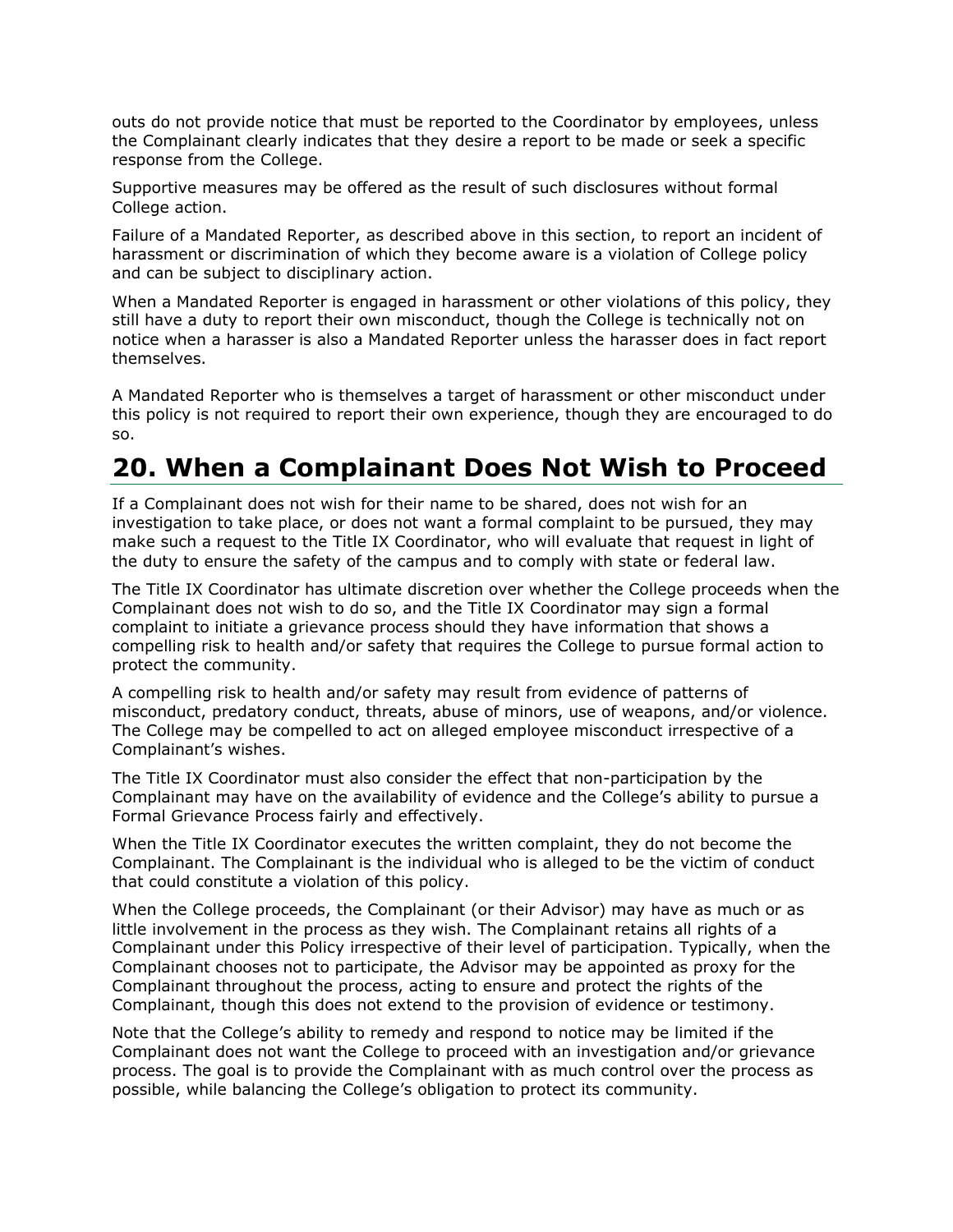In cases in which the Complainant requests confidentiality/no formal action and the circumstances allow the College to honor that request, the College will offer informal resolution options (see below), supportive measures, and remedies to the Complainant and the community, but will not otherwise pursue formal action.

If the Complainant elects to take no action, they can change that decision if they decide to pursue a formal complaint at a later date. Upon making a formal complaint, a Complainant has the right, and can expect, to have allegations taken seriously by College, and to have the incidents investigated and properly resolved through these procedures. Delays may cause limitations on access to evidence or present issues with respect to the status of the parties.

# **21. Federal Timely Warning Obligations**

Parties reporting sexual assault, domestic violence, dating violence, and/or stalking should be aware that under the Clery Act, the College must issue timely warnings for incidents reported to them that pose a serious or continuing threat of bodily harm or danger to members of the campus community.

The College will ensure that a Complainant's name and other identifying information is not disclosed, while still providing enough information for community members to make safety decisions in light of the potential danger.

# **22. False Allegations and Evidence**

Deliberately false and/or malicious accusations under this policy are a serious offense and will be subject to appropriate disciplinary action up to and including expulsion or termination. This does not include allegations that are made in good faith, but are ultimately shown to be erroneous or do not result in a policy violation.

Additionally, witnesses and parties knowingly providing false evidence, tampering with or destroying evidence or deliberately misleading an investigating official can be subject to discipline under College policy.

### **23. Amnesty for Complainants and Witnesses**

The College community encourages the reporting of misconduct and crimes by Complainants and witnesses. Sometimes, Complainants or witnesses are hesitant to report to College officials or participate in grievance processes because they fear that they themselves may be in violation of certain policies, such as underage drinking or use of illicit drugs at the time of the incident. Respondents may hesitate to be forthcoming during the process for the same reasons.

It is in the best interests of the College community that Complainants choose to report misconduct to College officials, that witnesses come forward to share what they know, and that all parties be forthcoming during the process.

To encourage reporting and participation in the process, the College maintains a policy of offering parties and witnesses amnesty from minor policy violations – such as underage consumption of alcohol or the use of illicit drugs – related to the incident.

Amnesty does not apply to more serious allegations such as physical abuse of another or illicit drug distribution. The decision not to offer amnesty to a Respondent is based on neither sex nor gender, but on the fact that collateral misconduct is typically addressed for all students within a progressive discipline system, and the rationale for amnesty – the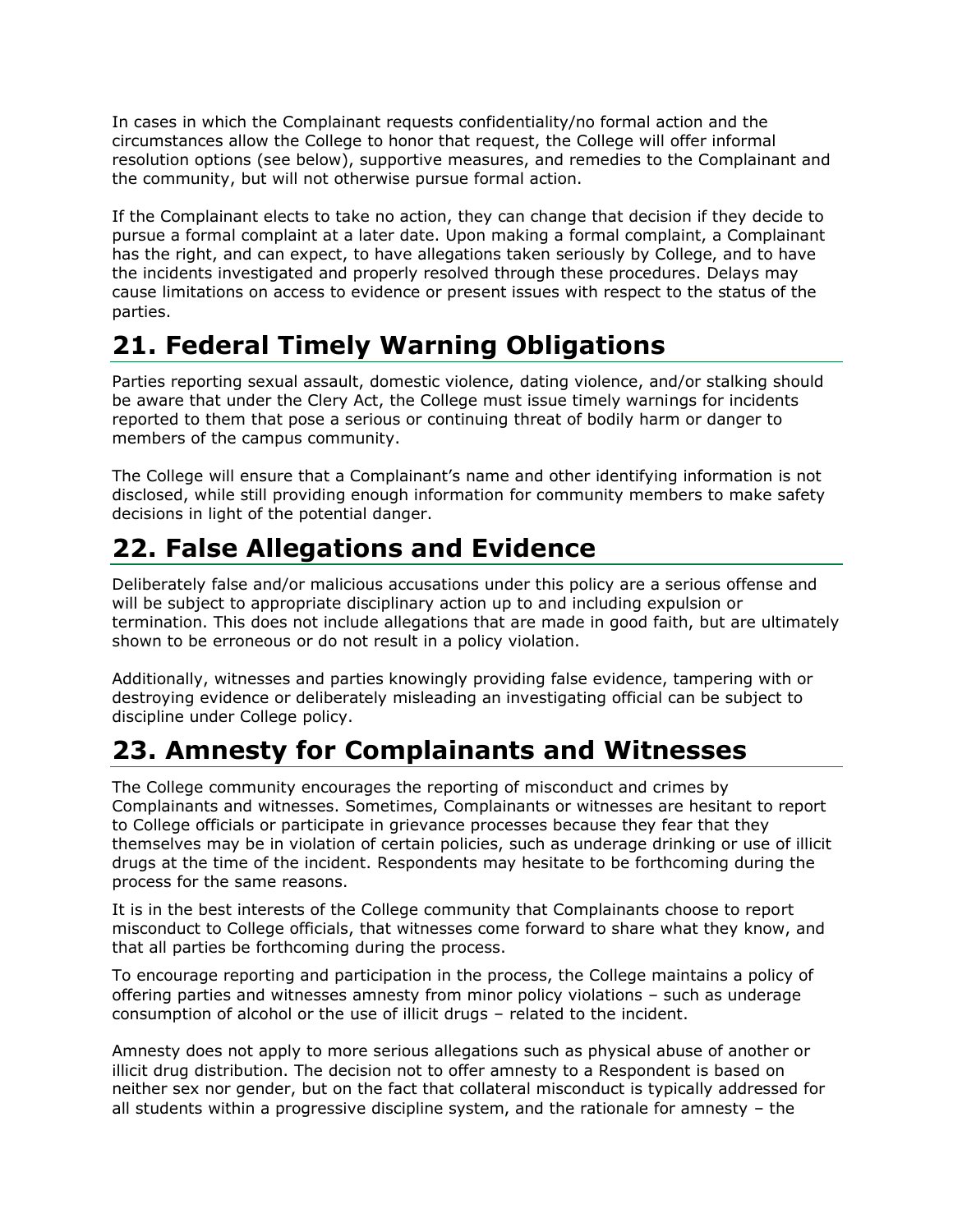incentive to report serious misconduct – is rarely applicable to Respondent with respect to a Complainant.

#### **Students:**

The College maintains a policy of amnesty for students who offer help to others in need. While policy violations cannot be overlooked, the College may provide purely educational options with no official disciplinary finding, rather than punitive sanctions, to those who offer their assistance to others in need.

#### **Employees:**

The College may, at its discretion, offer employee Complainants amnesty from such policy violations (typically more minor policy violations) related to the incident. Amnesty may also be granted to Respondents and witnesses at the sole discretion of the College.

# **24. Federal Statistical Reporting Obligations**

Certain campus officials – those deemed Campus Security Authorities – have a duty to report the following for federal statistical reporting purposes as mandated by the Clery Act:

- All "primary crimes," which include homicide, sexual assault, robbery, aggravated assault, burglary, motor vehicle theft, and arson;
- Hate crimes, which include any bias motivated primary crime as well as any bias motivated larceny or theft, simple assault, intimidation, or destruction/damage/vandalism of property;
- Crimes including sexual assault, domestic violence, dating violence, and stalking; and
- Arrests and referrals for disciplinary action for weapons-related law violations, liquorrelated law violations, and drug abuse-related law violations.

All personally identifiable information is kept private, but statistical information must be shared with Campus Security regarding the type of incident and its general location (on or off-campus or in the surrounding area, but no addresses are given) for publication in the Annual Security Report and daily campus crime log.

### **25. Preservation of Evidence**

In addition to its use in any formal college proceedings, the preservation of evidence in incidents of sexual assault is critical to potential criminal prosecution and to obtaining restraining orders, therefore the College will inform all parties of the importance of preserving evidence.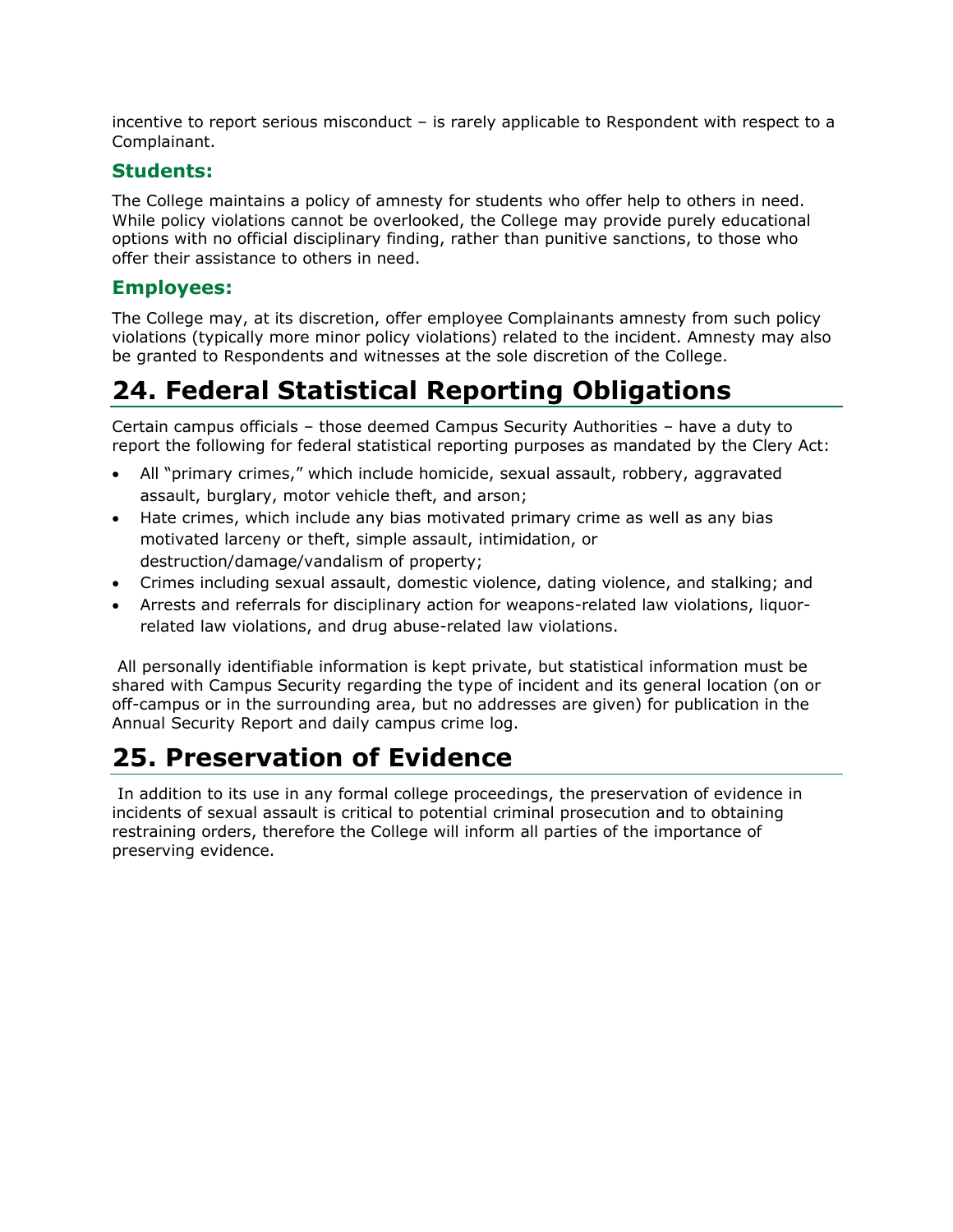# **RESOLUTION PROCESS FOR ALLEGED VIOLATIONS OF THE POLICY ON SEXUAL HARASSMENT**

# **1. Overview**

The College will act on any formal or informal notice/complaint of violation of the Policy that is received by the Title IX Coordinator or any other Official with Authority by applying these procedures.

The procedures below apply **only** to qualifying allegations of sexual harassment (including sexual assault, dating violence, domestic violence, and stalking, as defined above) involving students, staff, administrator, or faculty members.

If a dismissal occurs under the below process then the applicable procedures described in the Colleges student, faculty or employee handbook may be used to address allegations of misconduct identified in this policy.

Unionized/other categorized employees are subject to the terms of their collective bargaining agreements/employees' rights to the extent those agreements do not conflict with federal or state compliance obligations.

The procedures below may be used to address collateral misconduct arising from the investigation of or occurring in conjunction with reported misconduct (e.g., vandalism, physical abuse of another). All other allegations of misconduct unrelated to incidents covered by the Policy will be addressed through procedures described in the student and employee handbooks.

# **2. Notice/Complaint**

Upon receipt of a complaint or notice to the Title IX Coordinator of an alleged violation of the Policy, the Title IX Coordinator initiates a prompt initial assessment to determine the next steps the College needs to take.

- 1. The Title IX Coordinator will initiate at least one of three responses:
- 2. Offering supportive measures because the Complainant does not want to file a formal complaint; and/or
- 3. An informal resolution (upon submission of a formal complaint); and/or
- 4. A Formal Grievance Process including an investigation and a hearing (upon submission of a formal complaint).

The College uses the Formal Grievance Process to determine whether or not the Policy has been violated. If a policy has been violated, the College will promptly implement effective remedies designed to ensure that it is not deliberately indifferent to sexual harassment or retaliation, their potential recurrence, or their effects.

# **3. Initial Assessment**

Following receipt of notice or a complaint of an alleged violation of this Policy, the Title IX Coordinator engages in an initial assessment, typically within one to five business days. The steps in an initial assessment can include: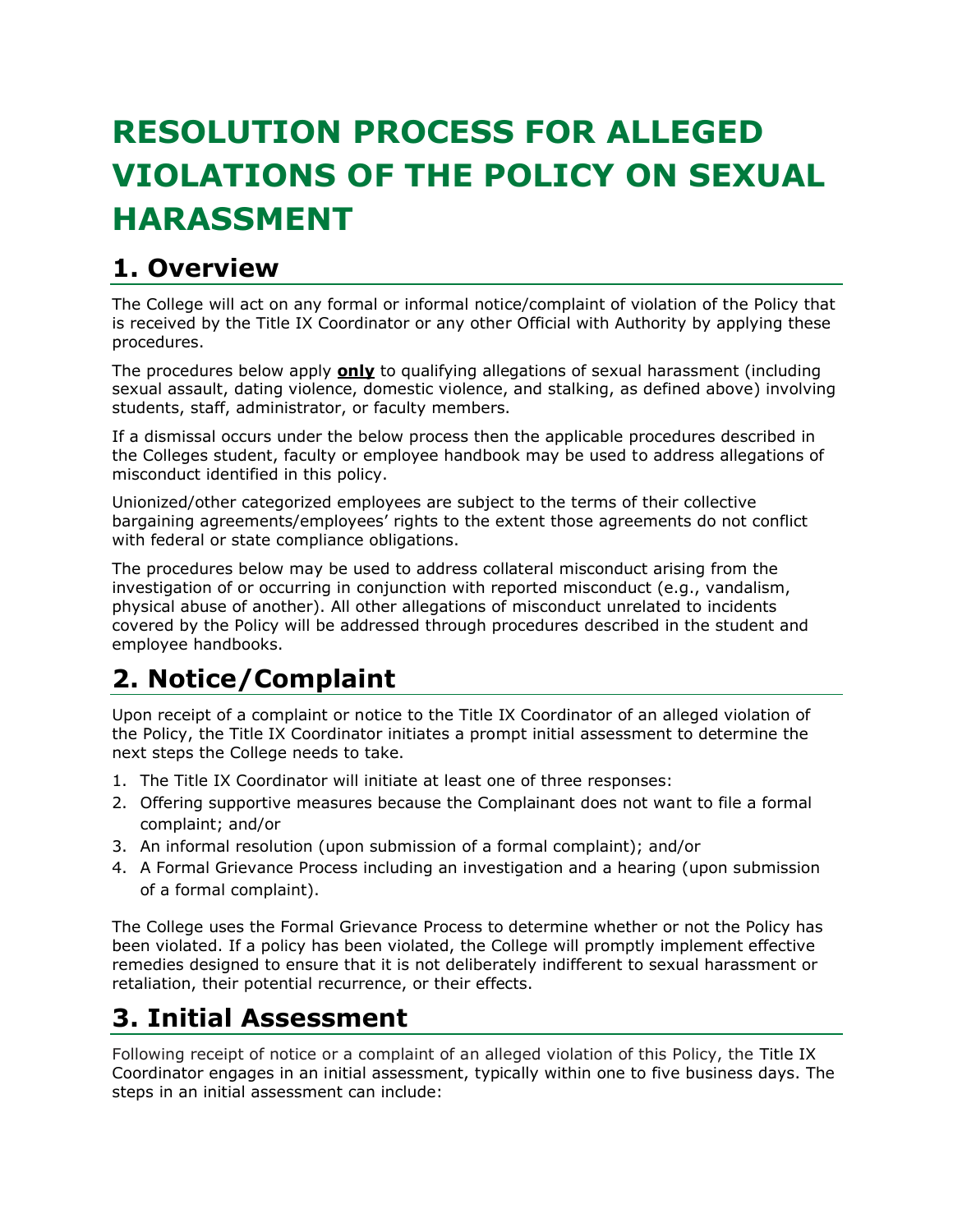- If notice is given, the Title IX Coordinator seeks to determine if the person impacted wishes to make a formal complaint, and will assist them to do so, if desired.
	- $\circ$  If they do not wish to do so, the Title IX Coordinator determines whether to initiate a complaint because a violence risk assessment indicates a compelling threat to health and/or safety.
- If a formal complaint is received, the Title IX Coordinator assesses its sufficiency and works with the Complainant to make sure it is correctly completed.
- The Title IX Coordinator reaches out to the Complainant to offer supportive measures.
- The Title IX Coordinator works with the Complainant to ensure they are aware of the right to have an Advisor.
- The Title IX Coordinator works with the Complainant to determine whether the Complainant prefers a supportive and remedial response, an informal resolution option, or a formal investigation and grievance process.
	- $\circ$  If a supportive and remedial response is preferred, the Title IX Coordinator works with the Complainant to identify their wishes, assesses the request, and implements accordingly. No Formal Grievance Process is initiated, though the Complainant can elect to initiate one later, if desired.
	- $\circ$  If an informal resolution option is preferred, the Title IX Coordinator assesses whether the complaint is suitable for informal resolution, which informal mechanism may serve the situation best or is available and may seek to determine if the Respondent is also willing to engage in informal resolution.
	- $\circ$  If a Formal Grievance Process is preferred, the Title IX Coordinator determines if the misconduct alleged falls within the scope of Title IX:
		- If it does, the Title IX Coordinator will initiate the formal investigation and grievance process, directing the investigation to address:
			- an incident, and/or
			- a pattern of alleged misconduct, and/or
			- a culture/climate concern, based on the nature of the complaint.
	- $\circ$  If it does not, the Title IX Coordinator determines that Title IX does not apply (and will "dismiss" that aspect of the complaint, if any), assesses which policies may apply, which resolution process is applicable, and will refer the matter accordingly. Please note that dismissing a complaint under Title IX is solely a procedural requirement under Title IX and does not limit the College's authority to address a complaint with an appropriate process and remedies.

#### **Dismissal (Mandatory and Discretionary)<sup>3</sup>**

The College must dismiss a formal complaint or any allegations therein if, at any time during the investigation or hearing, it is determined that:

- 1. The conduct alleged in the formal complaint would not constitute sexual harassment as defined by Title IX regulations, even if proved; and/or
- 2. The conduct did not occur in an educational program or activity controlled by the College (including buildings or property controlled by recognized student organizations), and/or the College does not have control of the Respondent; and/or
- 3. The conduct did not occur against a person in the United States; and/or

<sup>&</sup>lt;sup>3</sup> These dismissal requirements are mandated by the 2020 Title IX Regulations, 34 CFR §106.45.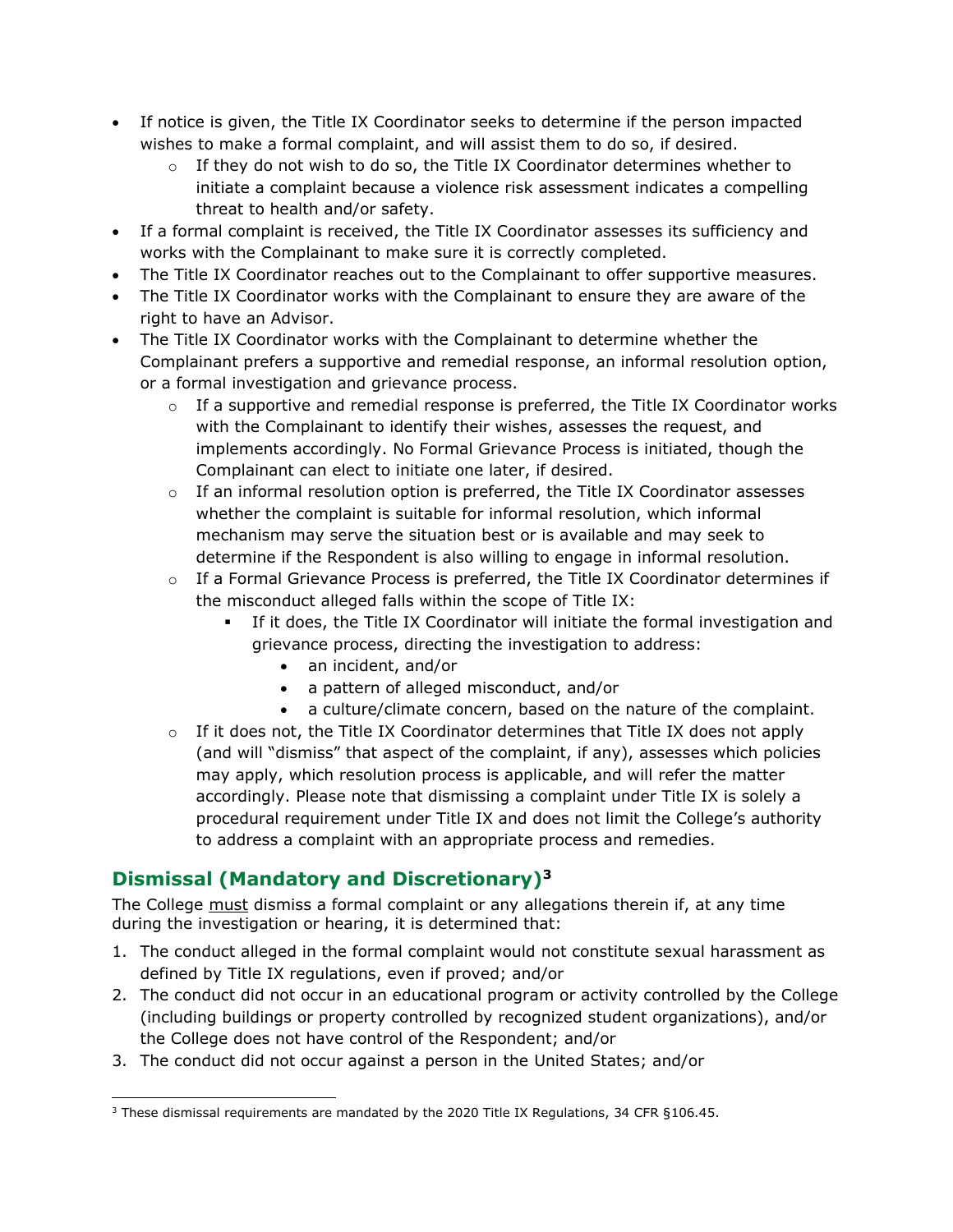4. At the time of filing a formal complaint, a complainant is not participating in or attempting to participate in the education program or activity of the College.<sup>4</sup>

The College may dismiss a formal complaint or any allegations therein if, at any time during the investigation or hearing:

- A Complainant notifies the Title IX Coordinator in writing that the Complainant would like to withdraw the formal complaint or any allegations therein; or
- The Respondent is no longer enrolled in or employed by the College; or
- Specific circumstances prevent the College from gathering evidence sufficient to reach a determination as to the formal complaint or allegations therein.

Upon any dismissal, the College will promptly send written notice of the dismissal and the rationale for doing so simultaneously to the parties.

This dismissal decision is appealable by any party under the procedures for appeal below. A Complainant who decides to withdraw a complaint may later request to reinstate it or refile it.

### **4. Counterclaims**

The College is obligated to ensure that the grievance process is not abused for retaliatory purposes. The College permits the filing of counterclaims but uses an initial assessment, described above, to assess whether the allegations in the counterclaim are made in good faith. Counterclaims by a Respondent may be made in good faith, but are, on occasion, also made for purposes of retaliation. Counterclaims made with retaliatory intent will not be permitted.

Counterclaims determined to have been reported in good faith will be processed using the grievance procedures below. Investigation of such claims may take place after resolution of the underlying initial allegation, in which case a delay may occur.

Counterclaims may also be resolved through the same investigation as the underlying allegation, at the discretion of the Title IX Coordinator. When counterclaims are not made in good faith, they will be considered retaliatory and may constitute a violation of this policy.

### **5. Right to an Advisor**

The parties may each have one Advisor of their choice present with them for all meetings, interviews, and hearings within the resolution process, if they so choose. The parties may select whoever they wish to serve as their Advisor as long as the Advisor is eligible and available.<sup>5</sup>

Choosing an Advisor who is also a witness in the process creates potential for bias and conflict-of-interest. A party who chooses an Advisor who is also a witness can anticipate that issues of potential bias will be explored by the hearing Decision-maker(s).

The College may permit parties to have more than one Advisor upon special request to the Title IX Coordinator. The decision to grant this request is at the sole discretion of the Title IX Coordinator and will be granted equitably to all parties.

<sup>&</sup>lt;sup>4</sup> Such a Complainant is still entitled to supportive measures, but the formal grievance process is not applicable. <sup>5</sup> "Available" means the party cannot insist on an Advisor who simply doesn't have inclination, time, or availability. Also, the Advisor cannot have institutionally conflicting roles, such as being a Title IX administrator who has an active role in the matter, or a supervisor who must monitor and implement sanctions.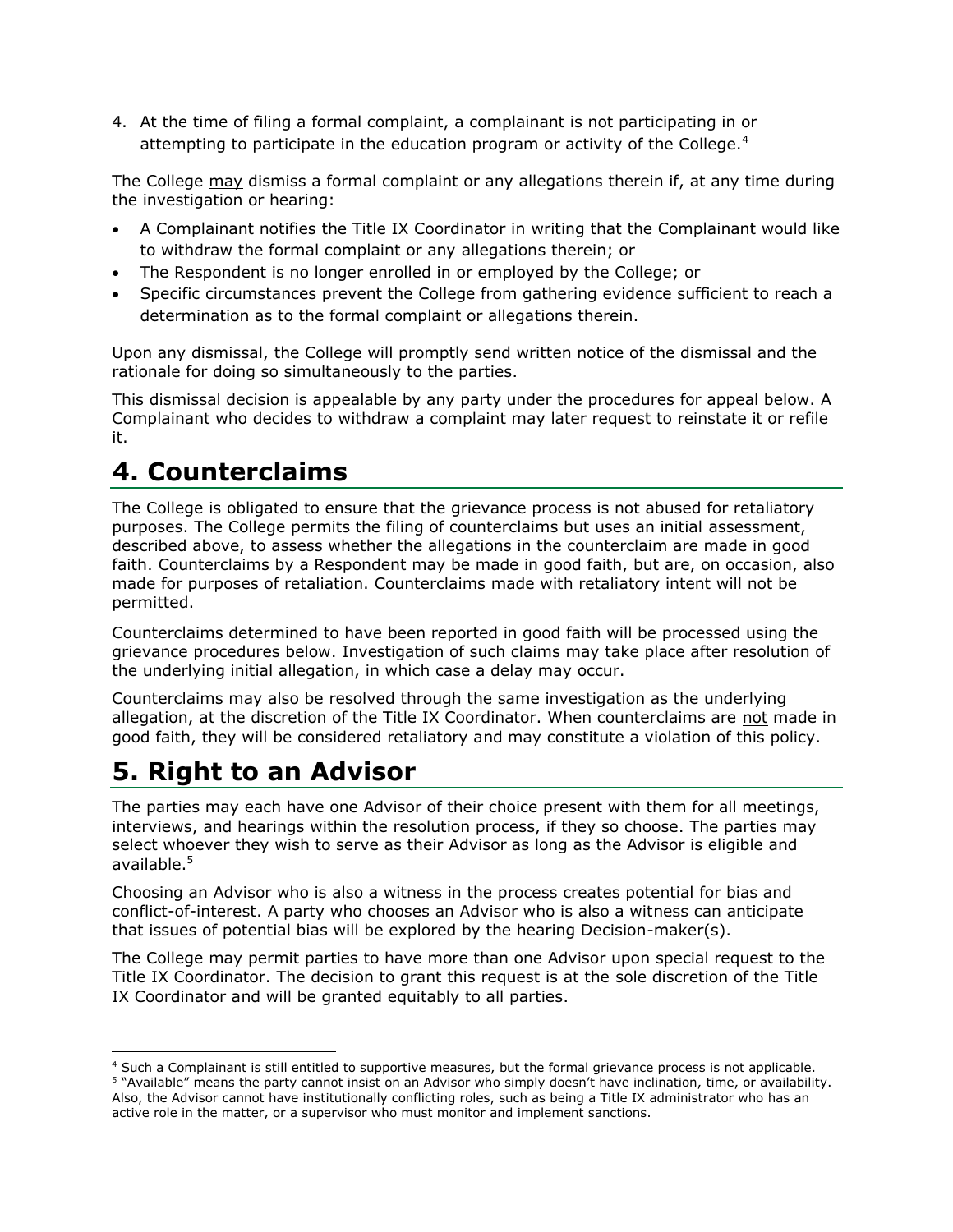#### **Advisor's Role in Meetings and Interviews**

The parties may be accompanied by their Advisor in all meetings and interviews at which the party is entitled to be present, including intake and interviews. Advisors are expected to advise ethically, with integrity, and in good faith.

The College cannot guarantee equal Advisory rights, meaning that if one party selects an Advisor who is an attorney, but the other party does not or cannot afford an attorney, the College is not obligated to provide an attorney.

#### **Advisors in Hearings/College-Appointed Advisor**

Under U.S. Department of Education regulations under Title IX, a form of indirect questioning is required during the hearing, but must be conducted by the parties' Advisors. The parties are not permitted to directly question each other or any witnesses. If a party does not have an Advisor for a hearing, the College will appoint an Advisor for the limited purpose of conducting any questioning of the other party and witnesses.

A party may reject this appointment and choose their own Advisor, but they may not proceed without an Advisor. If the party's Advisor will not conduct cross-examination, the College will appoint an Advisor who will do so, regardless of the participation or nonparticipation of the advised party in the hearing itself. Extensive questioning of the parties and witnesses may also be conducted by the Decision-maker(s) during the hearing.

#### **Pre-Interview Meetings**

Advisors may request to meet with the administrative officials conducting interviews/meetings in advance of these interviews or meetings. This pre-meeting allows Advisors to clarify and understand their role and College's policies and procedures.

#### **Advisor Violations of College Policy**

All Advisors are subject to the same College policies and procedures, whether they are attorneys or not. Advisors are expected to advise their advisees without disrupting proceedings. Advisors should not address College officials in a meeting or interview unless invited to (e.g., asking procedural questions). The Advisor may not make a presentation or represent their advisee during any meeting or proceeding and may not speak on behalf of the advisee to the Investigator(s) or other Decision-maker(s) except during a hearing proceeding, during cross-examination.

The parties are expected to ask and respond to questions on their own behalf throughout the investigation phase of the resolution process. Although the Advisor generally may not speak on behalf of their advisee, the Advisor may consult with their advisee, either privately as needed, or by conferring or passing notes during any resolution process meeting or interview. For longer or more involved discussions, the parties and their Advisors should ask for breaks to allow for private consultation.

Any Advisor who oversteps their role as defined by this policy will be warned only once. If the Advisor continues to disrupt or otherwise fails to respect the limits of the Advisor role, the meeting will be ended, or other appropriate measures implemented. Subsequently, the Title IX Coordinator will determine how to address the Advisor's non-compliance and future role.

#### **Sharing Information with the Advisor**

The College expects that the parties may wish to have the College share documentation and evidence related to the allegations with their Advisors. Parties may share this information directly with their Advisor or other individuals if they wish. Doing so may help the parties participate more meaningfully in the resolution process.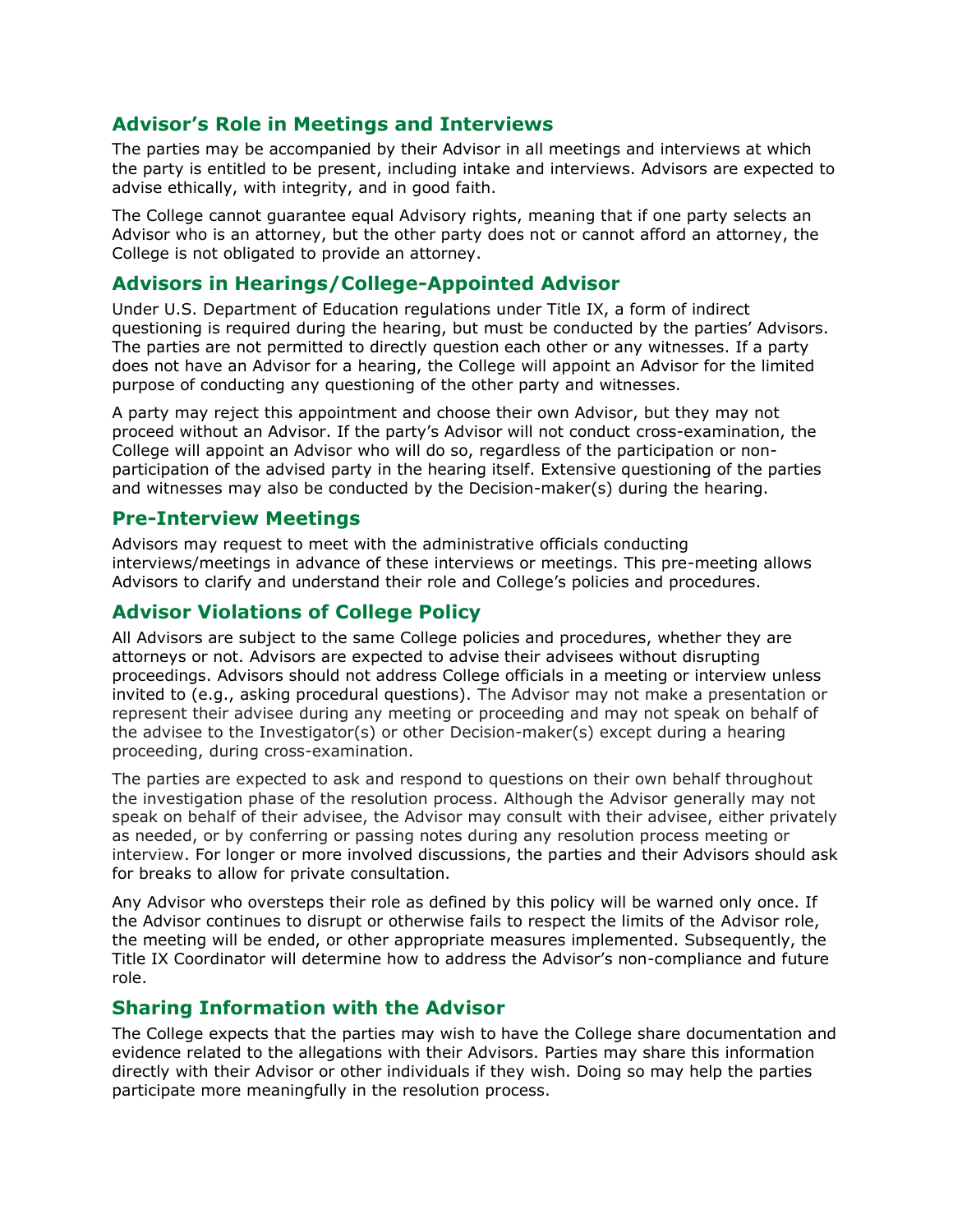If a party requests that all communication be made through their attorney Advisor, the College will generally not comply with that request, however, exceptions may be made at the discretion of the Title IX Coordinator.

#### **Privacy of Records Shared with Advisor**

Advisors are expected to maintain the privacy of the records shared with them. These records may not be shared with third parties, disclosed publicly, or used for purposes not explicitly authorized by College. College may seek to restrict the role of any Advisor who does not respect the sensitive nature of the process or who fails to abide by the College's privacy expectations.

#### **Expectations of an Advisor**

The College generally expects an Advisor to adjust their schedule to allow them to attend College meetings when planned, but may change scheduled meetings to accommodate an Advisor's inability to attend, if doing so does not cause an unreasonable delay.

The College may also make reasonable provisions to allow an Advisor who cannot attend in person to attend a meeting by telephone, video conferencing, or other similar technologies as may be convenient and available.

#### **Expectations of the Parties with Respect to Advisors**

A party may elect to change Advisors during the process and is not obligated to use the same Advisor throughout. The parties are expected to inform the Investigator(s) of the identity of their Advisor at least two (2) business days before the date of their first meeting with Investigators (or as soon as possible if a more expeditious meeting is necessary or desired).

The parties are expected to provide timely notice to the Title IX Coordinator if they change Advisors at any time. It is assumed that if a party changes Advisors, consent to share information with the previous Advisor is terminated, and a release for the new Advisor must be secured. Parties are expected to inform the Title IX Coordinator of the identity of their hearing Advisor at least two (2) business days before the hearing.

As a public entity, College fully respects and accords the Weingarten rights of employees. For parties who are entitled to union representation, the College will allow the unionized employee to have their union representative (if requested by the party) as well as an Advisor of their choice present for all resolution-related meetings and interviews. To uphold the principles of equity, the other party (regardless of union membership) will also be permitted to have two Advisors. Witnesses are/are not permitted to have union representation or Advisors in grievance process interviews or meetings.

### **6. Resolution Processes**

Resolution proceedings are private. All persons present at any time during the resolution process are expected to maintain the privacy of the proceedings in accordance with College policy. Although there is an expectation of privacy around what Investigators share with parties during interviews, the parties have discretion to share their own knowledge and evidence with others if they so choose, with the exception of information the parties agree not to disclose related to Informal Resolution, discussed below. College encourages parties to discuss any sharing of information with their Advisors before doing so.

#### **A. Formal Resolution**

See 8. Formal Grievance Process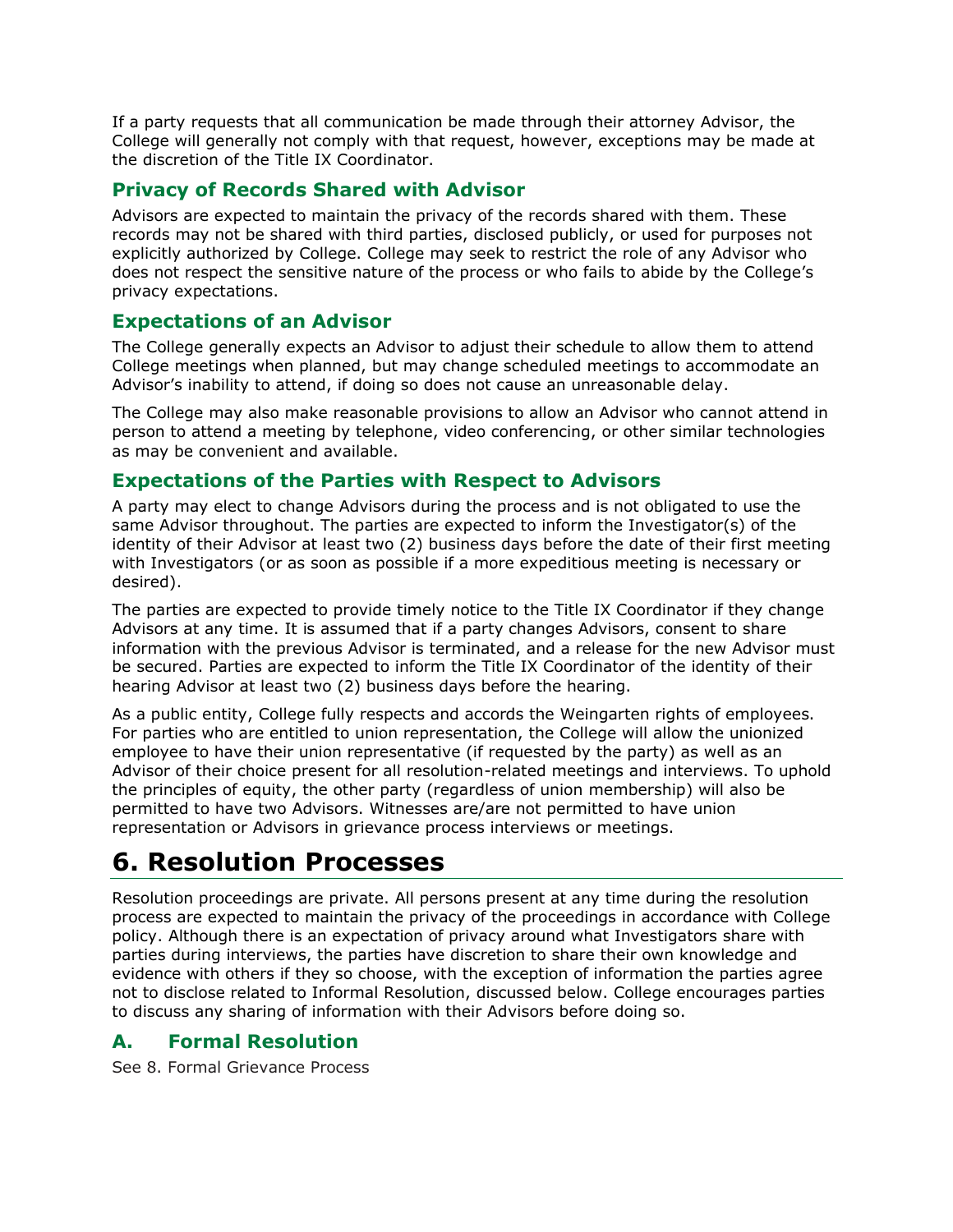#### **B. Informal Resolution**

Informal Resolution can include three different approaches:

- When the Title IX Coordinator can resolve the matter informally by providing supportive measures (only) to remedy the situation.
- When the parties agree to resolve the matter through an alternate resolution mechanism as described below, [including mediation, restorative practices, etc.], usually before a formal investigation takes place; see discussion in c., below.
- When the Respondent accepts responsibility for violating policy, and desires to accept a sanction and end the resolution process (similar to above, but usually occurs postinvestigation); see discussion in d., below.

To initiate Informal Resolution, a Complainant needs to submit a formal complaint, as defined above. A Respondent who wishes to initiate Informal Resolution should contact the Title IX Coordinator.

It is not necessary to pursue Informal Resolution first in order to pursue a Formal Grievance Process, and any party participating in Informal Resolution can stop the process at any time and begin or resume the Formal Grievance Process.

Prior to implementing Informal Resolution, the College will provide the parties with written notice of the reported misconduct and any sanctions or measures that may result from participating in such a process, including information regarding any records that will be maintained or shared by the College.

The College will obtain voluntary, written confirmation that all parties wish to resolve the matter through Informal Resolution before proceeding and will not pressure the parties to participate in Informal Resolution.

#### **C. Alternate Resolution Mechanism**

Alternate Resolution is an informal mechanism including mediation or restorative practices, etc. by which the parties reach a mutually agreed upon resolution of an allegation. All parties must consent to the use of an Alternate Resolution mechanism.

The Title IX Coordinator may look to the following factors to assess whether Alternate Resolution is appropriate, or which form of Alternate Resolution may be most successful for the parties:

- The parties' amenability to Alternate Resolution
- Likelihood of potential resolution, taking into account any power dynamics between the parties
- The parties' motivation to participate
- Civility of the parties
- Results of a violence risk assessment/ongoing risk analysis
- Disciplinary history
- Whether an emergency removal is needed
- Skill of the Alternate Resolution facilitator with this type of allegation
- Complaint complexity
- Emotional investment/capability of the parties
- Rationality of the parties
- Goals of the parties
- Adequate resources to invest in Alternate Resolution (time, staff, etc.)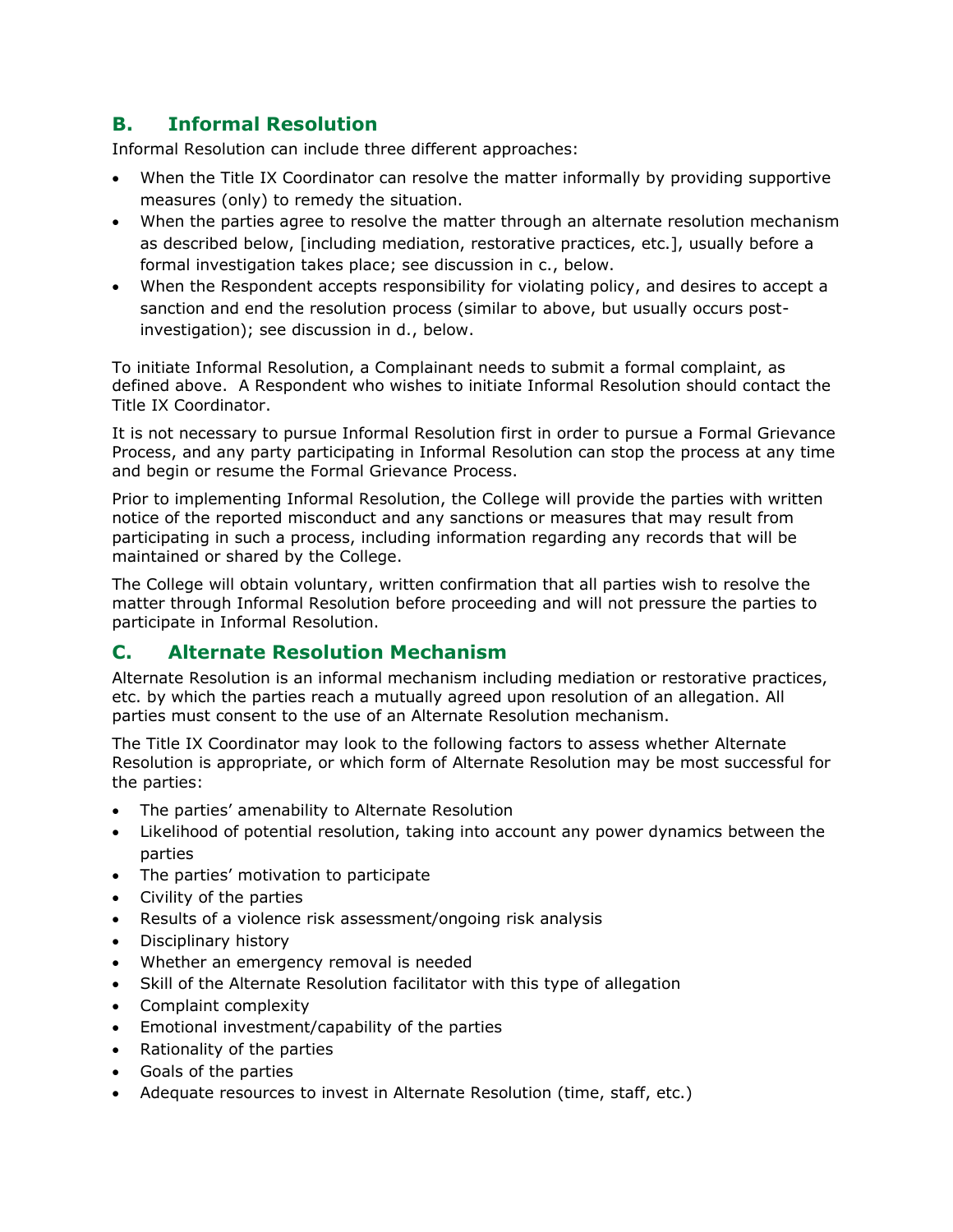The ultimate determination of whether Alternate Resolution is available or successful is to be made by the Title IX Coordinator. The Title IX Coordinator maintains records of any resolution that is reached, and failure to abide by the resolution agreement may result in appropriate responsive/disciplinary actions. Results of complaints resolved by Informal Resolution or Alternate Resolution are not appealable.

#### **D. Respondent Accepts Responsibility for Alleged Violations**

The Respondent may accept responsibility for all or part of the alleged policy violations at any point during the resolution process. If the Respondent indicates an intent to accept responsibility for all of the alleged misconduct, the formal process will be paused, and the Title IX Coordinator will determine whether Informal Resolution can be used according to the criteria above.

If Informal Resolution is applicable, the Title IX Coordinator will determine whether all parties and the College are able to agree on responsibility, sanctions, and/or remedies. If so, the Title IX Coordinator implements the accepted finding that the Respondent is in violation of College policy and implements agreed-upon sanctions and/or remedies, in coordination with other appropriate administrator(s), as necessary.

This result is not subject to appeal once all parties indicate their written assent to all agreed upon terms of resolution. When the parties cannot agree on all terms of resolution, the Formal Grievance Process will resume at the same point where it was paused.

When a resolution is accomplished, the appropriate sanction or responsive actions are promptly implemented in order to effectively stop the sexual harassment or retaliation, prevent its recurrence, and remedy the effects of the discriminatory conduct, both on the Complainant and the community.

#### **E. Negotiated Resolution**

The Title IX Coordinator, with the consent of the parties, may negotiate and implement an agreement to resolve the allegations that satisfies all parties and the College. Negotiated Resolutions are not appealable.

# **7. Title IX/Sexual Misconduct Process Pool**

The Formal Resolution Process relies on a pool of administrators and/or external, trained thirdparty neutral professionals ("the Pool") to carry out the process.

#### **A. Pool Member Roles**

Members of the Pool are trained annually, and can serve in in the following roles, at the direction of the Title IX Coordinator:

- To provide appropriate intake of and initial guidance pertaining to complaints.
- To act as an Advisor to the parties.
- To serve in a facilitation role in Informal Resolution or Alternate Resolution if appropriately trained in appropriate resolution modalities (e.g., mediation, restorative practices].
- To perform or assist with initial assessment.
- To investigate complaints.
- To serve as a hearing facilitator (process administrator, no decision-making role).
- To serve as a Decision-maker regarding the complaint.
- To serve as an Appeal Decision-maker.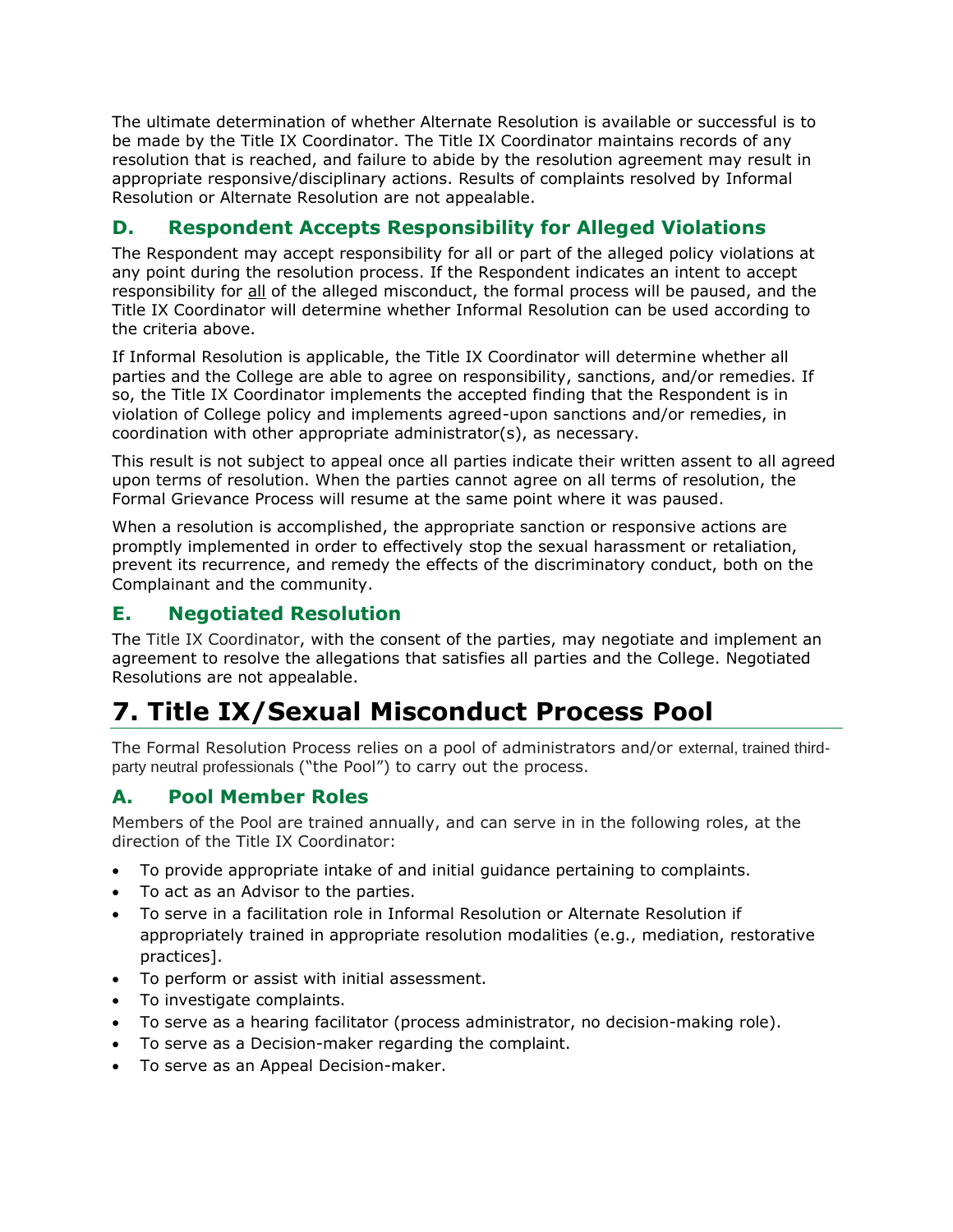#### **B. Pool Member Appointment**

The Title IX Coordinator, in consultation with the Civil Rights Coordinator, appoints the Pool, which acts with independence and impartiality.

#### **C. Pool Member Training**

The Pool members receive annual training. This training includes, but is not limited to:

- The scope of the College's Sexual Harassment Policy and Procedures.
- How to conduct investigations and hearings that protect the safety of Complainants and Respondents, and promote accountability.
- Reporting, confidentiality, and privacy requirements.
- Applicable laws, regulations, and federal regulatory guidance.
- The definitions of all offenses.
- How to conduct an investigation and grievance process including hearings, appeals, and informal resolution processes.
- How to serve impartially by avoiding prejudgment of the facts at issue, conflicts of interest, and bias.
- Issues of relevance of questions and evidence.
- How to determine appropriate sanctions in reference to all forms of harassment and/or retaliation allegations.
- Recordkeeping.

All Pool members are required to attend these training sessions annually. The materials used to train all members of the Pool are publicly posted on the Colleges Website.

### **8. Formal Grievance Process: Notice of Investigation and Allegations**

The Title IX Coordinator will provide written notice of the investigation and allegations (the "NOIA") to the Respondent upon commencement of the Formal Grievance Process. This facilitates the Respondent's ability to prepare for the interview and to identify and choose an Advisor to accompany them. The NOIA is also copied to the Complainant, who is to be given advance notice of when the NOIA will be delivered to the Respondent.

The NOIA will include:

- A meaningful summary of all of allegations,
- The identity of the involved parties (if known),
- The precise misconduct being alleged,
- The date and location of the alleged incident(s) (if known),
- The specific policies implicated,
- A description of the applicable procedures,
- A statement of the potential sanctions/responsive actions that could result,
- A statement that the College presumes the Respondent is not responsible for the reported misconduct unless and until the evidence supports a different determination,
- A statement that determinations of responsibility are made at the conclusion of the process and that the parties will be given an opportunity to inspect and review all directly related and/or relevant evidence obtained during the review and comment period,
- A statement about the College's policy on retaliation,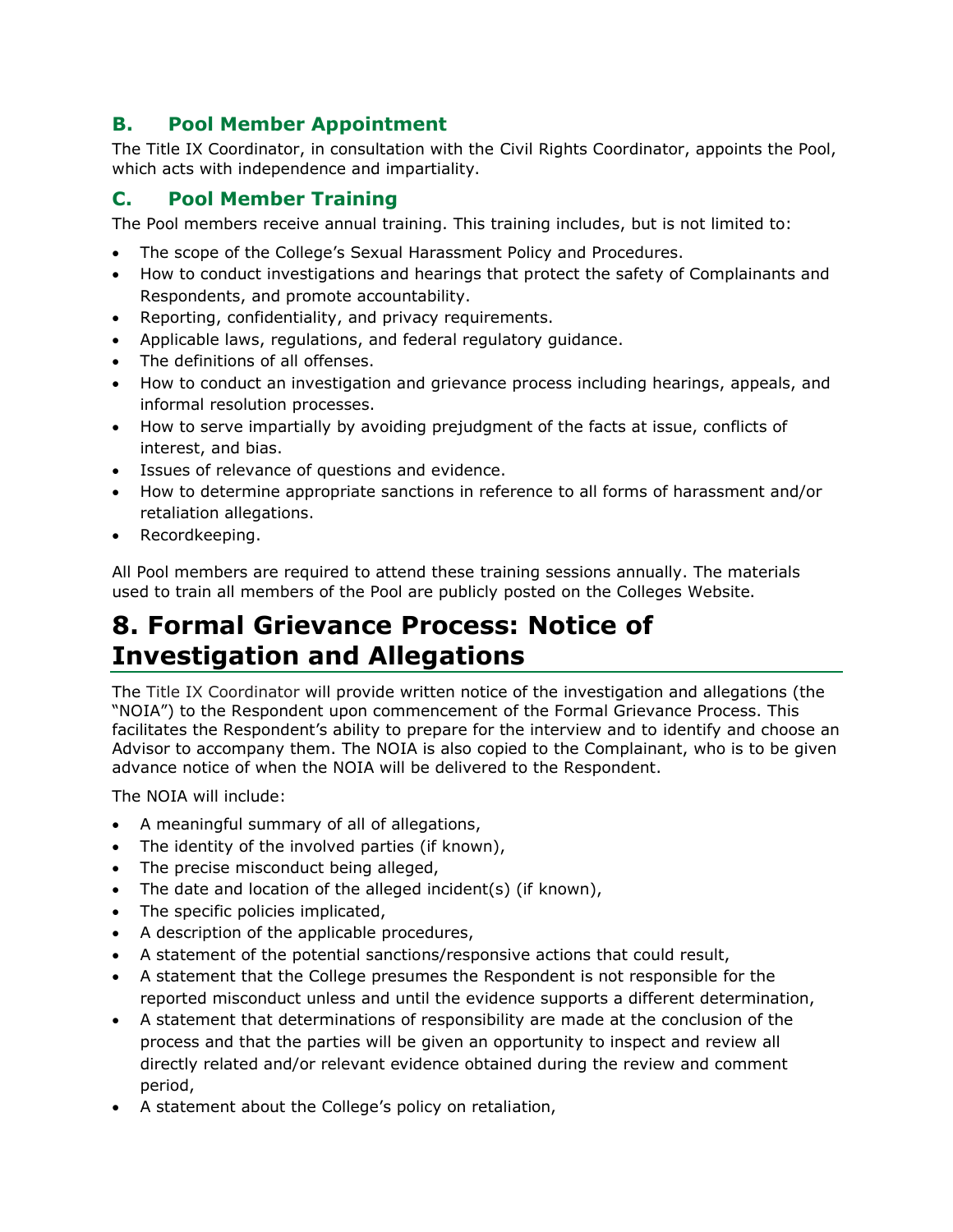- Information about the privacy of the process,
- Information on the need for each party to have an Advisor of their choosing and suggestions for ways to identify an Advisor,
- A statement informing the parties that the College's Policy prohibits knowingly making false statements, including knowingly submitting false information during the resolution process,
- Detail on how the party may request disability accommodations during the interview process,
- A link to the College's VAWA Brochure,
- The name(s) of the Investigator(s), along with a process to identify, in advance of the interview process, to the Title IX Coordinator any conflict of interest that the Investigator(s) may have, and
- An instruction to preserve any evidence that is directly related to the allegations.

Amendments and updates to the NOIA may be made as the investigation progresses and more information becomes available regarding the addition or dismissal of various charges.

Notice will be made in writing and may be delivered by one or more of the following methods: in person, mailed to the local or permanent address(es) of the parties as indicated in official College records, or emailed to the parties' College-issued email or designated accounts. Once mailed, emailed, and/or received in-person, notice will be presumptively delivered.

### **9. Resolution Timeline**

The College will make a good faith effort to complete the resolution process within a (90) business day time period, including appeal, which can be extended as necessary for appropriate cause by the Title IX Coordinator, who will provide notice and rationale for any extensions or delays to the parties as appropriate, as well as an estimate of how much additional time will be needed to complete the process.

# **10. Appointment of Investigators**

Once the decision to commence a formal investigation is made, the Title IX Coordinator may conduct the investigation or appoint a Pool member(s) to conduct the investigation.

# **11. Ensuring Impartiality**

Any individual materially involved in the administration of the resolution process [including the Title IX Coordinator, Investigator(s), and Decision-maker(s)] may neither have nor demonstrate a conflict of interest or bias for a party generally, or for a specific Complainant or Respondent.

The Title IX Coordinator will vet the assigned Investigator(s) to ensure impartiality by ensuring there are no actual or apparent conflicts of interest or disqualifying biases. The parties may, at any time during the resolution process, raise a concern regarding bias or conflict of interest, and the Title IX Coordinator will determine whether the concern is reasonable and supportable. If so, another Pool member will be assigned and the impact of the bias or conflict, if any, will be remedied. If the source of the conflict of interest or bias is the Title IX Coordinator, concerns should be raised with the Civil Rights Coordinator.

The Formal Grievance Process involves an objective evaluation of all relevant evidence obtained, including evidence that supports that the Respondent engaged in a policy violation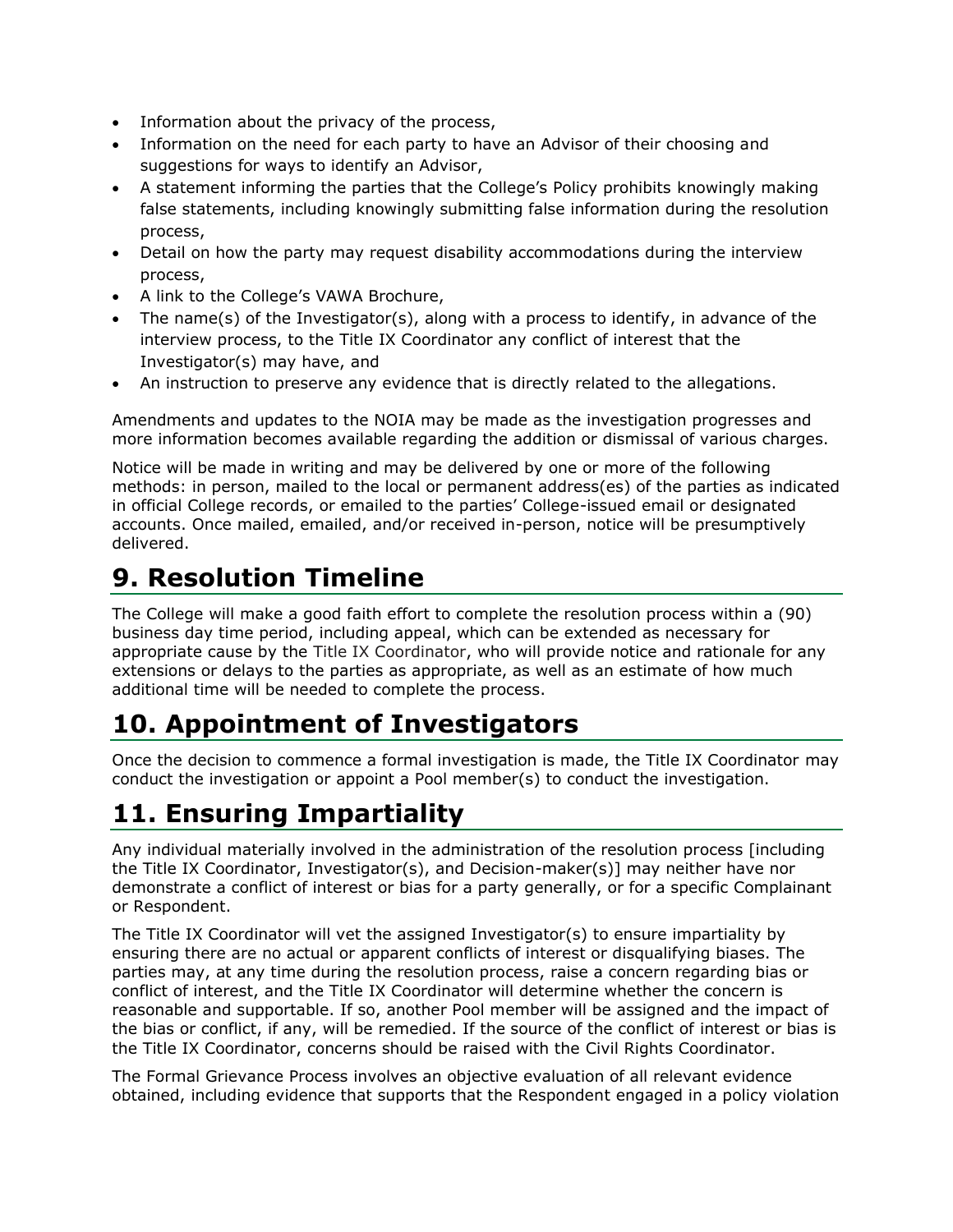and evidence that supports that the Respondent did not engage in a policy violation. Credibility determinations may not be based solely on an individual's status or participation as a Complainant, Respondent, or witness.

The College operates with the presumption that the Respondent is not responsible for the reported misconduct unless and until the Respondent is determined to be responsible for a policy violation by a preponderance of the evidence.

# **12. Investigation Timeline**

Investigations are completed expeditiously though some investigations may take weeks or even months, depending on the nature, extent, and complexity of the allegations, availability of witnesses, police involvement, etc.

The College will make a good faith effort to complete investigations as promptly as circumstances permit and will communicate regularly with the parties to update them on the progress and timing of the investigation.

### **13. Delays in the Investigation Process and Interactions with Law Enforcement**

The College may undertake a short delay in its investigation (several days to a few weeks) if circumstances require. Such circumstances include but are not limited to: a request from law enforcement to temporarily delay the investigation, the need for language assistance, the absence of parties and/or witnesses, and/or accommodations for disabilities or health conditions.

The College will communicate in writing the anticipated duration of the delay and reason to the parties and provide the parties with status updates if necessary. The College will promptly resume its investigation and resolution process as soon as feasible. During such a delay, College will implement supportive measures as deemed appropriate.

College action(s) or processes are not typically altered or precluded on the grounds that civil or criminal charges involving the underlying incident(s) have been filed or that criminal charges have been dismissed or reduced.

# **14. Steps in the Investigation Process**

All investigations are thorough, reliable, impartial, prompt, and fair. Investigations involve interviews with all relevant parties and witnesses; obtaining available, relevant evidence; and identifying sources of expert information, as necessary.

All parties have a full and fair opportunity, through the investigation process, to suggest witnesses and questions, to provide evidence and expert witnesses, and to fully review and respond to all evidence on the record.

The Investigator(s) typically take(s) the following steps, if not already completed (not necessarily in this order):

- Determine the identity and contact information of the Complainant;
- Identify all policies implicated by the alleged misconduct and notify the Complainant and Respondent of all of the specific policies implicated;
- Assist the Title IX Coordinator with conducting a prompt initial assessment to determine if the allegations indicate a potential policy violation;
- Commence a thorough, reliable, and impartial investigation;
- Meet with the Complainant to finalize their interview/statement, if necessary;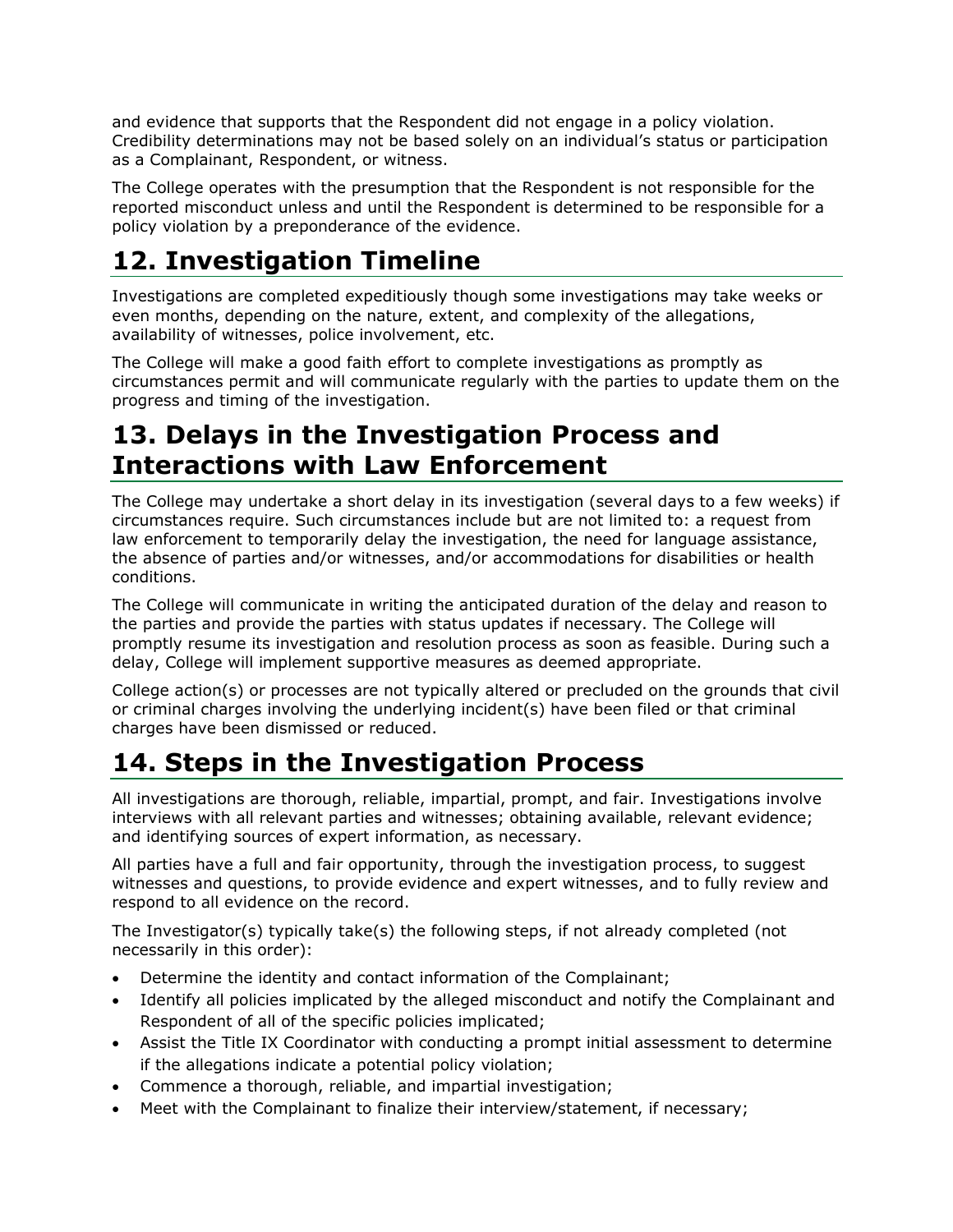- Prepare the initial Notice of Investigation and Allegation (NOIA). The NOIA may be amended with any additional or dismissed allegations;
	- $\circ$  Notice should inform the parties of their right to have the assistance of an Advisor, who could be a member of the Pool or an Advisor of their choosing present for all meetings attended by the party.;
- Provide each interviewed party and witness an opportunity to review and verify the Investigator's summary notes (or transcript) of the relevant evidence/testimony from their respective interviews and meetings;
- Make good faith efforts to notify the parties of any meeting or interview involving the other party, in advance when possible;
- When participation of a party is expected, provide that party with written notice of the date, time, and location of the meeting, as well as the expected participants and purpose;
- Interview all available, relevant witnesses and conduct follow-up interviews as necessary;
- Allow each party the opportunity to suggest witnesses and questions they wish the Investigator(s) to ask of the other party and witnesses, and document in the report which questions were asked, with a rationale for any changes or omissions;
- Complete the investigation promptly and without unreasonable deviation from the intended timeline;
- Provide regular status updates to the parties throughout the investigation;
- Prior to the conclusion of the investigation, provide the parties and their respective Advisors (if so desired by the parties) with a list of witnesses whose information will be used to render a finding;
- Write a comprehensive investigation report fully summarizing the investigation, all witness interviews, and addressing all relevant evidence. Appendices including relevant physical or documentary evidence will be included;
- Prior to the conclusion of the investigation, provide the parties and their respective Advisors (if so desired by the parties) a secured electronic or hard copy of the draft investigation report as well as an opportunity to inspect and review all of the evidence obtained as part of the investigation that is directly related to the reported misconduct, including evidence upon which the College does not intend to rely in reaching a determination, for a ten (10) business day review and comment period so that each party may meaningfully respond to the evidence. The parties may elect to waive the full ten days;
- The Investigator(s) may elect to respond in writing in the investigation report to the parties' submitted responses and/or to share the responses between the parties for additional responses;
- The Investigator(s) will incorporate relevant elements of the parties' written responses into the final investigation report, include any additional relevant evidence, make any necessary revisions, and finalize the report. The Investigator(s) should document all rationales for any changes made after the review and comment period;
- The Investigator(s) shares the report with the Title IX Coordinator and/or legal counsel for their review and feedback;
- The Investigator will incorporate any relevant feedback, and the final report is then shared with all parties and their Advisors through secure electronic transmission or hard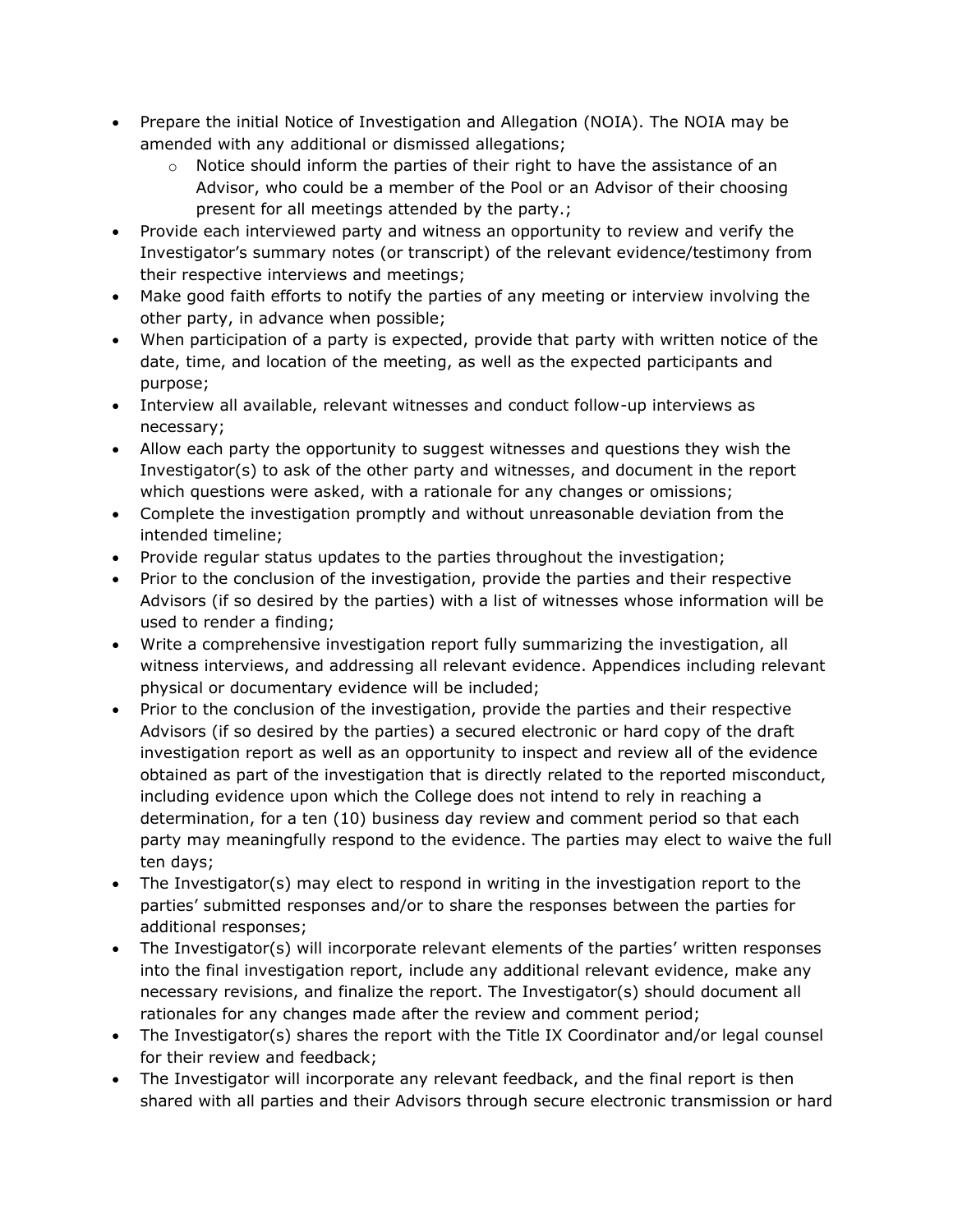copy at least ten (10) business days prior to a hearing. The parties are also provided with a file of any directly related evidence that was not included in the report.

### **15. Role and Participation of Witnesses in the Investigation**

Witnesses (as distinguished from the parties) who are employees of the College are expected to cooperate with and participate in the College's investigation and resolution process. Failure of such witnesses to cooperate with and/or participate in the investigation or resolution process constitutes a violation of policy and may warrant discipline.

Although in-person interviews for parties and all potential witnesses are ideal, circumstances (e.g., study abroad, summer break) may require individuals to be interviewed remotely. Skype, Zoom, FaceTime, WebEx, or similar technologies may be used for interviews if the Investigator(s) determine that timeliness or efficiency dictate a need for remote interviewing. The College will take appropriate steps to reasonably ensure the security/privacy of remote interviews.

Witnesses may also provide written statements in lieu of interviews or choose to respond to written questions, if deemed appropriate by the Investigator(s), though not preferred. If a witness submits a written statement but does not intend to be and is not present for cross examination at a hearing, their written statement may not be used as evidence.

# **16. Recording of Interviews**

No unauthorized audio or video recording of any kind is permitted during investigation meetings. If Investigator(s) elect to audio and/or video record interviews, all involved parties must be made aware of audio and/or video recording.

# **17. Evidentiary Considerations in the Investigation**

The investigation does not consider: 1) incidents not directly related to the possible violation, unless they evidence a pattern; 2) the character of the parties; or 3) questions and evidence about the Complainant's sexual predisposition or prior sexual behavior, unless such questions and evidence about the Complainant's prior sexual behavior are offered to prove that someone other than the Respondent committed the conduct alleged by the Complainant, or if the questions and evidence concern specific incidents of the Complainant's prior sexual behavior with respect to the Respondent and are offered to prove consent.

# **18. Referral for Hearing**

Provided that the complaint is not resolved through Informal Resolution, once the final investigation report is shared with the parties, the Title IX Coordinator will refer the matter for a hearing.

The hearing cannot be less than ten (10) business days from the conclusion of the investigation –when the final investigation report is transmitted to the parties and the Decision-maker–unless all parties and the Decision-maker agree to an expedited timeline.

The Title IX Coordinator will select an appropriate Decision-maker or Decision-makers from the Pool depending on whether the Respondent is an employee or a student. Allegations involving student-employees in the context of their employment will be directed to the appropriate Decision-maker depending on the context and nature of the alleged misconduct.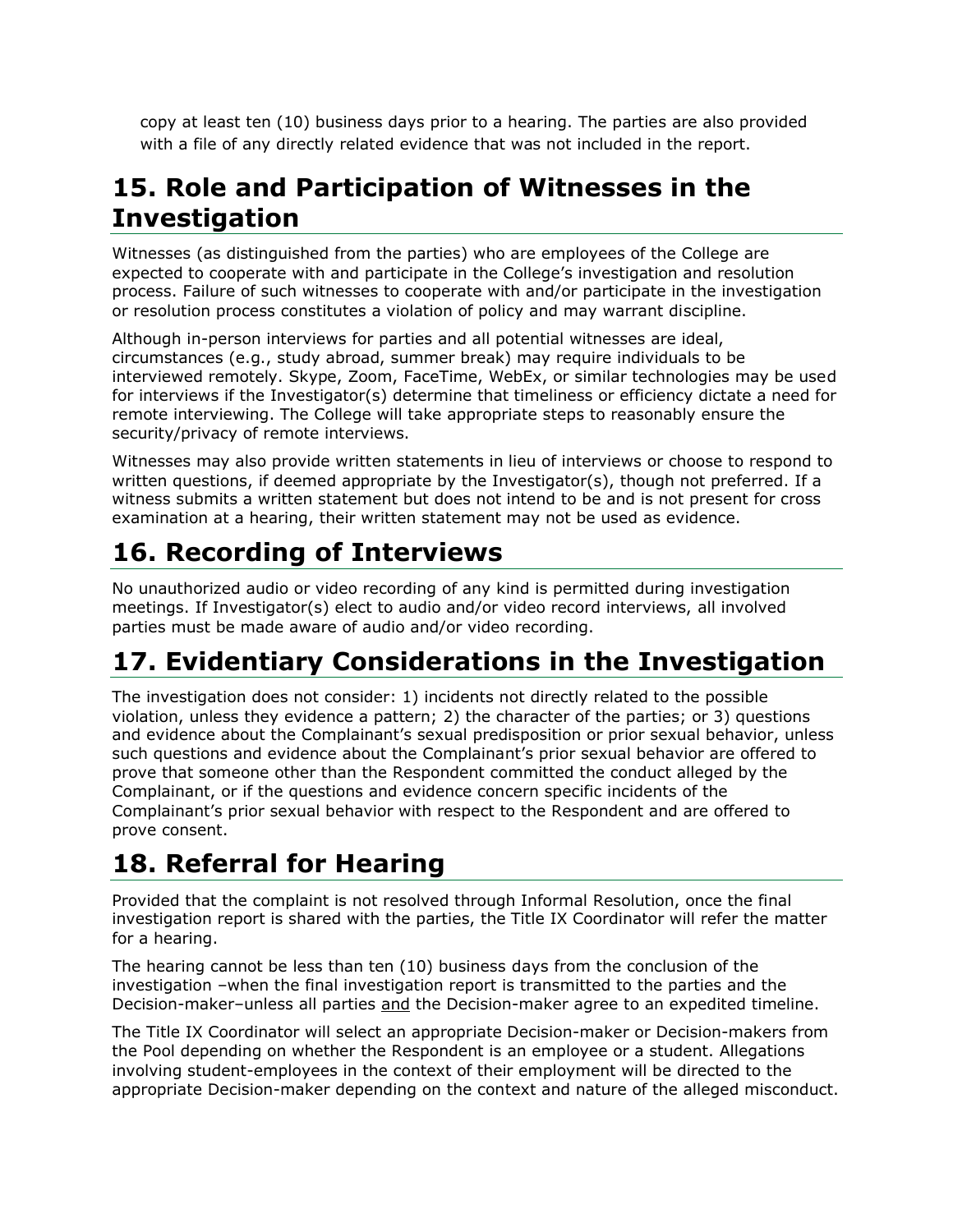# **19. Hearing Decision-maker Composition**

The college will designate a Decision-maker(s) from the Pool, at the discretion of the Title IX Coordinator. A single member will serve as the Chair (if there is only one decision maker that person will serve as chair).

The Decision-maker(s) will not have had any previous involvement with the investigation. The Title IX Coordinator may elect to have an alternate from the Pool sit in throughout the hearing process in the event that a substitute is needed for any reason.

Those who have served as Investigators will be witnesses in the hearing and therefore may not serve as Decision-makers. Those who are serving as Advisors for any party may not serve as Decision-makers in that matter.

The Title IX Coordinator may not serve as a Decision-maker or Chair in the matter but may serve as an administrative facilitator of the hearing if their previous role(s) in the matter do not create a conflict of interest. Otherwise, a designee may fulfill this role. The hearing will convene at a time determined by the Chair or designee.

# **20. Evidentiary Considerations in the Hearing**

Any evidence that the Decision-maker(s) determine(s) is relevant and credible may be considered. The hearing does not consider: 1) incidents not directly related to the possible violation, unless they evidence a pattern; 2) the character of the parties; or 3) questions and evidence about the Complainant's sexual predisposition or prior sexual behavior, unless such questions and evidence about the Complainant's prior sexual behavior are offered to prove that someone other than the Respondent committed the conduct alleged by the Complainant, or if the questions and evidence concern specific incidents of the Complainant's prior sexual behavior with respect to the Respondent and are offered to prove consent.

No information that is protected by legal privilege, such as attorney-client or doctor-patient privilege can be used unless the person holding the privilege has waived it. Neither party is allowed to seek, permit questions about or allow introduction of evidence that is protected by recognized privilege without such a waiver.

Previous disciplinary action of any kind involving the Respondent may be considered in determining an appropriate sanction upon a determination of responsibility, assuming the College uses a progressive discipline system. This information is only considered at the sanction stage of the process and is not shared until then.

The parties may each submit a written impact statement prior to the hearing for the consideration of the Decision-maker(s) at the sanction stage of the process when a determination of responsibility is reached.

After post-hearing deliberation, the Decision-maker renders a determination based on the preponderance of the evidence; whether it is more likely than not that the Respondent violated the Policy as alleged.

### **21. Notice of Hearing**

No less than ten (10) business days prior to the hearing, the Title IX Coordinator or the Chair will send notice of the hearing to the parties. Once mailed, emailed, and/or received in-person, notice will be presumptively delivered.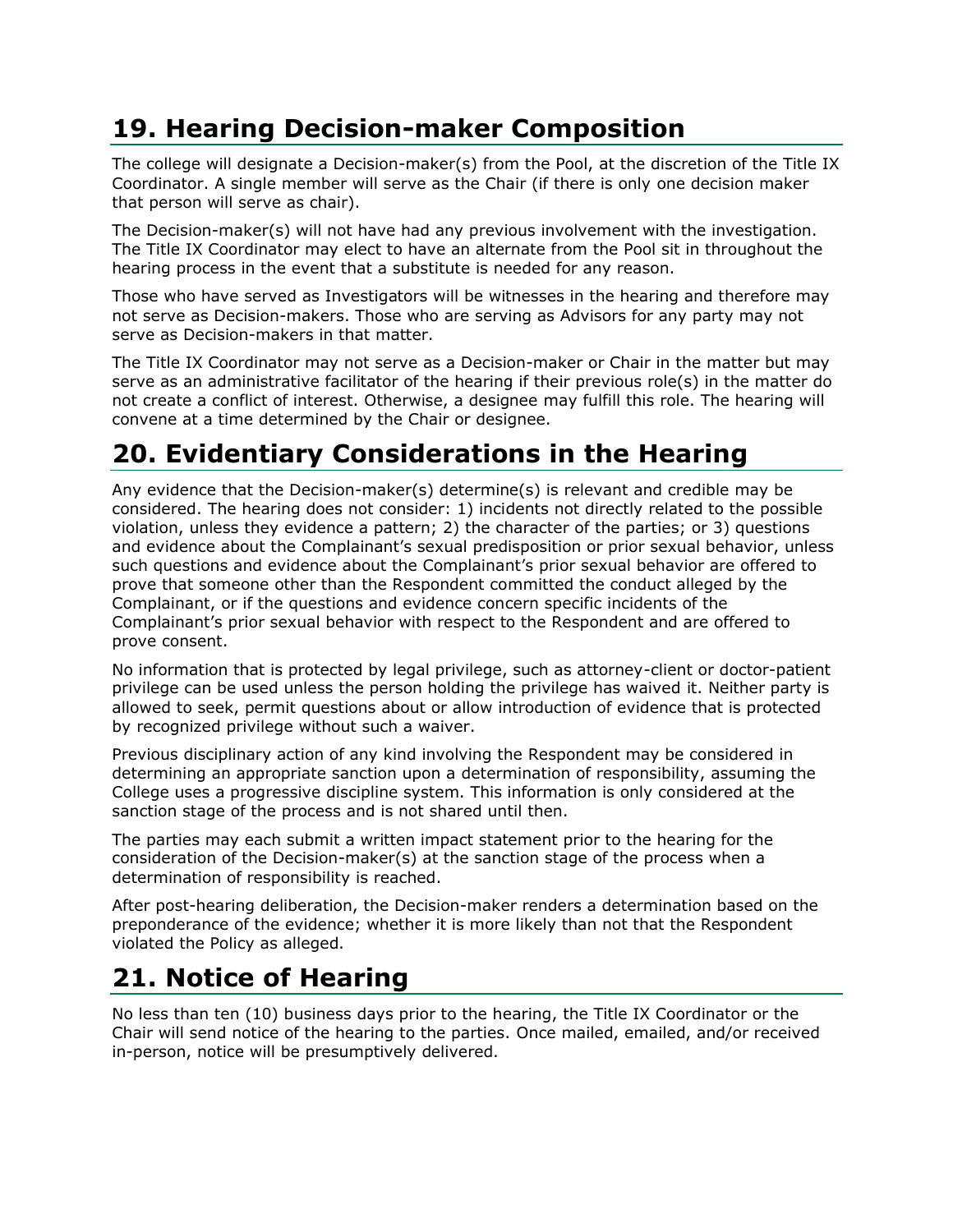The notice will contain:

- A description of the alleged violation(s), a list of all policies allegedly violated, a description of the applicable procedures, and a statement of the potential sanctions/responsive actions that could result.
- The time, date, and location of the hearing and a reminder that attendance is mandatory, superseding all other campus activities.
- Any technology that will be used to facilitate the hearing.
- Information about the option for the live hearing to occur with the parties located in separate rooms using technology that enables the Decision-maker(s) and parties to see and hear a party or witness answering questions. Such a request must be raised with the Title IX Coordinator at least five (5) business days prior to the hearing.
- A list of all those who will attend the hearing, along with an invitation to object to any Decision-maker on the basis of demonstrated bias. This must be raised with the Title IX Coordinator at least two (2) business days prior to the hearing.
- Information on how the hearing will be recorded and on access to the recording for the parties after the hearing.
- A statement that if any party or witness does not appear at the scheduled hearing, the hearing may be held in their absence, and the party's or witness's testimony and any statements given prior to the hearing will not be considered by the Decision-maker(s). For compelling reasons, the Chair/Coordinator may reschedule the hearing.
- Notification that the parties may have the assistance of an Advisor of their choosing at the hearing and will be required to have one present for any questions they may desire to ask. The party must notify the Title IX Coordinator if they do not have an Advisor, and the College will appoint one. Each party must have an Advisor present. There are no exceptions.
- A copy of all the materials provided to the Decision-maker(s) about the matter, unless they have been provided already.
- An invitation to each party to submit to the Chair an impact statement pre-hearing that the Decision-maker will review during any sanction determination.
- An invitation to contact the Title IX Coordinator to arrange any disability accommodations, language assistance, and/or interpretation services that may be needed at the hearing, at least seven (7) business days prior to the hearing.
- Whether parties can/cannot bring mobile phones/devices into the hearing.

Hearings for possible violations that occur near or after the end of an academic term (assuming the Respondent is still subject to this Policy) and are unable to be resolved prior to the end of term will typically be held immediately after the end of the term or during the summer, as needed, to meet the resolution timeline followed by the College and remain within the 60-90 business day goal for resolution.

In these cases, if the Respondent is a graduating student, a hold may be placed on graduation and/or official transcripts until the matter is fully resolved (including any appeal).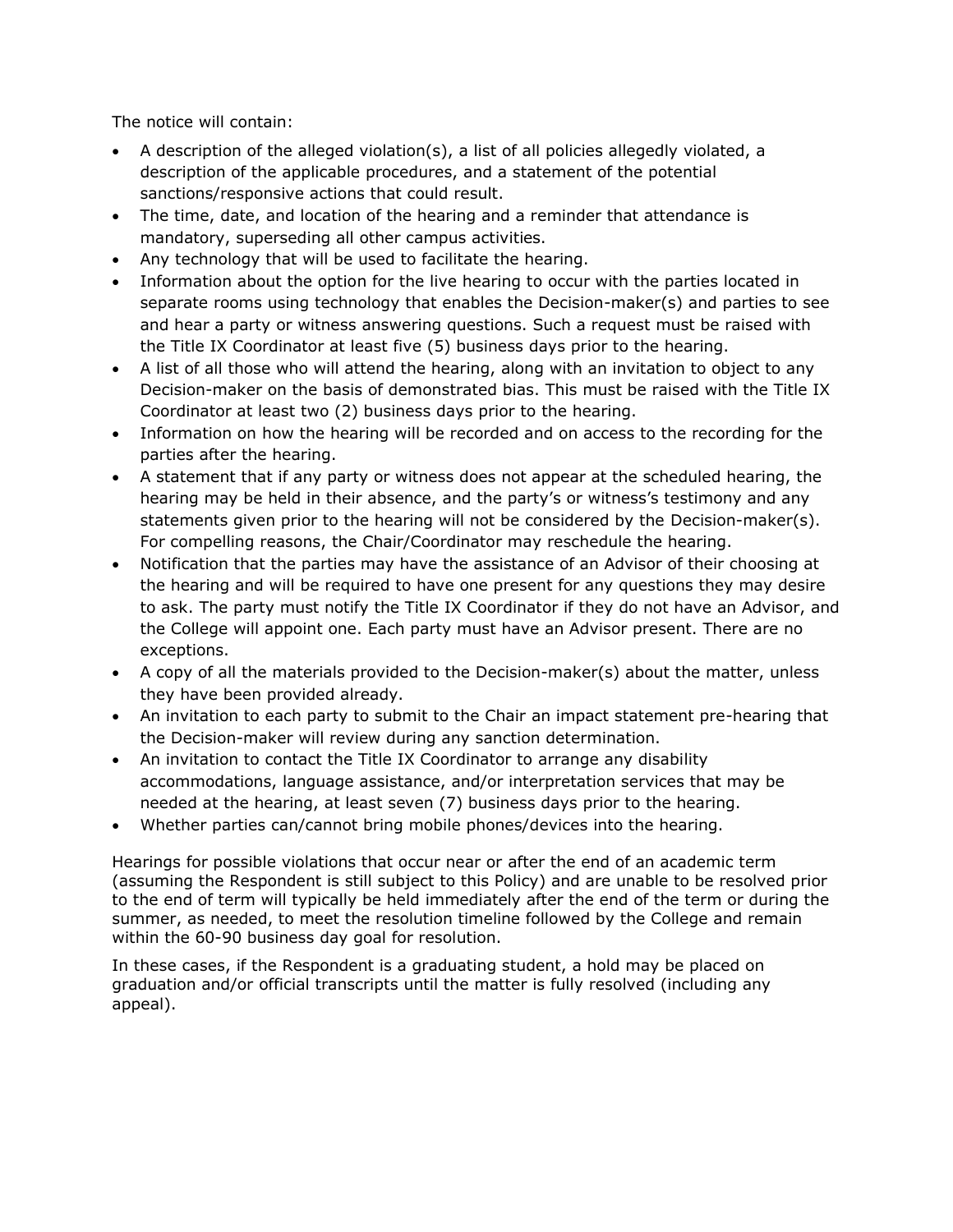# **22. Hearing Participation Options**

If a party or parties prefer not to attend or cannot attend the hearing in person, the party should request alternative arrangements from the Title IX Coordinator or the Chair at least five (5) business days prior to the hearing.

The Title IX Coordinator or the Chair can arrange to use technology to allow remote testimony without compromising the fairness of the hearing. Remote options may also be needed for witnesses who cannot appear in person. Any witness who cannot attend in person should let the Title IX Coordinator or the Chair know at least five (5) business days prior to the hearing so that appropriate arrangements can be made.

# **23. Pre-Hearing Preparation**

The Chair or hearing facilitator after any necessary consultation with the parties, Investigator(s) and/or Title IX Coordinator, will provide the names of persons who will be participating in the hearing, all pertinent documentary evidence, and the final investigation report to the parties at least ten (10) business days prior to the hearing.

Any witness scheduled to participate in the hearing must have been first interviewed by the Investigator(s) [or have proffered a written statement or answered written questions], unless all parties and the Chair assent to the witness's participation in the hearing. The same holds for any evidence that is first offered at the hearing. If the parties and Chair do not assent to the admission of evidence newly offered at the hearing, the Chair may delay the hearing and instruct that the investigation needs to be re-opened to consider that evidence.

The parties will be given a list of the names of the Decision-maker(s) at least five (5) business days in advance of the hearing. All objections to any Decision-maker must be raised in writing, detailing the rationale for the objection, and must be submitted to the Title IX Coordinator as soon as possible and no later than one day prior to the hearing. Decisionmakers will only be removed if the Title IX Coordinator concludes that their bias or conflict of interest precludes an impartial hearing of the allegation(s).

The Title IX Coordinator will give the Decision-maker(s) a list of the names of all parties, witnesses, and Advisors at least five (5) business days in advance of the hearing. Any Decision-maker who cannot make an objective determination must recuse themselves from the proceedings when notified of the identity of the parties, witnesses, and Advisors in advance of the hearing. If a Decision-maker is unsure of whether a bias or conflict of interest exists, they must raise the concern to the Title IX Coordinator as soon as possible.

During the ten (10) business day period prior to the hearing, the parties have the opportunity for continued review and comment on the final investigation report and available evidence. That review and comment can be shared with the Chair at the prehearing meeting or at the hearing and will be exchanged between each party by the Chair.

# **24. Pre-Hearing Meetings**

The Chair or hearing facilitator may convene a pre-hearing meeting(s) with the parties and/or their Advisors to invite them to submit the questions or topics they (the parties and/or their Advisors) wish to ask or discuss at the hearing, so that the Chair can rule on their relevance ahead of time to avoid any improper evidentiary introduction in the hearing or provide recommendations for more appropriate phrasing. However, this advance review opportunity does not preclude the Advisors from asking a question for the first time at the hearing or from asking for a reconsideration based on any new information or testimony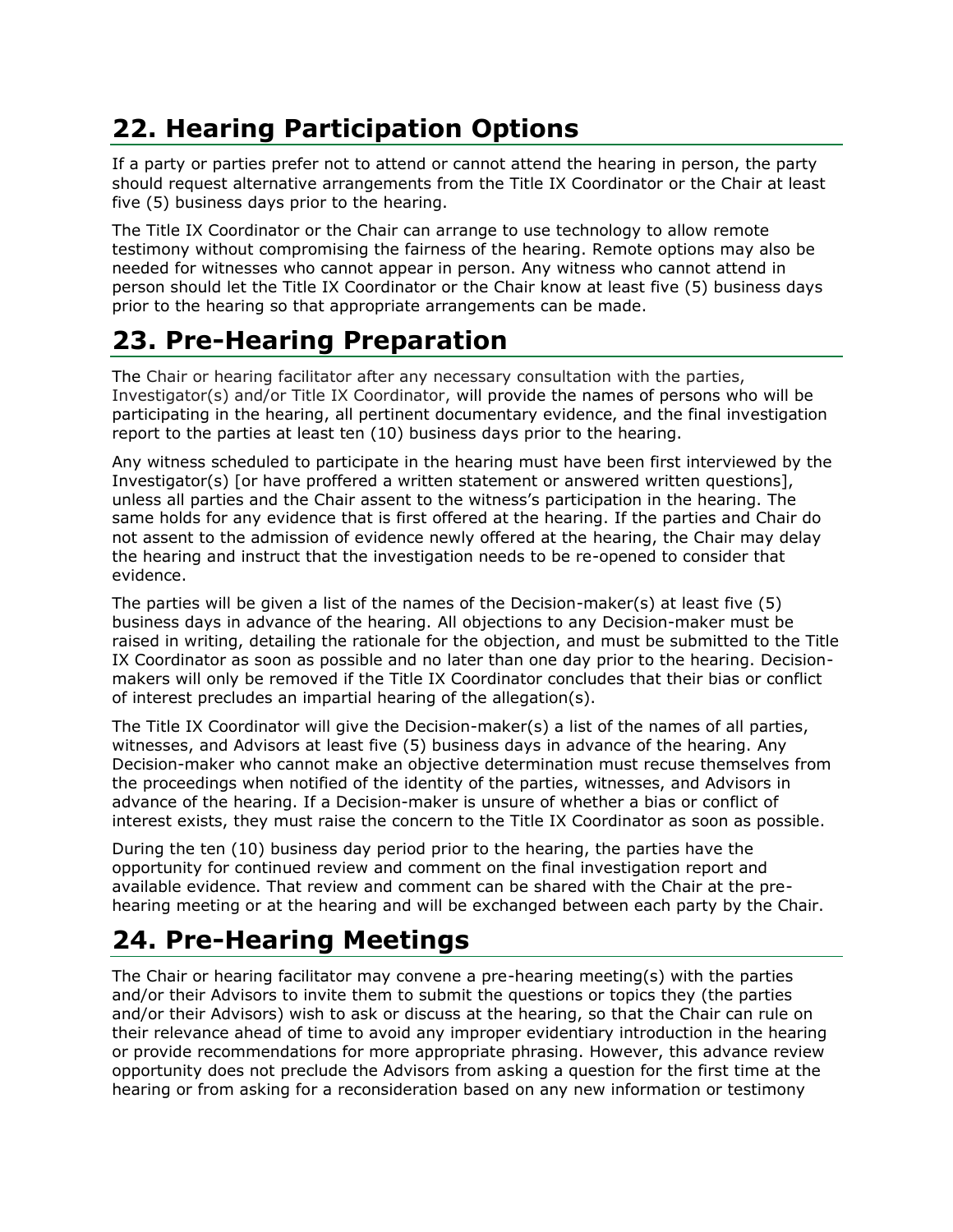offered at the hearing. The Chair must document and share with each party their rationale for any exclusion or inclusion at a pre-hearing meeting.

The Chair, only with full agreement of the parties, may decide in advance of the hearing that certain witnesses do not need to be present if their testimony can be adequately summarized by the Investigator(s) in the investigation report or during the hearing.

At each pre-hearing meeting with a party and their Advisor, the Chair will consider arguments that evidence identified in the final investigation report as relevant is, in fact, not relevant. Similarly, evidence identified as directly related but not relevant by the Investigator(s) may be argued to be relevant.

The Chair may rule on these arguments pre-hearing and will exchange those rulings between the parties prior to the hearing to assist in preparation for the hearing. The Chair may consult with legal counsel and/or the Title IX Coordinator or ask either or both to attend pre-hearing meetings.

The pre-hearing meeting(s) will be recorded.

# **25. Hearing Procedures**

At the hearing, the Decision-maker(s) has the authority to hear and make determinations on all allegations of sexual harassment and/or retaliation and may also hear and make determinations on any additional alleged policy violations that have occurred in concert with the sexual harassment and/or retaliation, even though those collateral allegations may not specifically fall within the Policy.

Participants at the hearing will include the Chair, any additional panelists, the Investigator(s) who conducted the investigation, the parties (or 2-3 organizational representatives when an organization is the Respondent) $\ell$  Advisors to the parties, any called witnesses, anyone providing authorized accommodations or assistive services and the hearing facilitator (if used).

The Chair will answer all questions of procedure. Anyone appearing at the hearing to provide information will respond to questions on their own behalf.

The Chair will allow witnesses who have relevant information to appear at a portion of the hearing in order to respond to specific questions from the Decision-maker(s) and the parties and will then be excused.

#### **26. Joint Hearings**

In hearings involving more than one Respondent or in which two (2) or more Complainants have accused the same individual of substantially similar conduct, the default procedure will be to hear the allegations jointly.

However, the Title IX Coordinator may permit the investigation and/or hearings pertinent to each Respondent to be conducted separately if there is a compelling reason to do so. In joint hearings, separate determinations of responsibility will be made for each Respondent with respect to each alleged policy violation.

### **27. The Order of the Hearing – Introductions and Explanation of Procedure**

Hearing procedures are explained and there is an introduction of the participants. This may include a final opportunity for challenge or recusal of the Decision-maker(s) on the basis of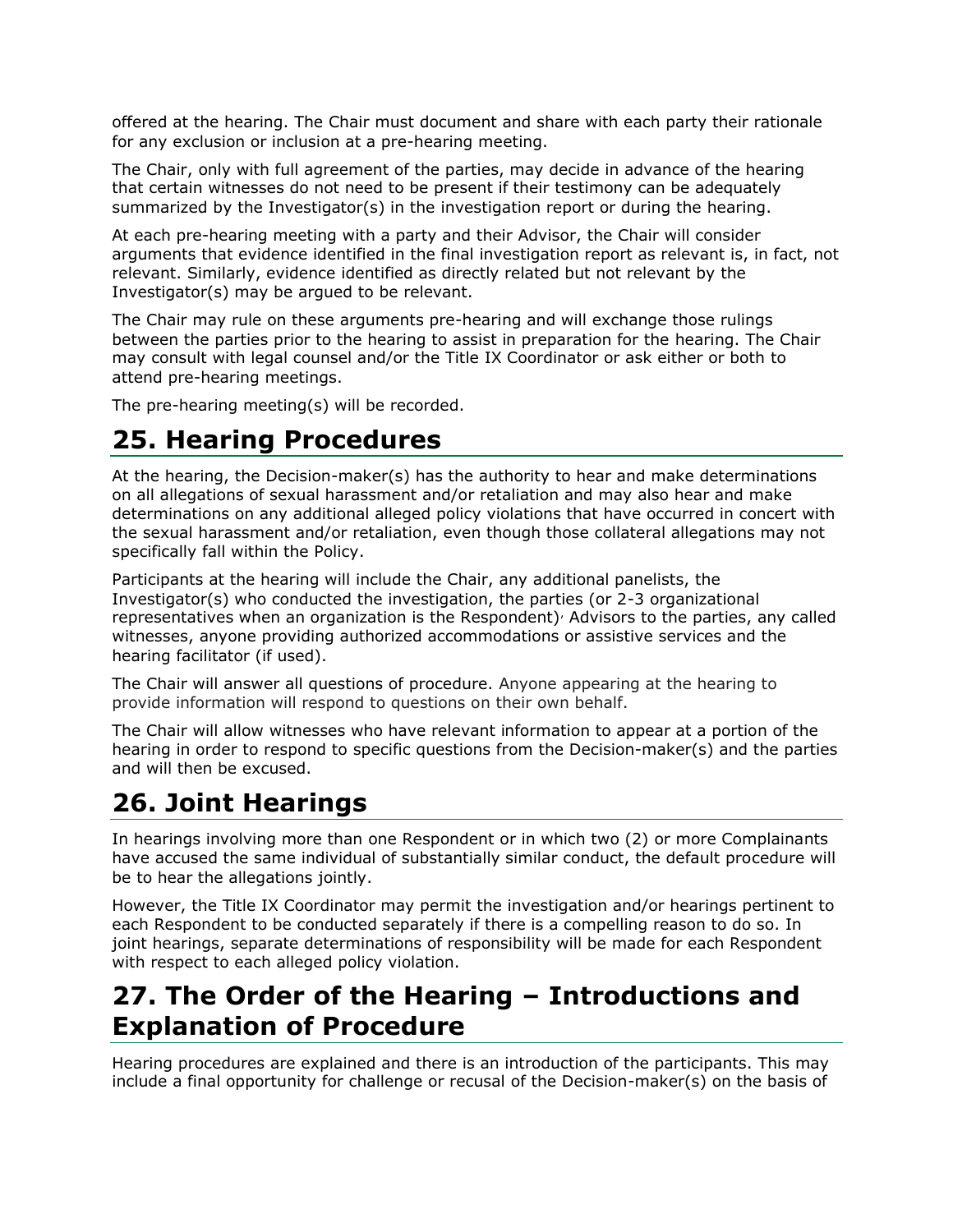bias or conflict of interest. Rulings will then be made on any such challenge by the Title IX Coordinator.

At the hearing, recording, witness logistics, party logistics, curation of documents, separation of the parties, and other administrative elements of the hearing process may be managed by a non-voting hearing facilitator or the Title IX Coordinator. This includes: logistics of rooms for various parties/witnesses as they wait; flow of parties/witnesses in and out of the hearing space; ensuring recording and/or virtual conferencing technology is working as intended; copying and distributing materials to participants, as appropriate, etc.

### **28. Investigator Presents the Final Investigation Report**

The Investigator(s) will then present a summary of the final investigation report, including items that are contested and those that are not, and will be subject to questioning by the Decision-maker(s) and the parties (through their Advisors). The Investigator(s) will be present during the entire hearing process, but not during deliberations.

Neither the parties nor the Decision-maker(s) should ask the Investigator(s) their opinions on credibility, recommended findings, or determinations, and the Investigators, Advisors, and parties will refrain from discussion of or questions about these assessments. If such information is introduced, it will be disregarded.

# **29. Testimony and Questioning**

Once the Investigator(s) present their report and are questioned, the parties and witnesses may provide relevant information in turn, beginning with the Complainant, and then in the order determined by the Chair. The parties/witnesses will submit to questioning by the Decision-maker(s) and then by the parties through their Advisors ("cross-examination").

All questions are subject to a relevance determination by a Decision Maker. The Advisor, who will remain seated during questioning, will pose the proposed question orally, electronically, or in writing (orally is the default, but other means of submission may be permitted by the Chair upon request if agreed to by all parties and the Chair), the proceeding will pause to allow the Decision Maker to consider it (and state it if it has not been stated aloud), and will determine whether the question will be permitted, disallowed, or rephrased.

The Decision maker may invite explanations or persuasive statements regarding relevance with the Advisors, if the they so choose. The final decision will then be stated for the record and advise the party/witness to whom the question was directed, accordingly. Any decision to exclude a question as not relevant, or to reframe it for relevance will be explained.

Questions may be disallowed on the basis that they are irrelevant, unduly repetitious (and thus irrelevant), or abusive. The Decision Maker has the final say on all questions and determinations of relevance. Legal council may be consulted on any questions of admissibility. Advisors may be asked to frame why a question is or is not relevant from their perspective but will not be allowed to argue on relevance once the question has been ruled on.

If the parties raise an issue of bias or conflict of interest of an Investigator or Decisionmaker at the hearing, the Coordinator may elect to address those issues, consult with legal counsel, and/or preserve them for appeal. If bias is not in issue at the hearing, then irrelevant questions that probe for bias should not be allowed.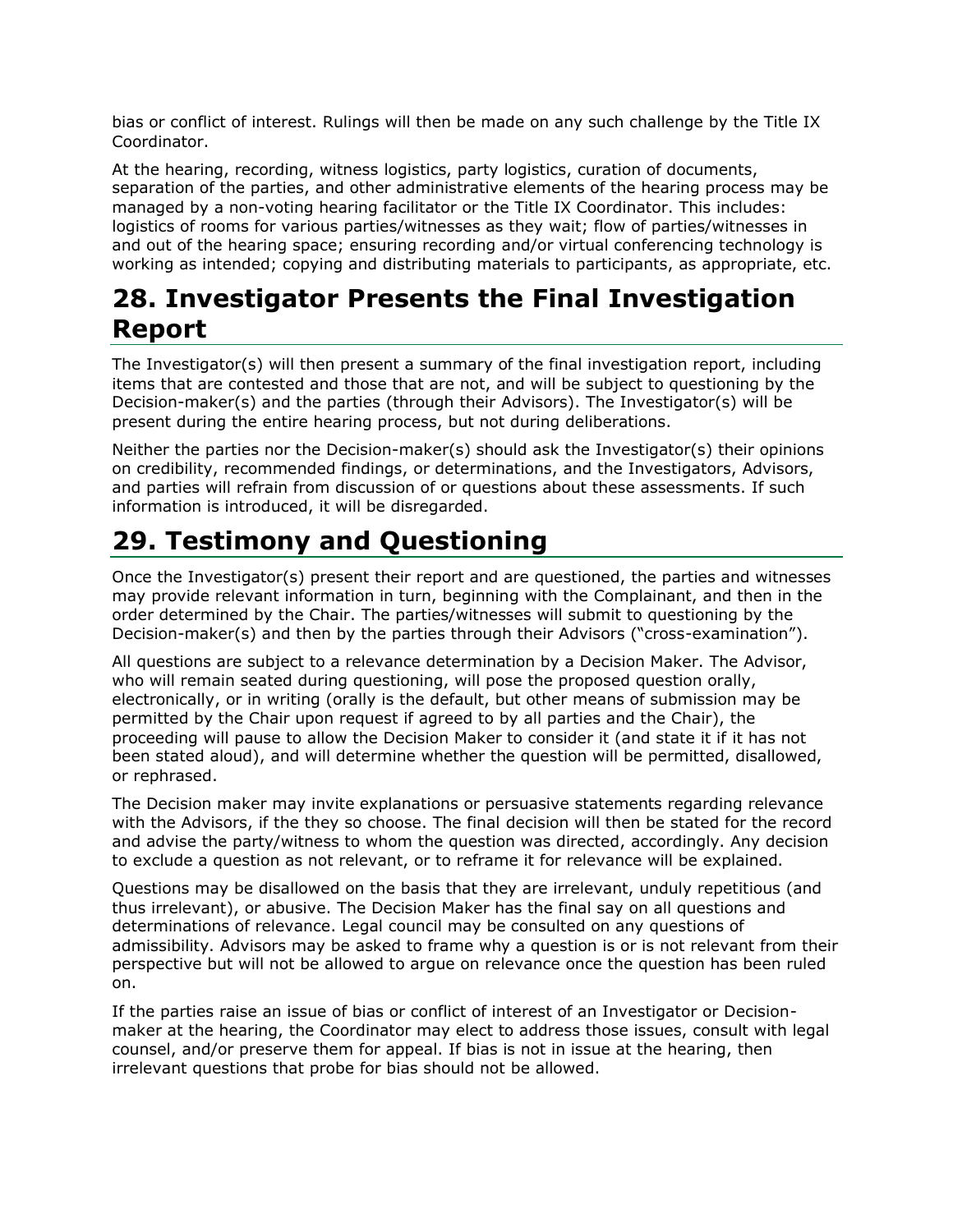### **30. Refusal to Submit to Cross-Examination and Inferences**

Any party or witness may choose not to offer evidence and/or answer questions at the hearing, either because they do not attend the hearing or because they attend but refuse to participate in some or all questioning. The Decision-maker(s) can only rely on whatever relevant evidence is available through the investigation and hearing in making the ultimate determination of responsibility.

The Decision-maker(s) may not draw any inference solely from a party's or witness's absence from the hearing or refusal to submit to cross-examination or answer other questions.

# **31. Recording Hearings**

Hearings (but not deliberations) are recorded by the College for purposes of review in the event of an appeal. The parties may not record the proceedings and no other unauthorized recordings are permitted.

The Decision-maker(s), the parties, their Advisors, and appropriate administrators of the College will be permitted to listen to the recording in a controlled environment determined by the Title IX Coordinator. No person will be given or be allowed to make a copy of the recording without permission of the Title IX Coordinator.

### **32. Deliberation, Decision-making, and Standard of Proof**

The Decision-maker(s) will deliberate in closed session to determine whether the Respondent is responsible or not responsible for the policy violation(s) in question. If a panel is used, a simple majority vote is required to determine the finding. The preponderance of evidence standard is used. The hearing facilitator may be invited to attend the deliberation by the Chair, but is there only to facilitate procedurally, not to address the substance of the allegations.

When there is a finding of responsibility on one or more of the allegations, the Decisionmaker(s) may then consider the previously submitted party impact statements in determining appropriate sanction(s).

Each of the parties must have an opportunity to review any impact statement submitted by the other party(ies). The Decision-maker(s) may  $-$  at their discretion  $-$  consider the statements, but they are not binding.

The Decision-maker(s) will review the statements and any pertinent conduct history and will determine the appropriate sanction(s) in consultation with other appropriate administrators, as required.

A written deliberation statement will be prepared and delivered to the Title IX Coordinator, detailing the determination, rationale, the evidence used in support of its determination, the evidence not relied upon in its determination, credibility assessments, and any sanctions.

# **33. Notice of Outcome**

Using the deliberation statement, the Title IX Coordinator will work with the Chair to prepare a Notice of Outcome. The Notice of Outcome may then be reviewed by legal counsel. The Title IX Coordinator will then share the letter, including the final determination,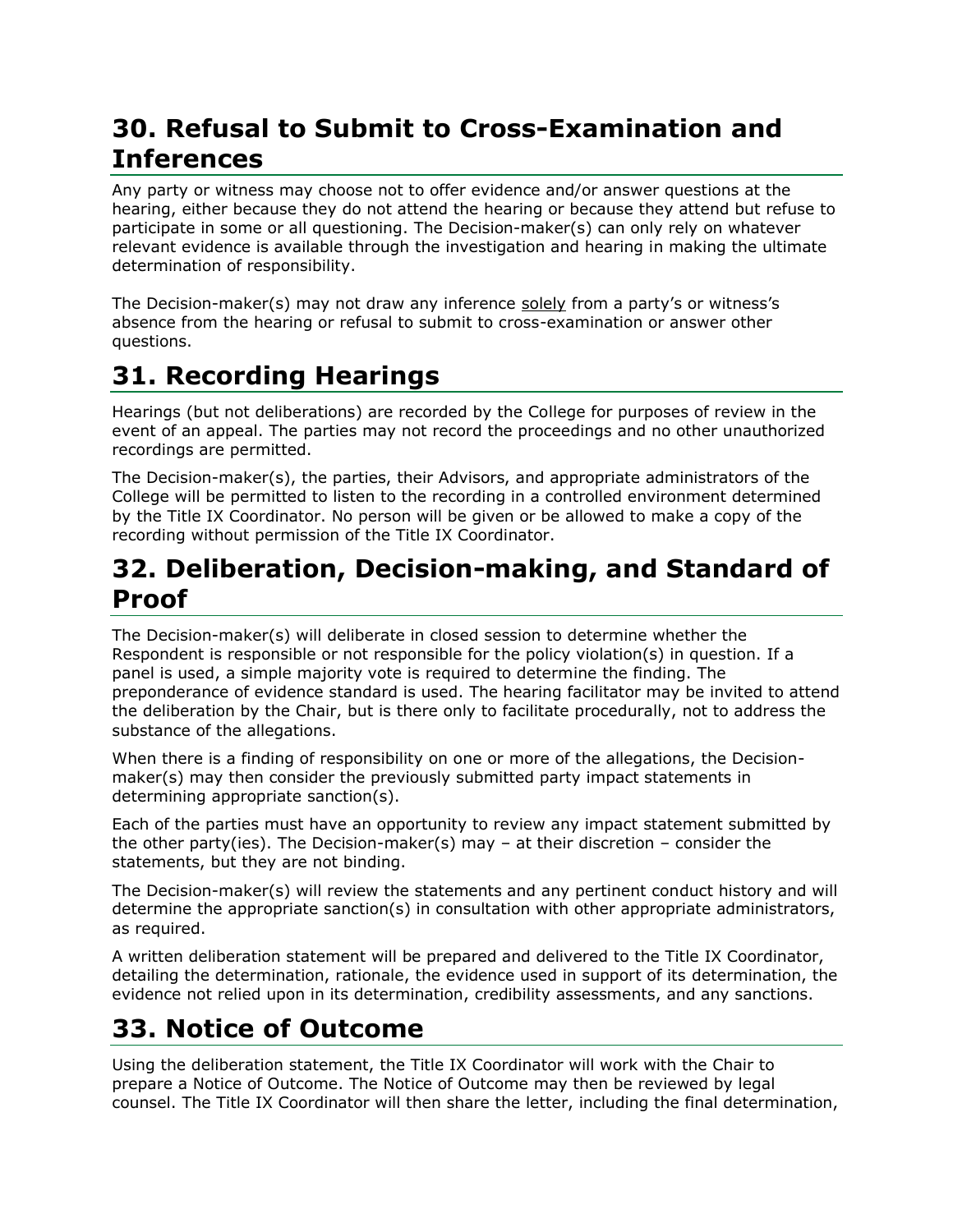rationale, and any applicable sanction(s) with the parties and their Advisors within 10 business days of receiving the Decision-maker(s)' deliberation statement.

The Notice of Outcome will then be shared with the parties simultaneously. Notification will be made in writing and may be delivered by one or more of the following methods: in person, mailed to the local or permanent address of the parties as indicated in official College records, or emailed to the parties' College-issued email or otherwise approved account. Once mailed, emailed, and/or received in-person, notice will be presumptively delivered.

The Notice of Outcome will articulate the specific policy(ies) reported to have been violated, including the relevant policy section, and will contain a description of the procedural steps taken by the College from the receipt of the misconduct report to the determination, including any and all notifications to the parties, interviews with parties and witnesses, site visits, methods used to obtain evidence, and hearings held.

The Notice of Outcome will specify the finding on each alleged policy violation; the findings of fact that support the determination; conclusions regarding the application of the relevant policy to the facts at issue; a statement of, and rationale for, the result of each allegation to the extent the College is permitted to share such information under state or federal law; any sanctions issued which the College is permitted to share according to state or federal law; and any remedies provided to the Complainant designed to ensure access to the College's educational or employment program or activity, to the extent the College is permitted to share such information under state or federal law (this detail is not typically shared with the Respondent unless the remedy directly relates to the Respondent).

The Notice of Outcome will also include information on when the results are considered by the College to be final, any changes that occur prior to finalization, and the relevant procedures and bases for any available appeal options.

### **34. Sanctions**

Factors considered when determining a sanction/responsive action may include, but are not limited to:

- The nature, severity of, and circumstances surrounding the violation(s)
- The Respondent's disciplinary history
- Previous allegations or allegations involving similar conduct
- The need for sanctions/responsive actions to bring an end to the sexual
- Harassment and/or retaliation
- The need for sanctions/responsive actions to prevent the future recurrence of
- sexual harassment and/or retaliation
- The need to remedy the effects of the sexual harassment and/or
- retaliation on the Complainant and the community
- The impact on the parties
- Any other information deemed relevant by the Decision-maker(s)

The sanctions will be implemented as soon as is feasible, either upon the outcome of any appeal or the expiration of the window to appeal without an appeal being requested.

The sanctions described in this policy are not exclusive of, and may be in addition to, other actions taken or sanctions imposed by external authorities.

#### **A. Student Sanctions**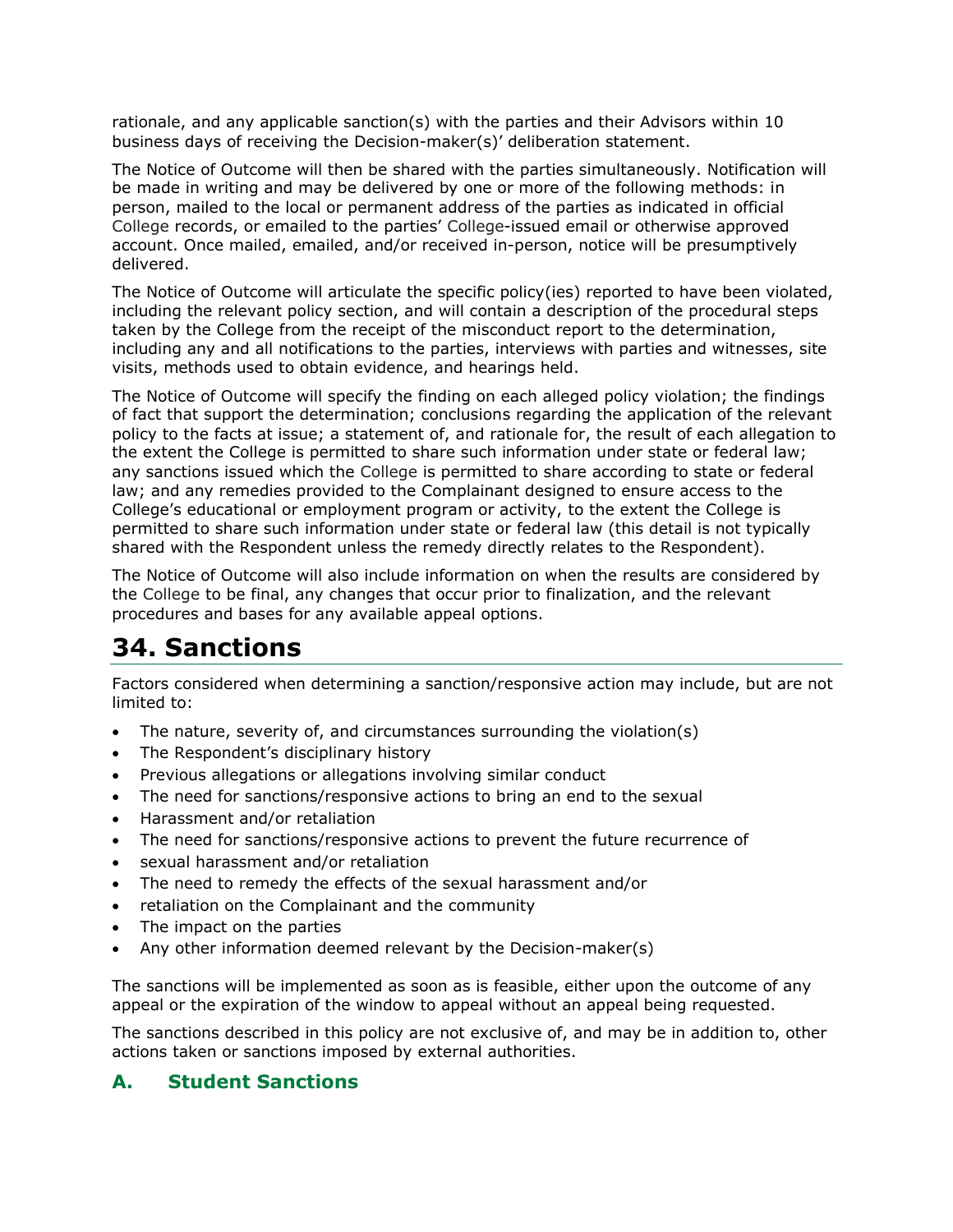The following are the usual sanctions that may be imposed upon students or organizations singly or in combination:

- *Warning:* A formal statement that the conduct was unacceptable and a warning that further violation of any College policy, procedure, or directive will result in more severe sanctions/responsive actions.
- *Required Counseling:* A mandate to meet with and engage in either College-sponsored or external counseling to better comprehend the misconduct and its effects.
- *Probation:* A written reprimand for violation of institutional policy, providing for more severe disciplinary sanctions in the event that the student or organization is found in violation of any institutional policy, procedure, or directive within a specified period of time. Terms of the probation will be articulated and may include denial of specified social privileges, exclusion from co-curricular activities, exclusion from designated areas of campus, no-contact orders, and/or other measures deemed appropriate.
- *Suspension:* Termination of student status for a definite period of time not to exceed two years and/or until specific criteria are met. Students who return from suspension are automatically placed on probation through the remainder of their tenure as a student at College.
- *Expulsion:* Permanent termination of student status and revocation of rights to be on campus for any reason or to attend College-sponsored events.
- *Withholding Diploma*: The College may withhold a student's diploma for a specified period of time and/or deny a student participation in commencement activities as a sanction if the student is found responsible for an alleged violation.
- *Organizational Sanctions*: Deactivation, loss of recognition, loss of some or all privileges (including College registration) for a specified period of time.
- *Other Actions:* In addition to or in place of the above sanctions, the College may assign any other sanctions as deemed appropriate.

#### **B. Employee Sanctions/Responsive Actions**

Responsive actions for an employee who has engaged in harassment and/or retaliation include:

- *Warning – Verbal or Written*
- *Performance Improvement Plan/Management Process*
- *Enhanced supervision, observation, or review*
- *Required Counseling*
- *Required Training or Education*
- *Probation*
- *Denial of Pay Increase/Pay Grade*
- *Loss of Oversight or Supervisory Responsibility*
- *Demotion*
- *Transfer*
- *Reassignment*
- *Assignment to new supervisor*
- *Restriction of stipends, research, and/or professional development resources*
- *Suspension with pay*
- *Suspension without pay*
- *Termination*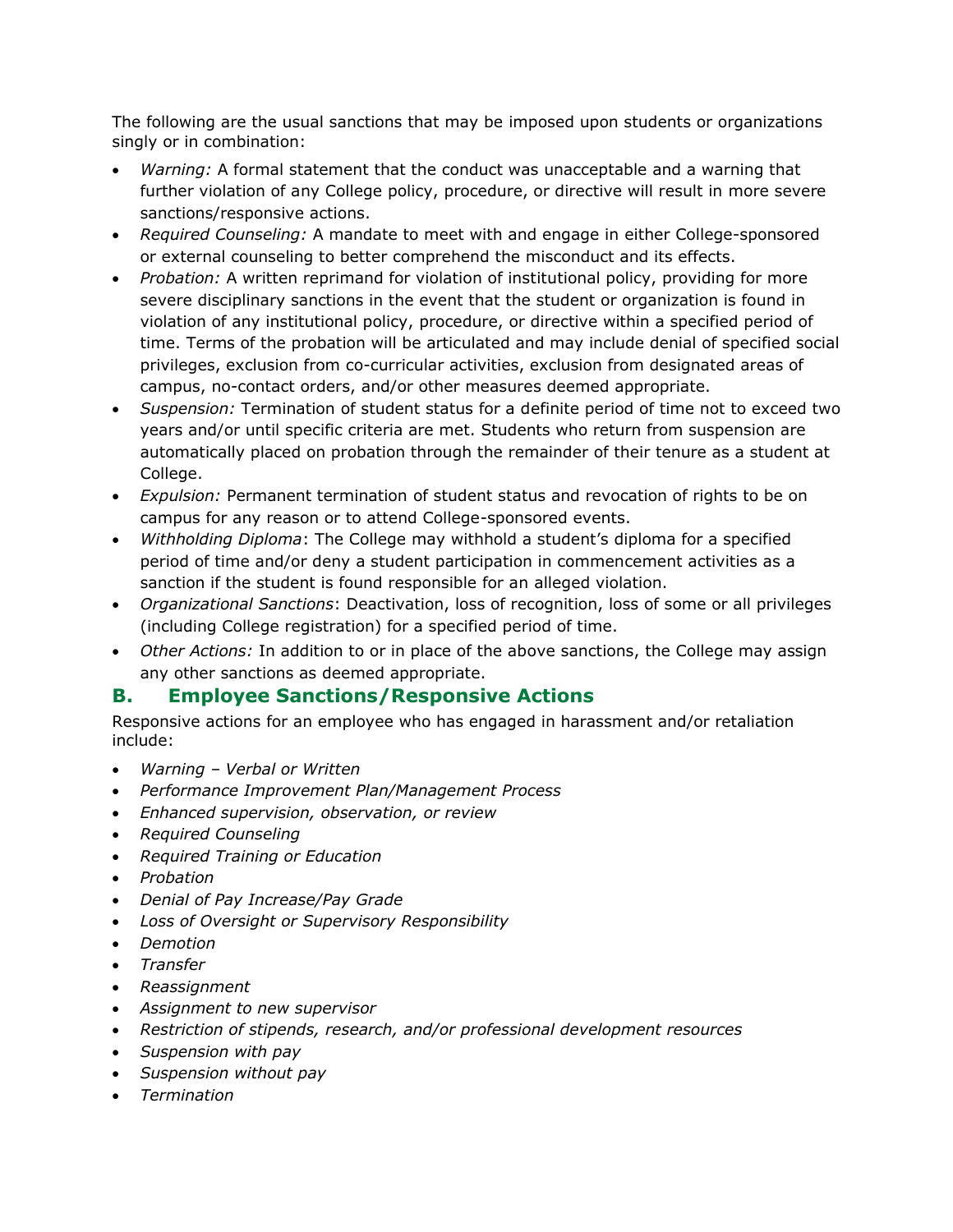• *Other Actions:* In addition to or in place of the above sanctions/responsive actions, the College may assign any other responsive actions as deemed appropriate.

### **36. Withdrawal or Resignation While Charges Pending**

a. Students: Should a student decide to not participate in the resolution process, the process may proceed absent their participation to a reasonable resolution. Should a student Respondent permanently withdraw from the College, the resolution process ends, as the College no longer has disciplinary jurisdiction over the withdrawn student.

However, the College will continue to address and remedy any systemic issues or concerns that may have contributed to the alleged violation(s), and any ongoing effects of the alleged sexual harassment and/or retaliation. The student who withdraws or leaves while the process is pending may not return to the College. Such exclusion applies to all campuses of College. Admissions will be notified that they cannot be readmitted. They may also be barred from College property and/or events.

If the student Respondent only withdraws or takes a leave for a specified period of time (e.g., one semester or term), the resolution process may continue remotely and that student is not permitted to return to College unless and until all sanctions have been satisfied.

b. Employees: Should an employee Respondent resign with unresolved allegations pending, the resolution process ends, as the College no longer has disciplinary jurisdiction over the resigned employee.

However, the College will continue to address and remedy any systemic issues, variables that contributed to the alleged violation(s), and any ongoing effects of the alleged harassment or retaliation.

The employee who resigns with unresolved allegations pending may not be eligible for rehire with the College and such status will be noted in their Human Resource Records. The records of the investigation will be retained by the Title IX Coordinator and will also reflect that status.

All College responses to future inquiries regarding employment references for that individual will include that the former employee resigned during a pending disciplinary matter.

# **37. Appeals**

Any party may file a request for appeal but it must be submitted in writing to the Title IX Coordinator within 5 business days of the delivery of the Notice of Outcome.

An Appeal Decision-maker(s) chosen from the Pool will be designated by the Title IX Coordinator. No appeal panelists will have been involved in the process previously, including any dismissal appeal that may have been heard earlier in the process.

The Request for Appeal will be forwarded to the Appeal Chair for consideration to determine if the request meets the grounds for appeal.

This review is not a review of the merits of the appeal, but solely a determination as to whether the request meets the grounds and is timely filed.

#### **A. Grounds for Appeal**

Appeals are limited to the following grounds: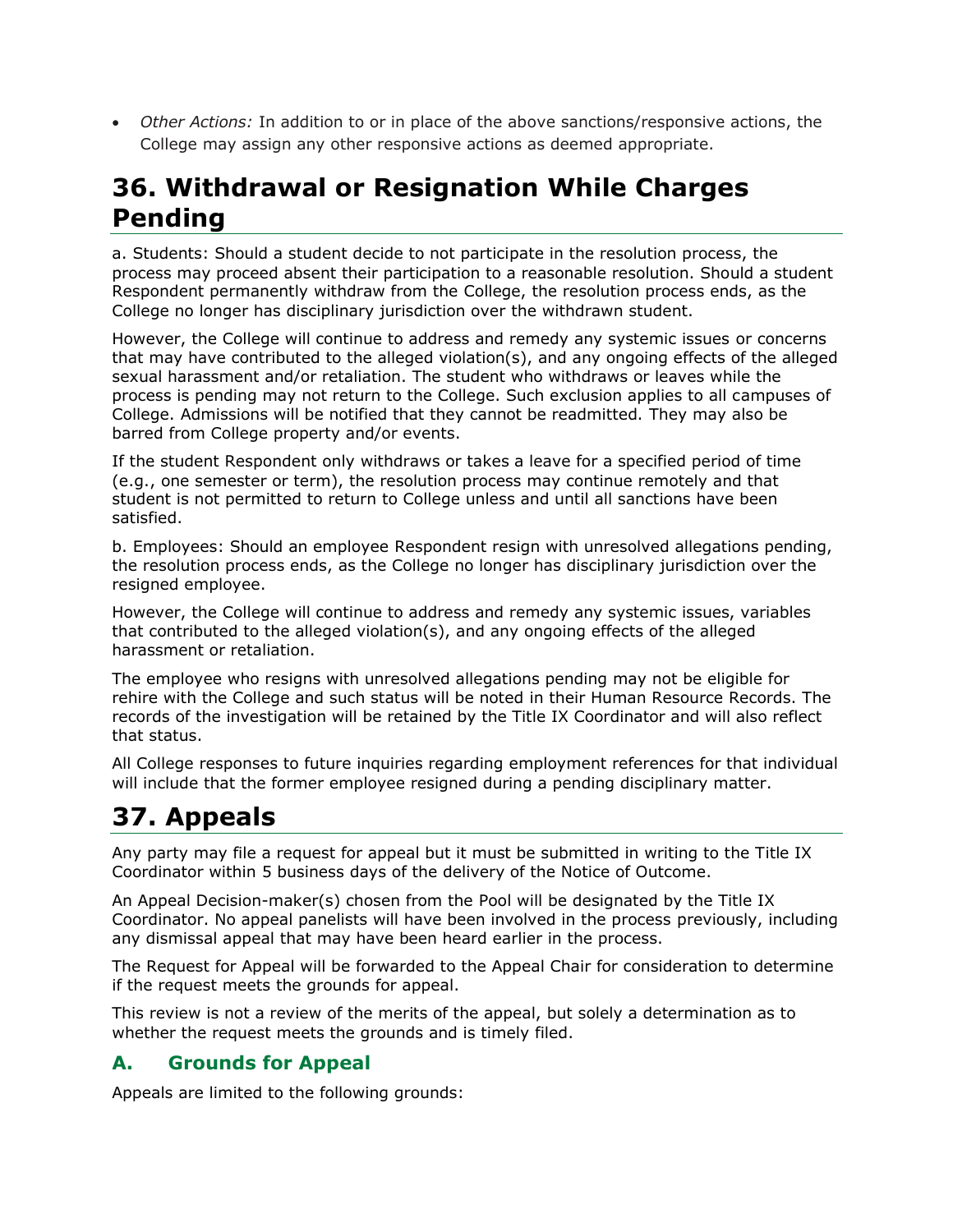- Procedural irregularity that affected the outcome of the matter;
- New evidence that was not reasonably available at the time the determination regarding responsibility or dismissal was made, that could affect the outcome of the matter; and
- The Title IX Coordinator, Investigator(s), or Decision-maker(s) had a conflict of interest or bias for or against Complainants or Respondents generally or the specific Complainant or Respondent that affected the outcome of the matter.

If any of the grounds in the Request for Appeal do not meet the grounds in this Policy, that request will be denied by the Appeal Chair and the parties and their Advisors will be notified in writing of the denial and the rationale.

If any of the grounds in the Request for Appeal meet the grounds in this Policy, then the Appeal Chair will notify the other party(ies) and their Advisors, the Title IX Coordinator, and, when appropriate, the Investigators and/or the original Decision-maker(s).

The other party(ies) and their Advisors, the Title IX Coordinator, and, when appropriate, the Investigators and/or the original Decision-maker(s) will be mailed, emailed, and/or provided a hard copy of the request with the approved grounds and then be given 5 business days to submit a response to the portion of the appeal that was approved and involves them. All responses will be forwarded by the Chair to all parties for review and comment.

The non-appealing party (if any) may also choose to raise a new ground for appeal at this time. If so, that will be reviewed to determine if it meets the grounds in this Policy by the Appeal Chair and either denied or approved. If approved, it will be forwarded to the party who initially requested an appeal, the Investigator(s) and/or original Decision-maker(s), as necessary, who will submit their responses in 5 business days, which will be circulated for review and comment by all parties.

Neither party may submit any new requests for appeal after this time period. The Appeal Chair will collect any additional information needed and all documentation regarding the approved grounds and the subsequent responses will be shared with the Appeal Panel and the Panel will render a decision in no more than 5 business days, barring exigent circumstances. All decisions are by majority vote and apply the preponderance of the evidence.

A Notice of Appeal Outcome will be sent to all parties simultaneously including the decision on each approved ground and rationale for each decision. The Notice of Appeal Outcome will specify the finding on each ground for appeal, any specific instructions for remand or reconsideration, any sanctions that may result which the College is permitted to share according to state or federal law, and the rationale supporting the essential findings to the extent the College is permitted to share under state or federal law.

Notification will be made in writing and may be delivered by one or more of the following methods: in person, mailed to the local or permanent address of the parties as indicated in official institutional records, or emailed to the parties' College-issued email or otherwise approved account. Once mailed, emailed and/or received in-person, notice will be presumptively delivered.

#### **B. Sanctions Status During the Appeal**

Any sanctions imposed as a result of the hearing are stayed during the appeal process. Supportive measures may be reinstated, subject to the same supportive measure procedures above.

If any of the sanctions are to be implemented immediately post-hearing, but pre-appeal, then emergency removal procedures (detailed above) for a hearing on the justification for doing so must be permitted within 48 hours of implementation.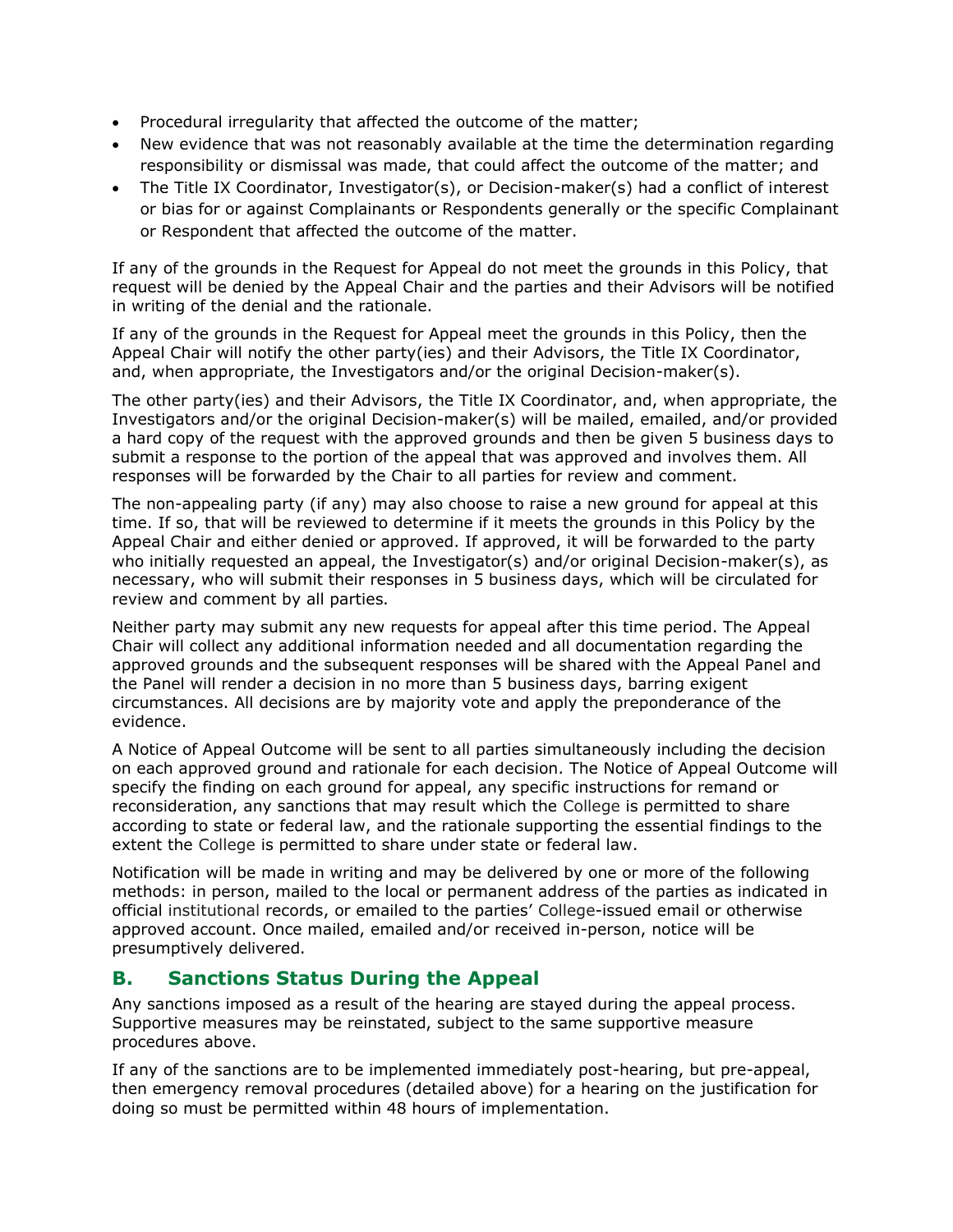College may still place holds on official transcripts, diplomas, graduations, and course registration pending the outcome of an appeal when the original sanctions included separation.

#### **C. Appeal Considerations**

- Decisions on appeal are to be deferential to the original decision, making changes to the finding only when there is clear error and to the sanction(s)/responsive action(s) only if there is a compelling justification to do so.
- Appeals are not intended to provide for a full re-hearing (de novo) of the allegation(s). In most cases, appeals are confined to a review of the written documentation or record of the original hearing and pertinent documentation regarding the specific grounds for appeal.
- An appeal is not an opportunity for Appeal Decision-makers to substitute their judgment for that of the original Decision-maker(s) merely because they disagree with the finding and/or sanction(s).
- The Appeal Chair/Decision-maker(s) may consult with the Title IX Coordinator on questions of procedure or rationale, for clarification, if needed. Documentation of all such consultation will be maintained.
- Appeals granted based on new evidence should normally be remanded to the original Investigator(s) and/or Decision-maker(s) for reconsideration. Other appeals may be remanded at the discretion of the Title IX Coordinator or, in limited circumstances, decided on appeal.
- Once an appeal is decided, the outcome is final: further appeals are not permitted, even if a decision or sanction is changed on remand (except in the case of a new hearing). In rare cases where a procedural or substantive error cannot be cured by the original Decision-maker(s) (as in cases of bias), the appeal may order a new hearing with a new Decision-maker(s).
- The results of a remand to a Decision-maker(s) cannot be appealed. The results of a new hearing can be appealed, once, on any of the three available appeal grounds.
- In cases in which the appeal results in reinstatement to the College or resumption of privileges, all reasonable attempts will be made to restore the Respondent to their prior status, recognizing that some opportunities lost may be irreparable in the short term.

# **38. Long-Term Remedies/Other Actions**

Following the conclusion of the resolution process, and in addition to any sanctions implemented, the Title IX Coordinator may implement additional long-term remedies or actions with respect to the parties and/or the campus community that are intended to stop the sexual harassment and/or retaliation, remedy the effects, and prevent reoccurrence.

These remedies/actions may include, but are not limited to:

- Referral to counseling and health services
- Referral to the Employee Assistance Program
- Education to the individual and/or the community
- Permanent alteration of housing assignments
- Permanent alteration of work arrangements for employees
- Policy modification and/or training
- Implementation of long-term contact limitations between the parties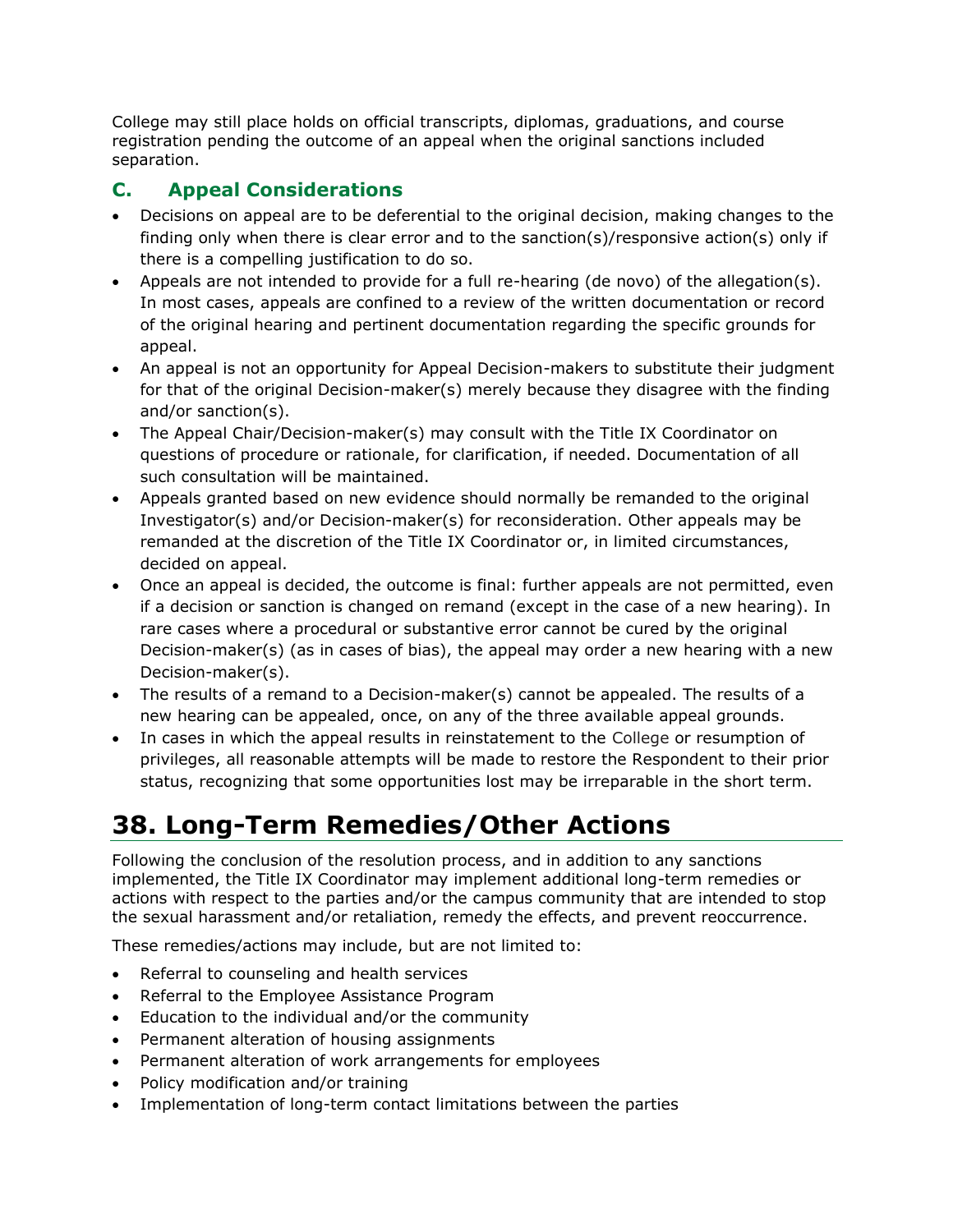• Implementation of adjustments to academic deadlines, course schedules, etc.

At the discretion of the Title IX Coordinator, certain long-term support or measures may also be provided to the parties even if no policy violation is found.

When no policy violation is found, the Title IX Coordinator will address any remedies owed by the College to the Respondent to ensure no effective denial of educational access.

The College will maintain the privacy of any long-term remedies/actions/measures, provided privacy does not impair the College's ability to provide these services.

### **39. Failure to Comply with Sanctions and/or Interim and Long-term Remedies and/or Responsive Actions**

All Respondents are expected to comply with the assigned sanctions, responsive actions, and/or corrective actions within the timeframe specified by the final Decision-maker(s) including the Appeal Chair/Panel.

Failure to abide by the sanction(s)/action(s) imposed by the date specified, whether by refusal, neglect, or any other reason, may result in additional sanction(s)/action(s), including suspension, expulsion, and/or termination from the College.

A suspension will only be lifted when compliance is achieved to the satisfaction of the Title IX Coordinator.

### **40. Recordkeeping**

College will maintain for a period of at least seven years records of:

- Each sexual harassment investigation including any determination regarding responsibility and any audio or audiovisual recording or transcript required under federal regulation;
- Any disciplinary sanctions imposed on the Respondent;
- Any remedies provided to the Complainant designed to restore or preserve equal access to the College's education program or activity;
- Any appeal and the result therefrom;
- Any Informal Resolution and the result therefrom;
- All materials used to train Title IX Coordinators, Investigators, Decision-makers, and any person who facilitates an Informal Resolution process. College will make these training materials publicly available on College's website; and
- Any actions, including any supportive measures, taken in response to a report or formal complaint of sexual harassment, including:
	- $\circ$  The basis for all conclusions that the response was not deliberately indifferent;
	- o Any measures designed to restore or preserve equal access to the College's education program or activity; and
	- $\circ$  If no supportive measures were provided to the Complainant, document the reasons why such a response was not clearly unreasonable in light of the known circumstances.

The College will also maintain any and all records in accordance with state and federal laws.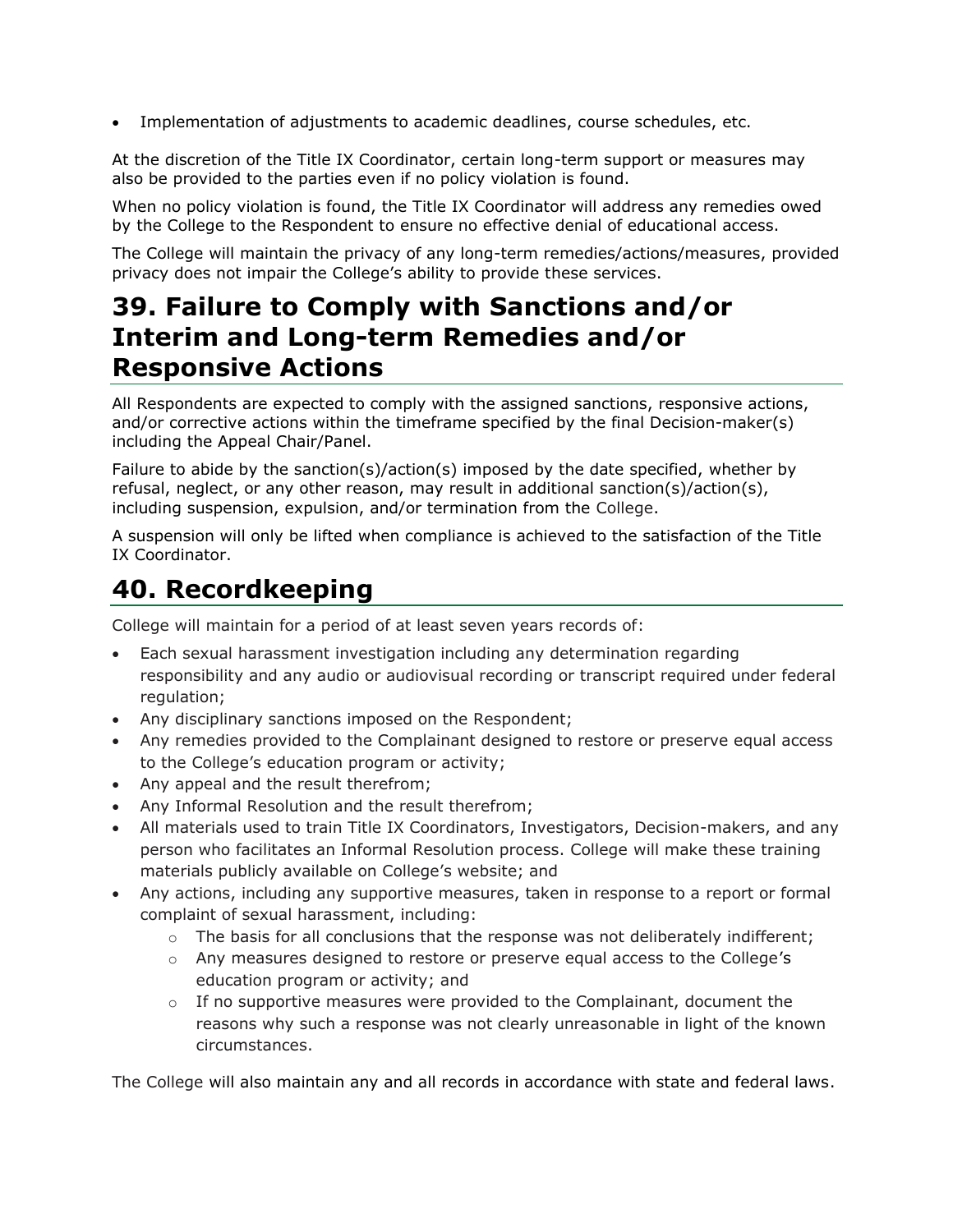## **41. Disabilities Accommodations in the Resolution Process**

College is committed to providing reasonable accommodations and support to qualified students, employees, or others with disabilities to ensure equal access to the College's resolution process.

Anyone needing such accommodations or support should contact the Civil Rights Coordinator or HR Director (if employee), who will review the request and, in consultation with the person requesting the accommodation and the Title IX Coordinator, determine which accommodations are appropriate and necessary for full participation in the process.

# **42. Revision of this Policy and Procedures**

This Policy and procedures supersede any previous policy(ies) addressing harassment, sexual misconduct and/or retaliation under Title IX and will be reviewed and updated annually by the Title IX Coordinator. The College reserves the right to make changes to this document as necessary, and once those changes are posted online, they are in effect.

During the resolution process, the Title IX Coordinator may make minor modifications to procedures that do not materially jeopardize the fairness owed to any party, such as to accommodate summer schedules. The Title IX Coordinator may also vary procedures materially with notice (on the institutional website, with the appropriate effective date identified) upon determining that changes to law or regulation require policy or procedural alterations not reflected in this Policy and procedures.

If government laws or regulations change – or court decisions alter – the requirements in a way that impacts this document, this document will be construed to comply with the most recent government regulations or holdings.

This document does not create legally enforceable protections beyond the protection of the background state and federal laws which frame such policies and codes, generally.

This Policy and procedures are effective August, 2020.

Reviewed and updated June 2021

#### PORTIONS OF THIS POLICY ARE BASED UPON THE

ATIXA 2020 INTERIM MODEL SEXUAL HARASSMENT POLICIES AND PROCEDURES USE AND ADAPTATION OF THIS MODEL WITH CITATION TO ATIXA IS PERMITTED THROUGH A LIMITED LICENSE TO SOUTHWESTERN MICHIGAN COLLEGE ALL OTHER RIGHTS RESERVED.

©2020. ATIXA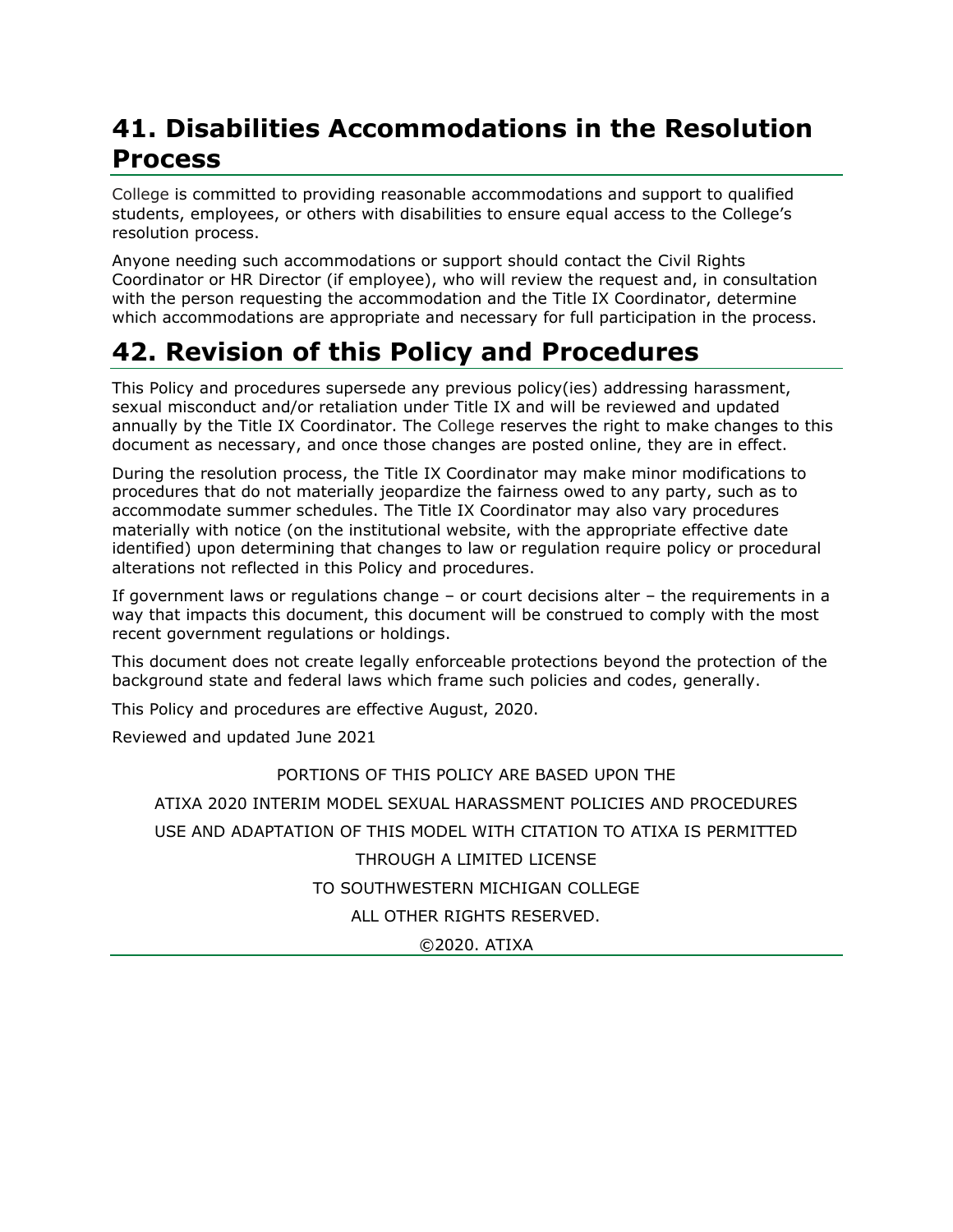# **APPENDIX B: STATEMENT OF RIGHTS OF THE PARTIES**

- The right to an equitable investigation and resolution of all credible allegations of prohibited harassment or retaliation made in good faith to College officials.
- The right to timely written notice of all alleged violations, including the identity of the parties involved (if known), the precise misconduct being alleged, the date and location of the alleged misconduct (if known), the implicated policies and procedures, and possible sanctions.
- The right to timely written notice of any material adjustments to the allegations (e.g., additional incidents or allegations, additional Complainants, unsubstantiated allegations) and any attendant adjustments needed to clarify potentially implicated policy violations.
- The right to be informed in advance of any public release of information regarding the allegation(s) or underlying incident(s), whenever possible.
- The right not to have any personally identifiable information released to the public without consent provided, except to the extent permitted by law.
- The right to be treated with respect by College officials.
- The right to have College policies and procedures followed without material deviation.
- The right not to be pressured to mediate or otherwise informally resolve any reported misconduct involving violence, including sexual violence.
- The right not to be discouraged by College officials from reporting sexual harassment or retaliation to both on-campus and off-campus authorities.
- The right to be informed by College officials of options to notify proper law enforcement authorities, including on-campus and local police, and the option(s) to be assisted by College authorities in notifying such authorities, if the party so chooses. This also includes the right not to be pressured to report, as well.
- The right to have allegations of violations of this Policy responded to promptly and with sensitivity by College law enforcement and/or other College officials.
- The right to be informed of available interim actions and supportive measures, such as counseling; advocacy; health care; student financial aid, visa, and immigration assistance; or other services, both on campus and in the community.
- The right to a College-implemented no-contact order or a no-trespass order against a non-affiliated third party when a person has engaged in or threatens to engage in stalking, threatening, harassing, or other improper conduct.
- The right to be informed of available assistance in changing academic, living, and/or working situations after an alleged incident of sexual harassment and/or retaliation, if such changes are reasonably available. No formal report, or investigation, either campus or criminal, needs to occur before this option is available. Such actions may include, but are not limited to:
	- $\circ$  Relocating an on-campus student's housing to a different on-campus location
	- o Assistance from College staff in completing the relocation
	- o Changing an employee's work environment (e.g., reporting structure, office/workspace relocation)
	- o Interactive discussion regarding housing contract and any type pf refund
	- o Exam, paper, and/or assignment rescheduling or adjustment
	- $\circ$  Receiving an incomplete in, or a withdrawal from, a class (may be retroactive)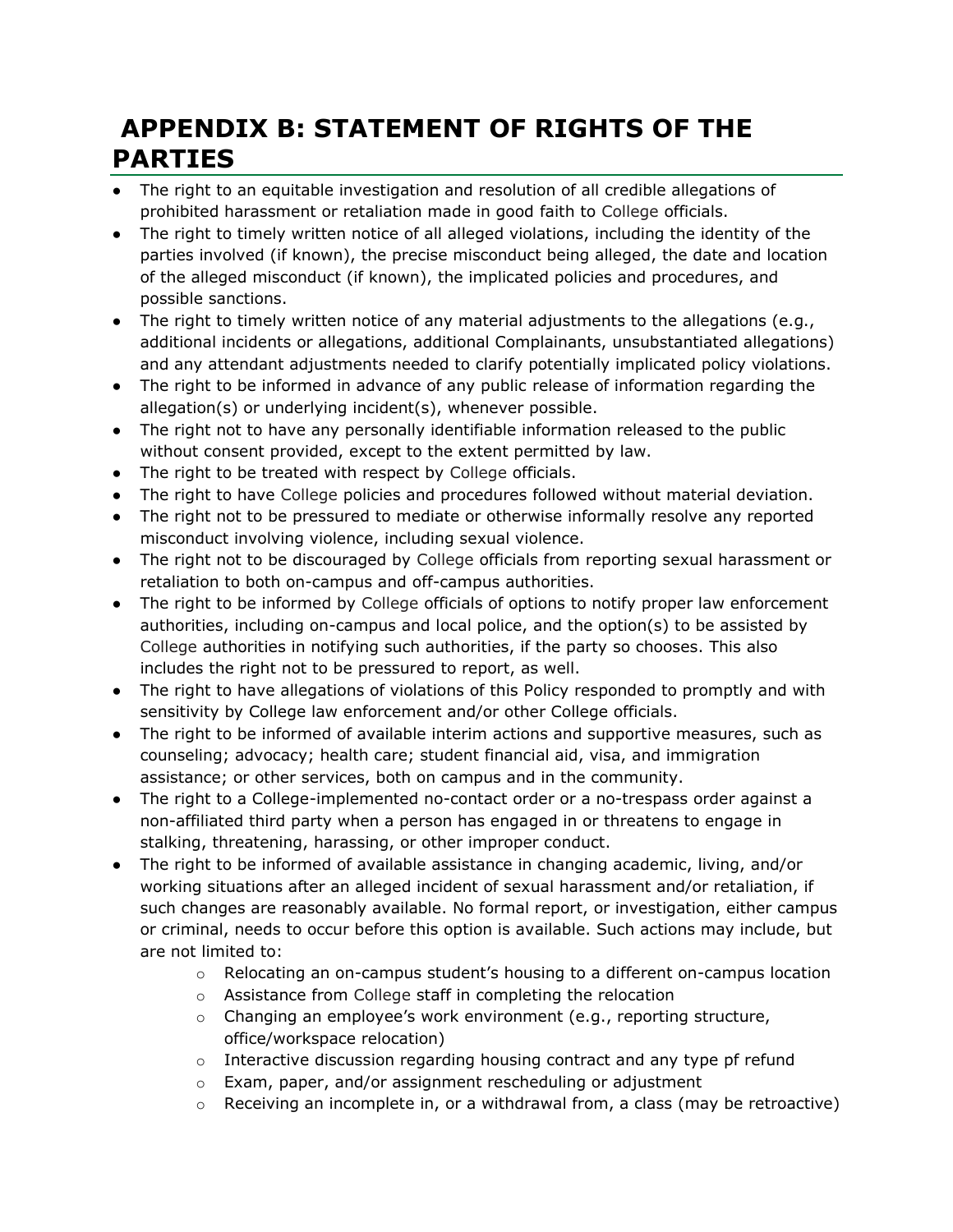- o Transferring class sections
- o Temporary withdrawal/leave of absence (may be retroactive)
- o Campus safety escorts
- Alternative course completion options.
- The right to have the College maintain such actions for as long as necessary and for supportive measures to remain private, provided privacy does not impair the College's ability to provide the supportive measures.
- The right to receive sufficiently advanced, written notice of any meeting or interview involving the other party, when possible.
- The right to ask the Investigator(s) and Decision-maker(s) to identify and question relevant witnesses, including expert witnesses.
- The right to provide the Investigator(s)/Decision-maker(s) with a list of questions that, if deemed relevant by the Investigator(s)/Chair, may be asked of any party or witness.
- The right not to have irrelevant prior sexual history or character admitted as evidence.
- The right to know the relevant and directly related evidence obtained and to respond to that evidence.
- The right to fair opportunity to provide the Investigator(s) with their account of the alleged misconduct and have that account be on the record.
- The right to receive a copy of the investigation report, including all factual, policy, and/or credibility analyses performed, and all relevant and directly related evidence available and used to produce the investigation report, subject to the privacy limitations imposed by state and federal law, prior to the hearing, and the right to have at least ten (10) business days to review the report prior to the hearing.
- The right to respond to the investigation report, including comments providing any additional relevant evidence after the opportunity to review the investigation report, and to have that response on the record.
- The right to be informed of the names of all witnesses whose information will be used to make a finding, in advance of that finding, when relevant.
- The right to regular updates on the status of the investigation and/or resolution.
- The right to have reports of alleged Policy violations addressed by Investigators, Title IX Coordinators, and Decision-maker(s) who have received relevant annual training.
- The right to a Hearing Panel that is not single-sex in its composition, if a panel is used.
- The right to preservation of privacy, to the extent possible and permitted by law.
- The right to meetings, interviews, and/or hearings that are closed to the public.
- The right to petition that any College representative in the process be recused on the basis of disqualifying bias and/or conflict of interest.
- The right to have an Advisor of their choice to accompany and assist the party in all meetings and/or interviews associated with the resolution process.
- The right to the use of preponderance of the evidence to make a finding after an objective evaluation of all relevant evidence.
- The right to be present, including presence via remote technology, during all testimony given and evidence presented during any formal grievance hearing.
- The right to have an impact statement considered by the Decision-maker(s) following a determination of responsibility for any allegation, but prior to sanctioning.
- The right to be promptly informed in a written Notice of Outcome letter of the finding(s) and sanction(s) of the resolution process and a detailed rationale of the decision